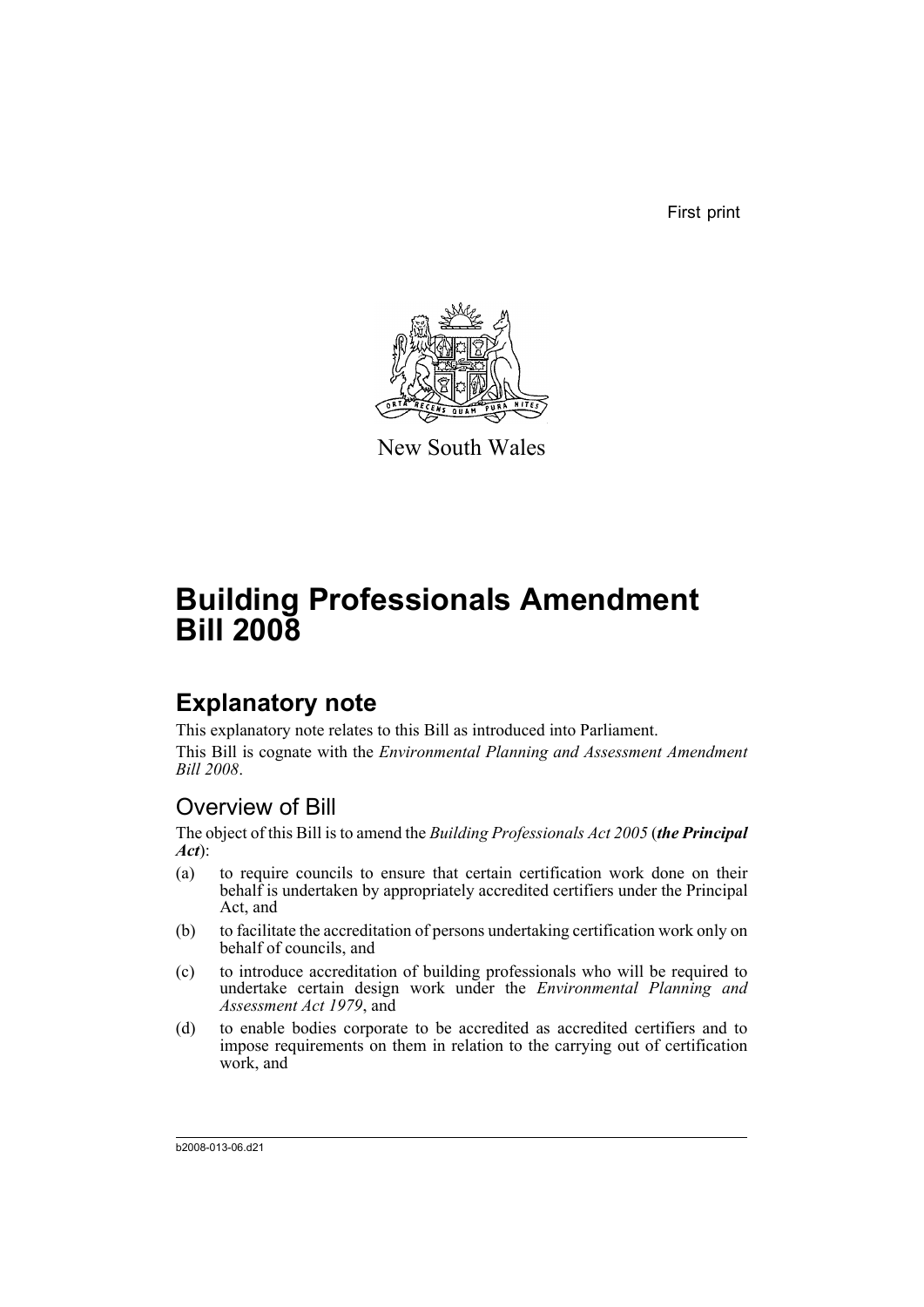Explanatory note

- (e) to introduce a number of requirements with respect to accredited certifiers aimed at preventing improper conduct, and
- (f) to enable the Building Professionals Board (*the Board*) to impose the full range of sanctions currently only available to the Administrative Decisions Tribunal against an accredited certifier or building professional found guilty of unsatisfactory professional conduct or professional misconduct and to make other changes to the disciplinary proceedings provisions of the Principal Act.

## Outline of provisions

**Clause 1** sets out the name (also called the short title) of the proposed Act.

**Clause 2** provides for the commencement of the proposed Act on a day or days to be appointed by proclamation.

**Clause 3** is a formal provision that gives effect to the amendments to the *Building Professionals Act 2005* set out in Schedules 1 and 2.

**Clause 4** provides for the repeal of the proposed Act after all the amendments made by the proposed Act have commenced. Once the amendments have commenced the proposed Act will be spent and section 30 of the *Interpretation Act 1987* provides that the repeal of an amending Act does not affect the amendments made by that Act.

## **Schedule 1 Principal Amendments**

#### **Certification work carried out by councils and accreditation of persons to carry out such work**

**Schedule 1 [2]** inserts a definition of *certification work* to mean the issuing of complying development certificates and Part 4A certificates under the *Environmental Planning and Assessment Act 1979* and strata certificates under the strata legislation, the carrying out of the functions of a principal certifying authority under the *Environmental Planning and Assessment Act 1979* and the carrying out of certain inspections under that Act. Currently, certification work can be undertaken by accredited certifiers or by councils.

**Schedule 1 [44]** inserts proposed Part 6A into the Principal Act consisting of the following provisions:

Proposed section 74A requires a council to ensure that prescribed certification work done on behalf of a council is done by an appropriately qualified accredited certifier.

Proposed section 74B requires councils to provide such information to the Board, and keep such records, relating to the carrying out of their certification functions as are prescribed by the regulations.

Proposed section 74C enables the Board, with the approval of the Minister, to exempt a council from the requirements of the proposed Part and the duty under section 109E (1AA) of the *Environmental Planning and Assessment Act 1979* of carrying out certification work.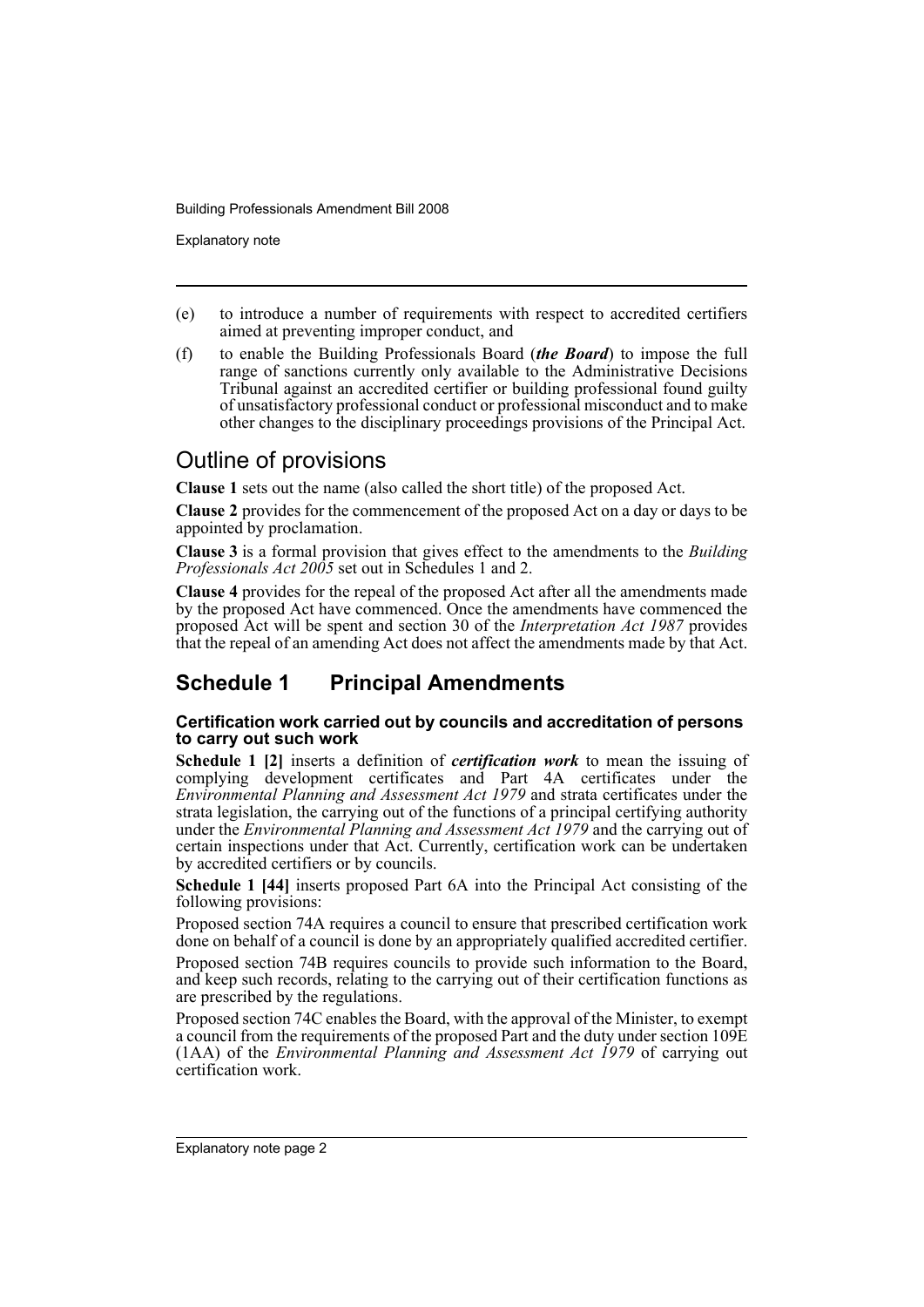Explanatory note

**Schedule 1 [5] and [7]** amend section 5 of the Principal Act to provide that an application for accreditation to carry out certification work only on behalf of a particular council may not be made except on the recommendation of that council. The amendments also enable regulations to be made in relation to the making of recommendations.

**Schedule 1 [8]** inserts proposed section 5A into the Principal Act which provides, among other things, that the regulations may prescribe categories of accreditation in relation to persons carrying out certification work only on behalf of councils.

**Schedule 1 [11]** inserts proposed section 6A into the Principal Act to provide that the Board may not refuse an application to accredit a person to carry out certification work only on behalf of a council on the grounds of qualifications or not being a fit and proper person unless it has information that gives it reason to believe it should refuse the application on those grounds.

**Schedule 1 [17]** amends section 8 of the Principal Act to enable the Board to cancel a certificate of accreditation that is subject to a condition that the holder may carry out certification work only as the employee of a particular council if the holder ceases to be employed by the council or ceases to carry out certification work on behalf of the council.

**Schedule 1 [38]** amends section 66 of the Principal Act to ensure that a person does not commit an offence under that section by reason only of being employed or engaged by the council to do certain certification work.

#### **Accreditation of building professionals and issue of design certificates**

Proposed section 109IA is to be inserted into the *Environmental Planning and Assessment Act 1979* by the *Environmental Planning and Assessment Amendment Bill 2008* with which this Bill is cognate. That proposed section provides that a design certificate is to be obtained from a person appropriately accredited under the Principal Act before a Part 4A certificate can be issued in respect of an aspect of development, but only if the regulations under that Act so require.

**Schedule 1 [8]** inserts proposed section 5A into the Principal Act which, among other things, provides for a new class of accreditation for building professionals. It is intended that the new class of accreditation will include accreditation of appropriately qualified persons to issue design certificates.

**Schedule 1 [3]** amends section 4 of the Principal Act to enable the establishment of an accreditation scheme in relation to building professionals.

**Schedule 1 [14]** amends section 8 of the Principal Act as a consequence of the broadening of the accreditation under the Act to building professionals other than accredited certifiers.

**Schedule 1 [42]** substitutes section 72 of the Principal Act to extend the current offence in that section so that it prevents a building professional doing anything for which accreditation is required unless authorised by his or her certificate of accreditation.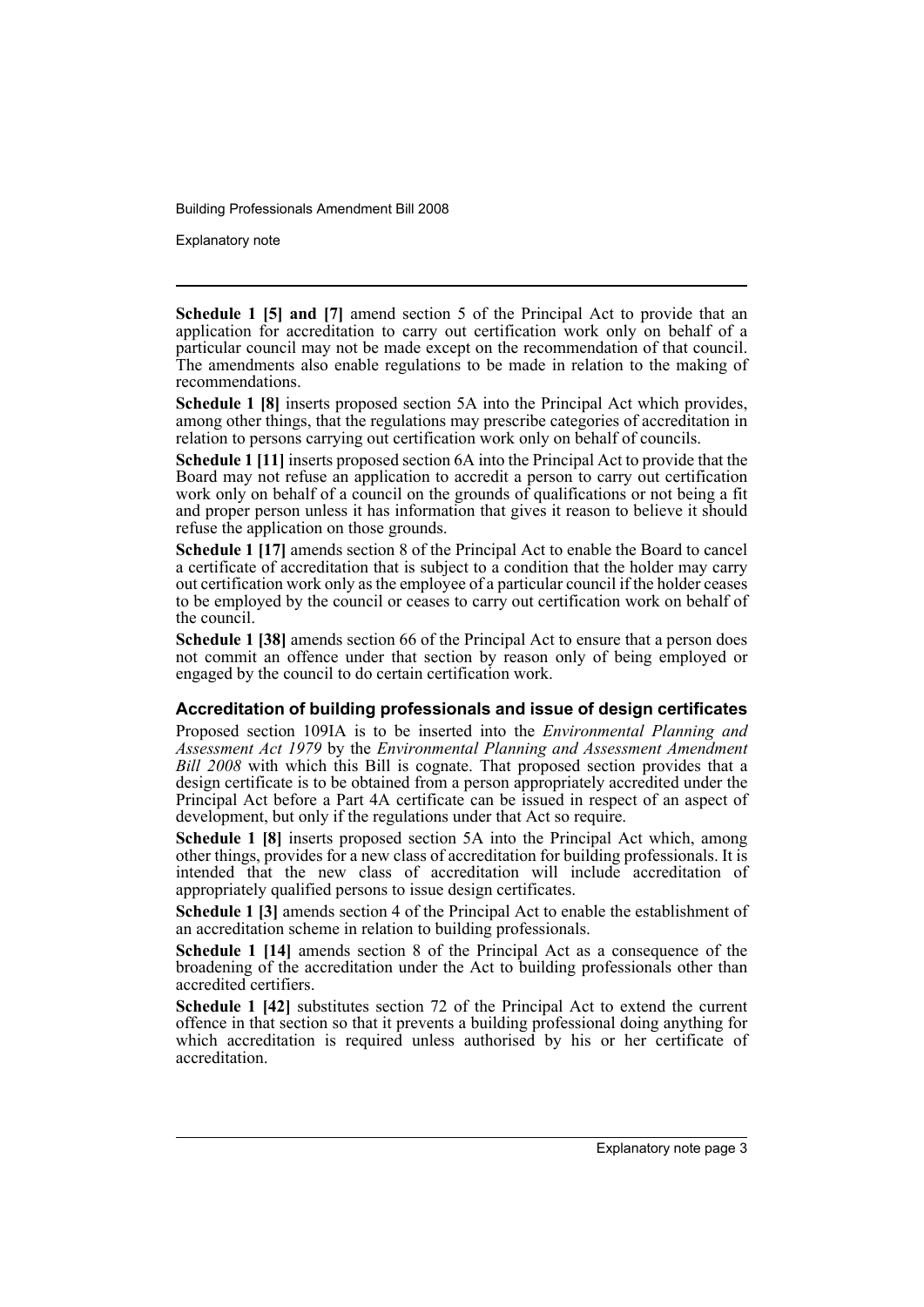Explanatory note

**Schedule 1 [45]** inserts proposed section 84A into the Principal Act to include offences in relation to accredited building professionals (similar to the offences in section 84 in relation to accredited certifiers) prohibiting the offering to, or acceptance by, a building professional of benefits for acting in contravention of the *Environmental Planning and Assessment Act 1979* and the regulations under that Act in carrying out a building professional's functions.

**Schedule 1 [46]** amends section 85 of the Principal Act to make it an offence for a person to issue a design certificate under the *Environmental Planning and Assessment Act 1979* if the person is not authorised to issue such certificates, or make a false or misleading statement in connection with such a certificate.

#### **Accreditation of bodies corporate**

Currently, the Principal Act only provides for individuals to be accredited as accredited certifiers.

**Schedule 1 [4] and [6]** amend section 5 of the Principal Act to enable a body corporate to be accredited as an accredited certifier.

**Schedule 1 [8]** inserts proposed section 5A into the Principal Act to provide, among other things, that a certificate of corporate accreditation may be issued by the Board to a body corporate that has at least one director who is an accredited certifier and has as directors or employs at least two other persons who are accredited certifiers. **Schedule 1 [21]** amends section 11 of the Principal Act to make a consequential amendment.

**Schedule 1 [13]** amends section 7 of the Principal Act to set out the circumstances in which the Board may refuse to issue or renew a certificate of corporate accreditation.

**Schedule 1 [19]** amends section 8 of the Principal Act to set out the circumstances in which the Board can suspend or cancel a certificate of corporate accreditation otherwise than where a complaint has been made.

**Schedule 1 [37]** amends section 61 of the Principal Act to require the holder of a certificate of corporate accreditation to notify the Board of certain matters.

**Schedule 1 [39]** amends section 66 of the Principal Act to provide for the way in which the offence currently contained in section 66 (1) (being an offence that prevents an accredited certifier issuing a Part 4A certificate or complying development certificate in certain circumstances) will apply to the issuing of such certificates by directors or employees of accredited bodies corporate.

**Schedule 1 [42]** inserts proposed sections 72A, 72B and 72C into the Principal Act.

Proposed section 72A sets out the responsibilities of directors of an accredited body corporate who are accredited certifiers (*accredited certifier directors*). Those requirements include ensuring that the body corporate complies with the Principal Act in the carrying out of certification work and ensuring that certification work is undertaken by a director or employee who holds accreditation authorising the carrying out of the work.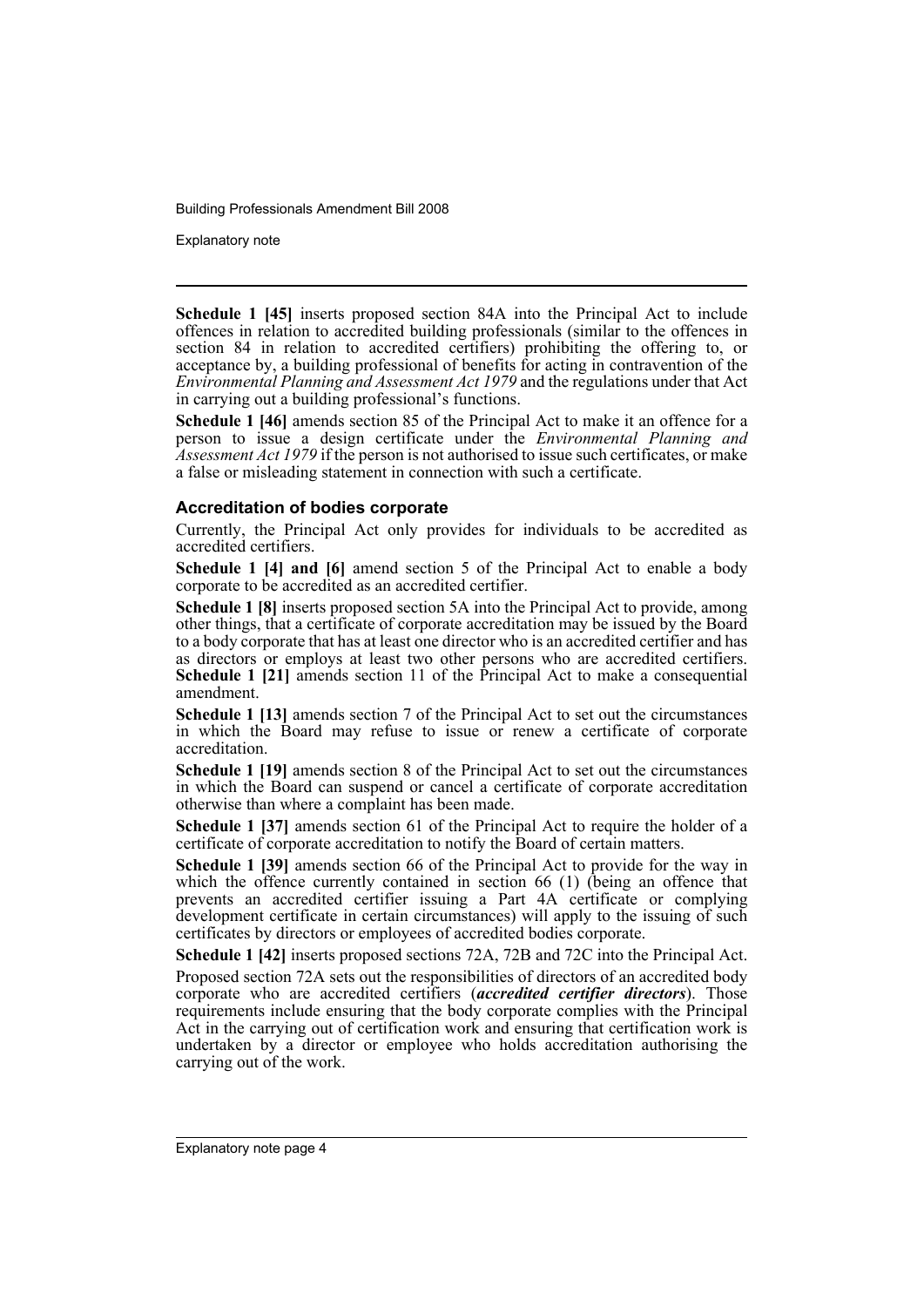Explanatory note

Proposed section 72B makes it clear that an accredited certifier who is a director of or employed by an accredited body corporate, or employed by a council, to do certification work on its behalf is required to comply with the relevant laws applying to the carrying out of that work.

Proposed section 72C sets out certain requirements to be complied with by accredited bodies corporate, including ensuring that certification work undertaken on their behalf is undertaken by a director or employee who holds accreditation authorising the carrying out of the work.

**Schedule 1 [48]** inserts proposed section 93A into the Principal Act to provide that if a corporation contravenes a provision of the Principal Act or the regulations, a director of the corporation or a person concerned in the management of the corporation is also taken to have contravened the provision if he or she knowingly authorised or permitted the contravention.

**Schedule 1 [9], [12], [15], [16] and [20]** make consequential amendments.

#### **Additional requirements with respect to accredited certifiers**

**Schedule 1 [18]** amends section 8 of the Principal Act to enable the Board to suspend or cancel a certificate of individual accreditation if the Board is of the opinion that the holder is not a fit and proper person.

**Schedule 1 [22]** amends section 12 of the Principal Act to extend the circumstances in which the Board can take urgent action to suspend or place conditions on an accredited certifier's accreditation (and now a building professional's accreditation). The new circumstances are where the Board is satisfied that the accreditation holder concerned has persistently contravened the Principal Act, the *Environmental Planning and Assessment Act 1979*, the *Strata Schemes (Freehold Development) Act 1973* or the *Strata Schemes (Leasehold Development) Act 1986*, or the regulations under those Acts, and is likely to continue to do so. **Schedule 1 [23]** substitutes section 15 of the Principal Act to allow the Board to extend the period of suspension without the need to obtain the approval of the President or Deputy President of the Board (as is currently required).

**Schedule 1 [36]** substitutes section 60 of the Principal Act to enable the Board, when it requires an accreditation holder to provide copies of documents or records, to require also that the accreditation holder is to verify those documents or records in a specified manner.

**Schedule 1 [40]** inserts proposed sections 66A and 66B into the Principal Act.

Proposed section 66A makes it an offence for an accredited certifier to obtain income from certain certification work carried out for the same owner, principal contractor or person who engages the principal contractor if the income would exceed the limit prescribed by the regulations. The offence does not apply to income that an accredited certifier obtains when working on behalf of a council or as an employee of an accredited body corporate.

Proposed section 66B makes it an offence for an accredited certifier to issue more development certificates to the same owner, principal contractor or person who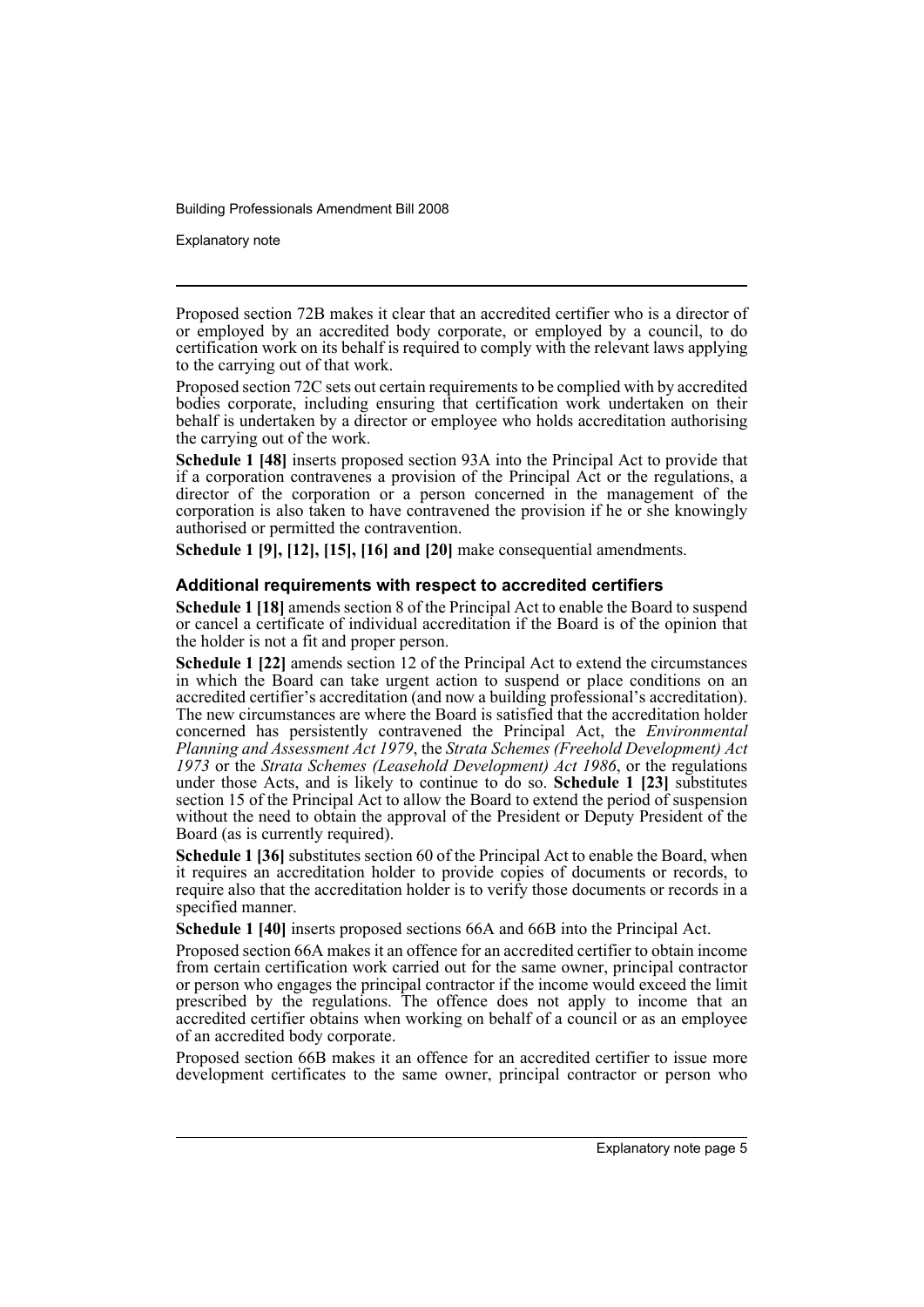Explanatory note

engages the principal contractor than the number prescribed by the regulations when carrying out certification work on behalf of a council or as an employee of an accredited body corporate.

**Schedule 1 [41]** inserts proposed Division 3A into Part 6 of the Principal Act containing proposed sections 71A–71C.

Proposed section 71A requires an accredited certifier to obtain the written approval of the Board before carrying out certification work in relation to development of a kind prescribed by the regulations if the person for whom the development is carried out, or the contractor or other person carrying out the development, is a prescribed person. A prescribed person is defined as a person included on a list kept by the Board under proposed section 71B.

Proposed section 71B enables the Board to keep a list of prescribed persons. A person may only be included in the list in accordance with the regulations. The proposed section also provides for the procedure to be followed by the Board when including a person on the list or removing a person from the list.

Proposed section 71C protects the State, the Board and certain others from claims for damages or other compensation in connection with the exercise of functions under the proposed Division.

**Schedule 1 [43]** inserts proposed section 73A into the Principal Act to enable the regulations to provide that a contract relating to the appointment of an accredited certifier must contain certain provisions or may not contain certain provisions.

**Schedule 1 [47]** amends section 85 of the Principal Act to make it an offence for a person to falsely represent that he or she holds accreditation that authorises the doing of something under the *Environmental Planning and Assessment Act 1979*, the *Strata Schemes (Freehold Development) Act 1973* or the *Strata Schemes (Leasehold Development) Act 1986* for which such accreditation is required.

#### **Changes to disciplinary proceedings**

**Schedule 1 [28]–[30]** amend section 31 of the Principal Act to remove the current requirement that the Board must refer a complaint to the Administrative Decisions Tribunal (*the Tribunal*) if satisfied that there is a reasonable likelihood that the accreditation holder concerned will be found guilty of professional misconduct. Instead, the Board will be able to deal with those matters itself or may refer any such complaint to the Tribunal. The Board will be able to impose the same range of sanctions for professional misconduct or unsatisfactory professional conduct as are available to the Tribunal. Those sanctions include suspension or cancellation of accreditation. Also, the amendments recast the current sanctions to reflect the extension of the disciplinary provisions to accredited bodies corporate, accredited certifiers who are directors of accredited bodies corporate and building professionals.

**Schedule 1 [31]** amends section 34 of the Principal Act to recast the current sanctions available to the Tribunal to reflect the extension of the disciplinary provisions to accredited bodies corporate, accredited certifiers who are directors of accredited bodies corporate and building professionals. **Schedule 1 [32]** substitutes section 36 of the Principal Act consequentially.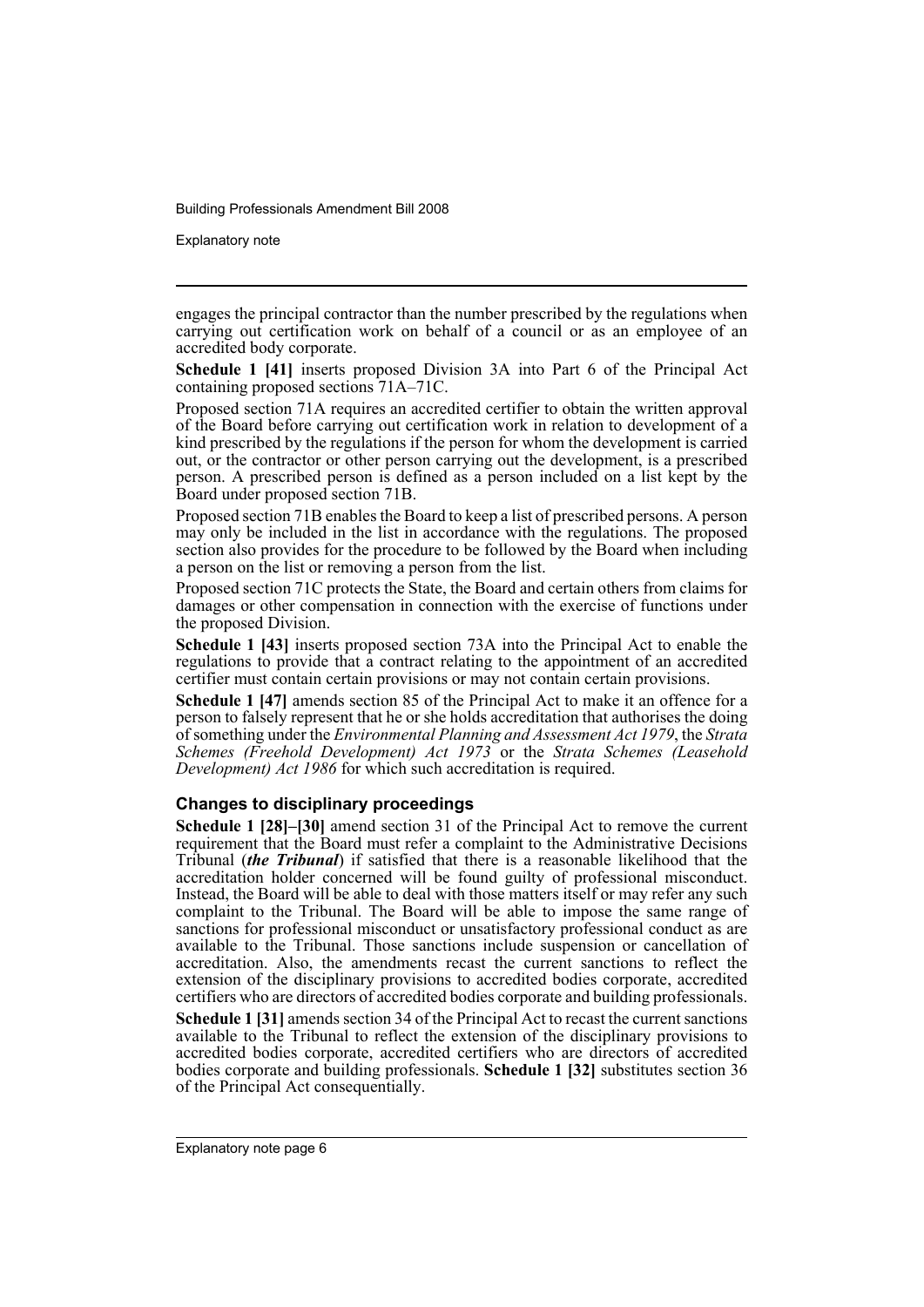Explanatory note

**Schedule 1 [24] and [25]** amend section 21 of the Principal Act to make it clear that the Board may decline to consider a complaint until any further particulars that it has required are supplied by the complainant. The amendments also provide that the Board may use its powers to obtain evidence at a preliminary stage of its dealing with a complaint.

**Schedule 1 [26]** substitutes section 22 of the Principal Act to enable the Board, at any time in dealing with a complaint, to decide to take no further action. If the Board makes such a decision, it must give the complainant and the accreditation holder concerned written reasons for its decision.

**Schedule 1 [27]** substitutes section 29 of the Principal Act to provide that when an authorised officer prepares a report into an investigation of a complaint against an accreditation holder, a copy of the report is not to be given to the Board to consider until the accreditation holder has had a chance to make submissions. Those submissions are to accompany the copy of the report given to the Board. At present, a copy of the report is given to the Board at the same time as it is given to the accreditation holder.

**Schedule 1 [33]** substitutes section 45 of the Principal Act to make it clear that the Board may investigate the activities of a council in its capacity as a certifying authority whether or not a complaint has been made. The amendments also enable the Board to take action, as if a complaint had been made, against an accreditation holder who, as a result of such an investigation, the Board thinks may be guilty of unsatisfactory professional conduct or professional misconduct.

**Schedule 1 [34]** amends section 46 of the Principal Act to enable the Board to investigate the work and activities of accredited certifiers when carrying out certification work on behalf of a council, accredited certifier directors of accredited bodies corporate and building professionals. Currently, the section only enables the Board to carry out investigations of certifying authorities.

**Schedule 1 [35]** amends sections 48, 49 and 57 of the Principal Act to make it clear that the investigation powers of the Board and its authorised officers extend to matters being dealt with in proceedings before the Tribunal on an application or referral under the Principal Act.

#### **Miscellaneous amendments**

**Schedule 1 [1] and [2]** amend section 3 of the Principal Act to include some new terms.

**Schedule 1 [10]** amends section 6 of the Principal Act to enable the Board to determine an application for accreditation after the Board has been taken to have refused the application because it was not dealt with in the specified time.

**Schedule 1 [49]** amends section 94 of the Principal Act to enable the regulations to provide for exemptions from all or any of the provisions of the Principal Act or the regulations.

**Schedule 1 [50]** amends section 94 of the Principal Act to enable the regulations to adopt a publication as in force from time to time and to create offences.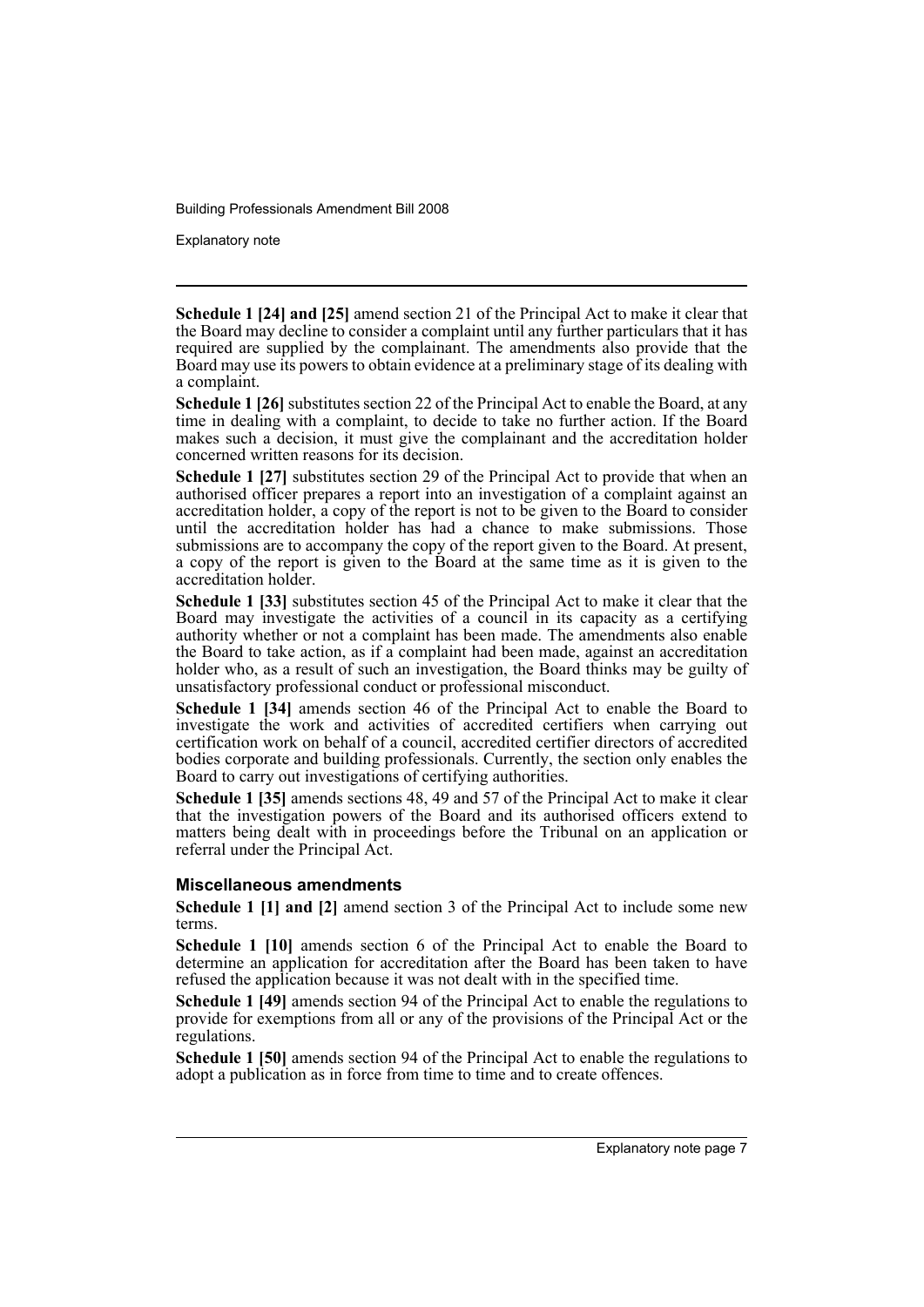Explanatory note

**Schedule 1 [51]** amends Schedule 2 to the Principal Act to enable savings and transitional regulations to be made for the purposes of the proposed Act.

**Schedule 1 [52]** amends Schedule 2 to the Principal Act to insert savings and transitional provisions consequent on the enactment of the proposed Act.

### **Schedule 2 Consequential amendments**

**Schedule 2** contains amendments to the Principal Act consequential on the amendments made by Schedule 1. Those amendments include changing references to accredited certifiers in certain provisions to accreditation holders to take account of the accreditation of building professionals. The amendments also include inserting a definition of *unsatisfactory professional conduct* that relates to building professionals.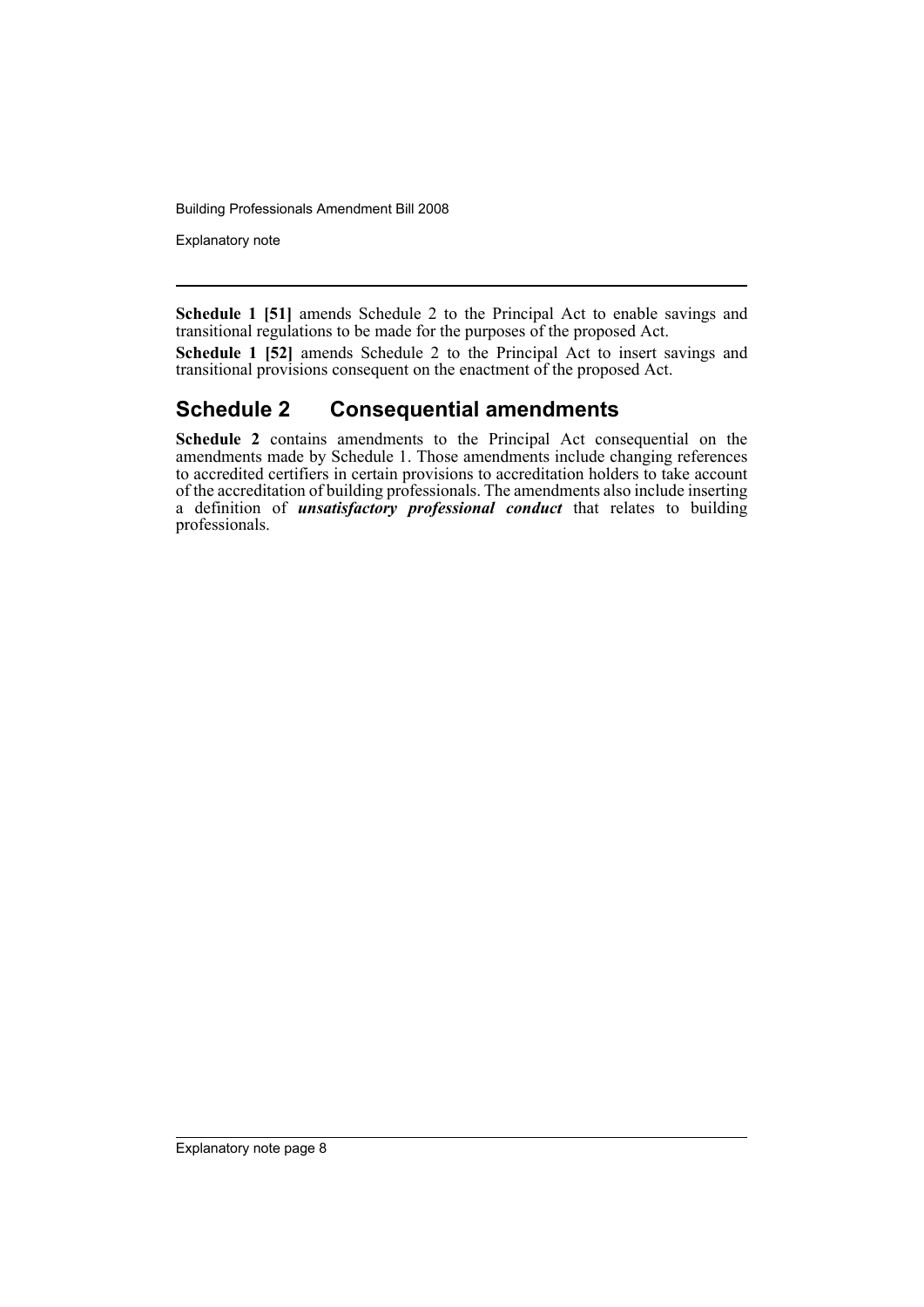First print



New South Wales

# **Building Professionals Amendment Bill 2008**

# **Contents**

|            |                                                     | Page |
|------------|-----------------------------------------------------|------|
|            | Name of Act                                         |      |
| 2          | Commencement                                        |      |
| 3          | Amendment of Building Professionals Act 2005 No 115 | っ    |
| 4          | Repeal of Act                                       | ⌒    |
|            | Schedule 1 Principal amendments                     | 3    |
| Schedule 2 | Consequential amendments                            | 28   |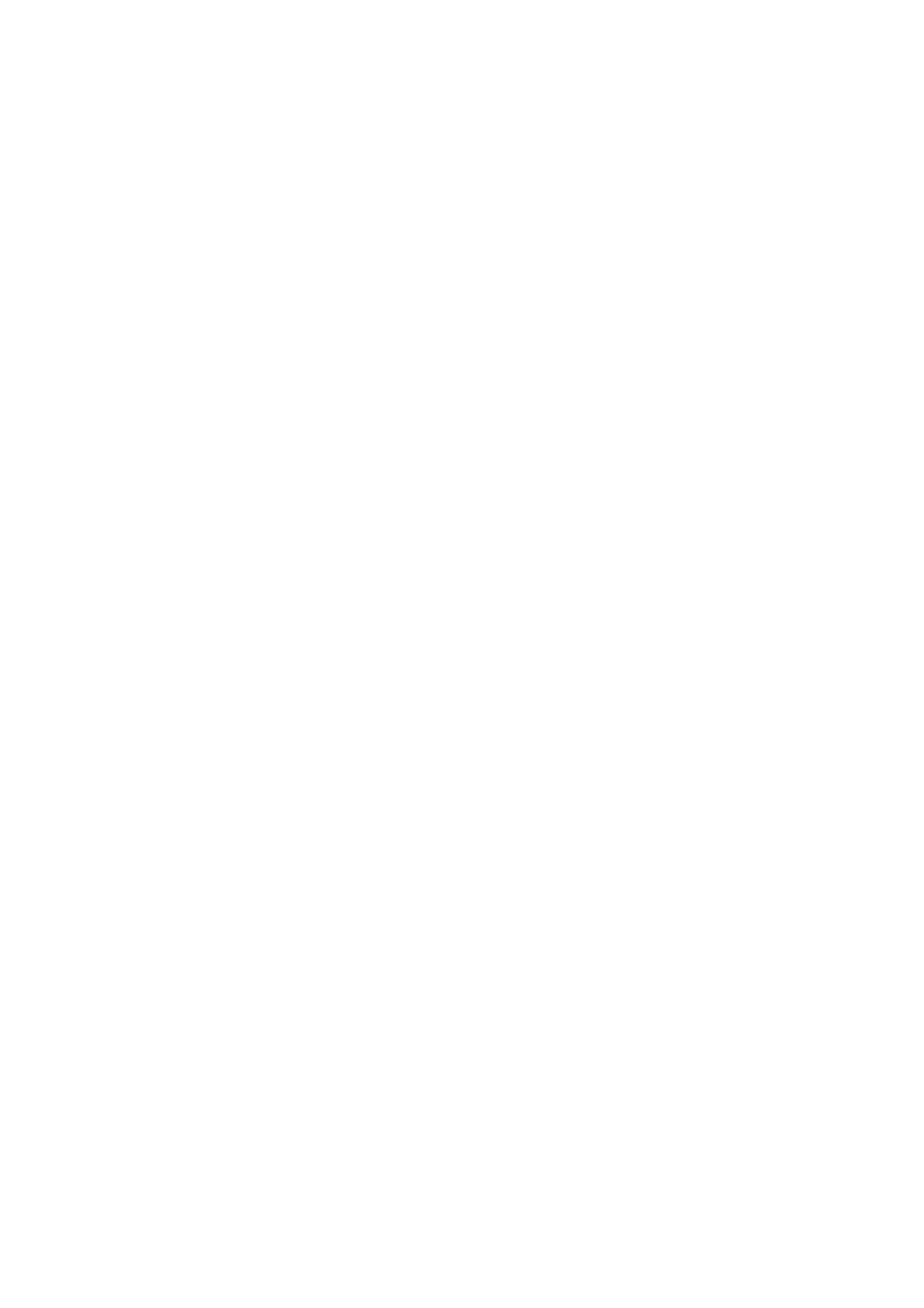

New South Wales

# **Building Professionals Amendment Bill 2008**

No , 2008

### **A Bill for**

An Act to amend the *Building Professionals Act 2005* in relation to the accreditation of accredited certifiers and other building professionals, the investigation of complaints and the taking of disciplinary action; and for other purposes.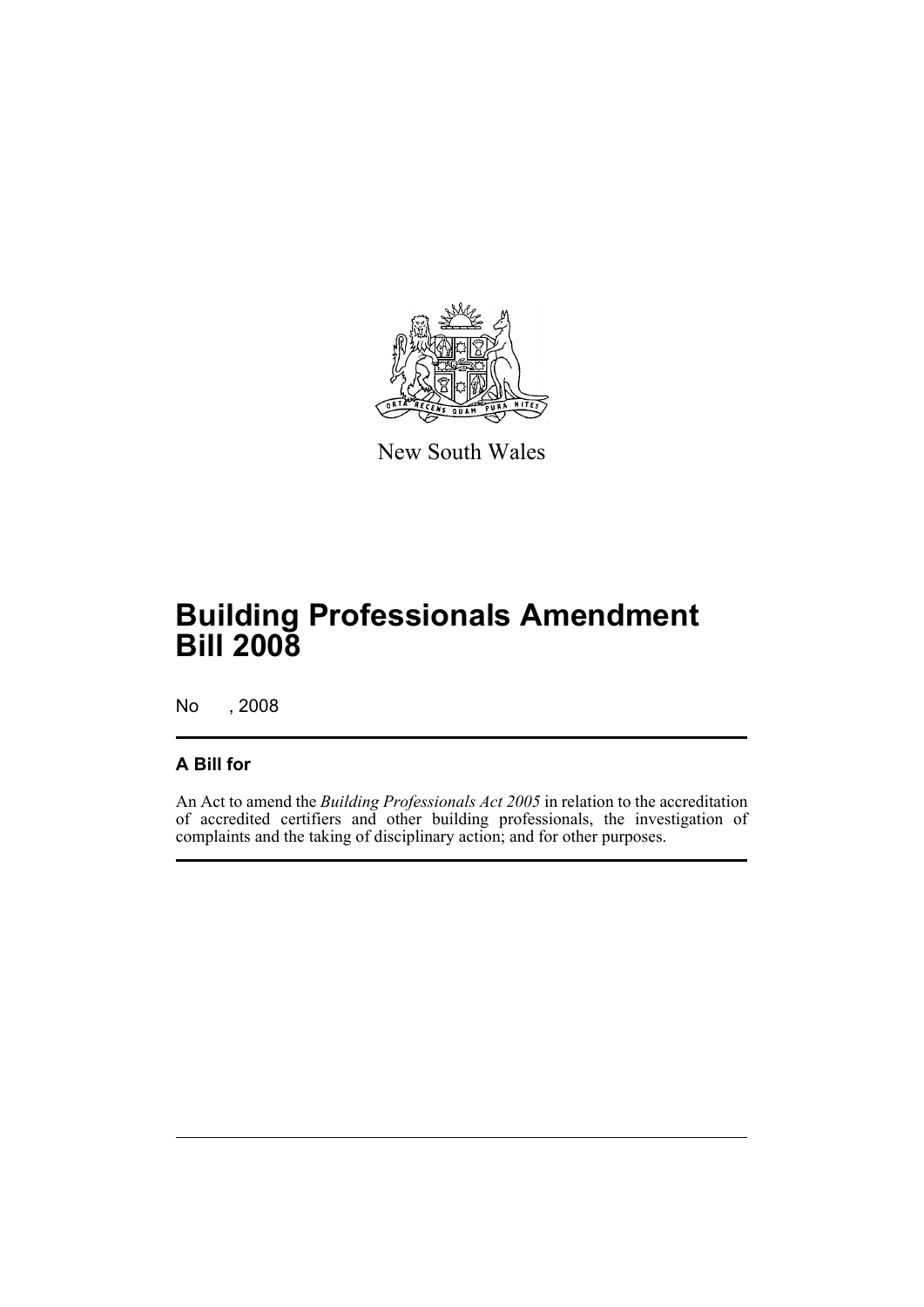<span id="page-11-3"></span><span id="page-11-2"></span><span id="page-11-1"></span><span id="page-11-0"></span>

|   | The Legislature of New South Wales enacts:                                                                                                                       | 1                   |
|---|------------------------------------------------------------------------------------------------------------------------------------------------------------------|---------------------|
| 1 | Name of Act                                                                                                                                                      | $\overline{2}$      |
|   | This Act is the Building Professionals Amendment Act 2008.                                                                                                       | 3                   |
| 2 | <b>Commencement</b>                                                                                                                                              | $\overline{4}$      |
|   | This Act commences on a day or days to be appointed by proclamation.                                                                                             | 5                   |
| 3 | Amendment of Building Professionals Act 2005 No 115                                                                                                              | 6                   |
|   | The <i>Building Professionals Act 2005</i> is amended as set out in Schedules<br>1 and 2.                                                                        | $\overline{7}$<br>8 |
| 4 | <b>Repeal of Act</b>                                                                                                                                             | 9                   |
|   | This Act is repealed on the day following the day on which all of the<br>(1)<br>provisions of this Act have commenced.                                           | 10<br>11            |
|   | The repeal of this Act does not, because of the operation of section 30<br>(2)<br>of the <i>Interpretation Act 1987</i> , affect any amendment made by this Act. | 12<br>13            |
|   |                                                                                                                                                                  |                     |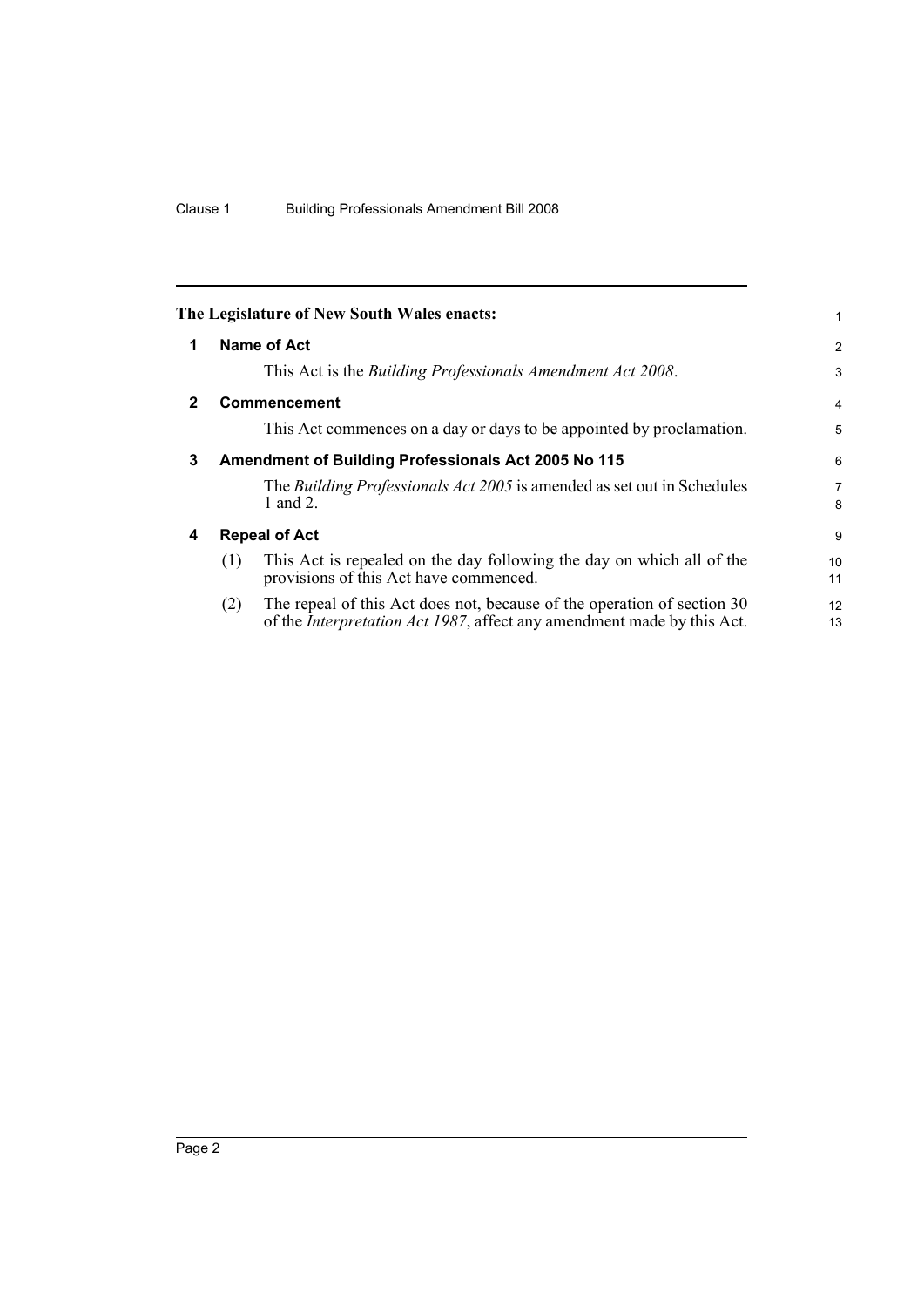Principal amendments **Schedule 1** Schedule 1

<span id="page-12-0"></span>

|       | <b>Schedule 1</b>            |                               | <b>Principal amendments</b>                                                                                                                     | 1              |  |  |
|-------|------------------------------|-------------------------------|-------------------------------------------------------------------------------------------------------------------------------------------------|----------------|--|--|
|       |                              |                               | (Section 3)                                                                                                                                     | 2              |  |  |
| [1]   | <b>Section 3 Definitions</b> |                               |                                                                                                                                                 | 3              |  |  |
|       | from section $3(1)$ .        |                               | Omit the definitions of <i>accredited certifier</i> and <i>certificate of accreditation</i>                                                     | 4<br>5         |  |  |
| $[2]$ | Section 3 (1)                |                               |                                                                                                                                                 | 6              |  |  |
|       |                              | Insert in alphabetical order: |                                                                                                                                                 |                |  |  |
|       |                              |                               | accreditation holder means the holder of a certificate of<br>accreditation.                                                                     | 8<br>9         |  |  |
|       |                              |                               | <i>accredited body corporate</i> means a body corporate that holds a<br>certificate of corporate accreditation.                                 | 10<br>11       |  |  |
|       |                              |                               | <i>accredited certifier</i> means the holder of a certificate of<br>accreditation as an accredited certifier.                                   | 12<br>13       |  |  |
|       |                              |                               | <i>accredited certifier director</i> means a person who is an accredited<br>certifier and a director of an accredited body corporate.           | 14<br>15       |  |  |
|       |                              |                               | <b>building professional</b> means the holder of a certificate of<br>accreditation as a building professional.                                  | 16<br>17       |  |  |
|       |                              |                               | certificate of accreditation means a certificate of accreditation<br>issued under this Act and in force.                                        | 18<br>19       |  |  |
|       |                              |                               | certificate of corporate accreditation means a certificate of<br>accreditation issued to a body corporate.                                      | 20<br>21       |  |  |
|       |                              |                               | certificate of individual accreditation means a certificate of<br>accreditation issued to an individual.                                        | 22<br>23       |  |  |
|       |                              |                               | <i>certification work</i> means:                                                                                                                | 24             |  |  |
|       |                              | (a)                           | the determining of an application for any development<br>certificate, or                                                                        | 25<br>26       |  |  |
|       |                              | (b)                           | the carrying out of the functions of a principal certifying<br>authority under the <i>Environmental Planning and</i><br>Assessment Act 1979, or | 27<br>28<br>29 |  |  |
|       |                              | (c)                           | the carrying out of inspections for the purposes of section<br>$109E(3)$ (d) of that Act.                                                       | 30<br>31       |  |  |
|       |                              |                               | development certificate means:                                                                                                                  | 32             |  |  |
|       |                              | (a)                           | a Part 4A certificate,                                                                                                                          | 33             |  |  |
|       |                              | (b)                           | a complying development certificate,                                                                                                            | 34             |  |  |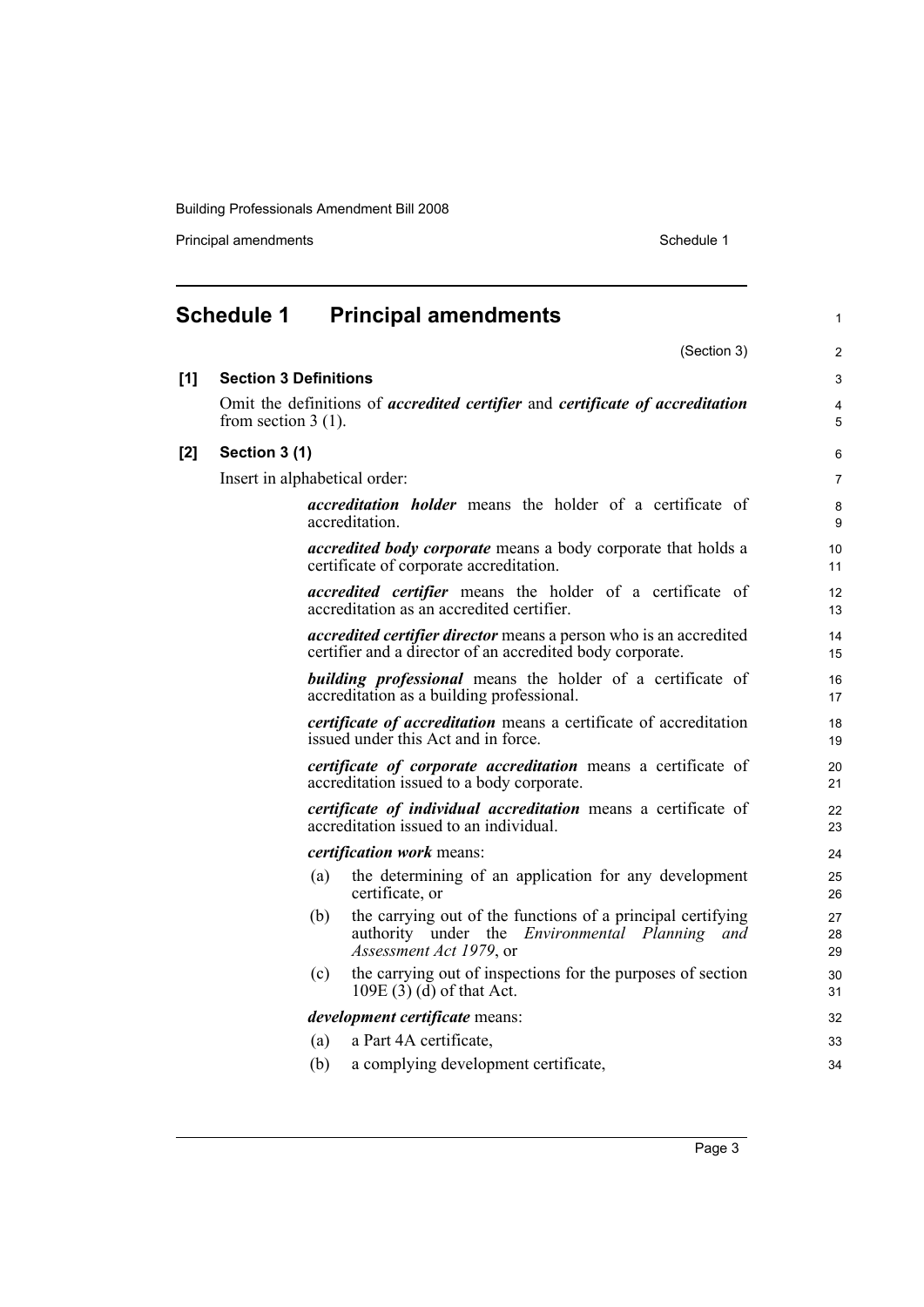Schedule 1 Principal amendments

|       |           |                   | a strata certificate issued under the Strata Schemes<br>(c)<br>(Freehold Development) Act 1973 or the Strata Schemes<br>(Leasehold Development) Act 1986.                                                                                                                                                | $\mathbf{1}$<br>$\overline{c}$<br>3 |
|-------|-----------|-------------------|----------------------------------------------------------------------------------------------------------------------------------------------------------------------------------------------------------------------------------------------------------------------------------------------------------|-------------------------------------|
|       |           |                   | <i>professional misconduct</i> has the same meaning as in Part 3.                                                                                                                                                                                                                                        | 4                                   |
|       |           |                   | <i>unsatisfactory professional conduct</i> has the same meaning as in<br>Part 3.                                                                                                                                                                                                                         | 5<br>6                              |
| $[3]$ |           |                   | <b>Section 4 Accreditation scheme</b>                                                                                                                                                                                                                                                                    | 7                                   |
|       |           |                   | Insert after section $4(9)$ :                                                                                                                                                                                                                                                                            | 8                                   |
|       |           | (9A)              | Different accreditation schemes may be prepared under this<br>section in relation to accredited certifiers or<br>building<br>professionals or different classes of accredited certifiers or<br>building professionals.                                                                                   | 9<br>10<br>11<br>12                 |
| [4]   |           |                   | <b>Section 5 Applications for accreditation</b>                                                                                                                                                                                                                                                          | 13                                  |
|       |           |                   | Omit "(other than a body corporate)" from section $5(1)$ .                                                                                                                                                                                                                                               | 14                                  |
| [5]   |           | Section 5 (1A)    |                                                                                                                                                                                                                                                                                                          | 15                                  |
|       |           |                   | Insert after section $5(1)$ :                                                                                                                                                                                                                                                                            | 16                                  |
|       |           | (1A)              | An application for accreditation to carry out certification work<br>only on behalf of a particular council may not be made except on<br>the recommendation of that council.                                                                                                                              | 17<br>18<br>19                      |
| [6]   |           | Section 5 (3) (b) |                                                                                                                                                                                                                                                                                                          | 20                                  |
|       |           | applicant".       | Insert "in the case of an applicant who is an individual," before "that the                                                                                                                                                                                                                              | 21<br>22                            |
| [7]   |           | Section 5 (4)     |                                                                                                                                                                                                                                                                                                          | 23                                  |
|       |           |                   | Insert after section $5(3)$ :                                                                                                                                                                                                                                                                            | 24                                  |
|       |           | (4)               | The regulations may make provision for or with respect to the<br>making of recommendations by councils for the purposes of<br>subsection (1A), including the form and manner of making such<br>recommendations and the matters that are to be taken into<br>account when making any such recommendation. | 25<br>26<br>27<br>28<br>29          |
| [8]   |           | <b>Section 5A</b> |                                                                                                                                                                                                                                                                                                          | 30                                  |
|       |           |                   | Insert after section 5:                                                                                                                                                                                                                                                                                  | 31                                  |
|       | <b>5A</b> |                   | <b>Classes of certificate of accreditation</b>                                                                                                                                                                                                                                                           | 32                                  |
|       |           | (1)               | The Board may issue the following classes of certificate of<br>accreditation:                                                                                                                                                                                                                            | 33<br>34                            |
|       |           |                   |                                                                                                                                                                                                                                                                                                          |                                     |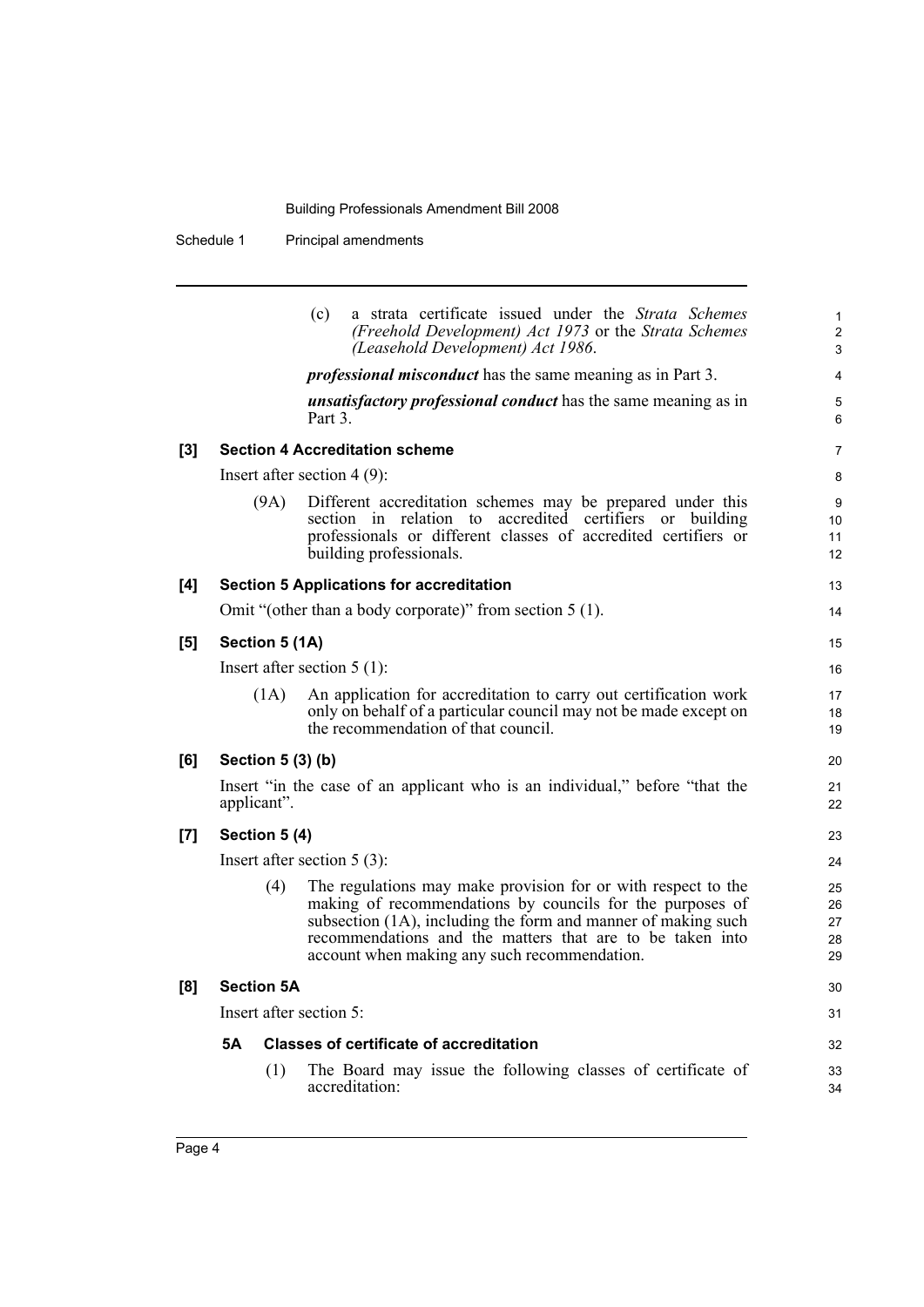Principal amendments **Schedule 1** Schedule 1

|        |                    | (a)<br>a certificate of corporate accreditation as an accredited<br>certifier which may only be issued to a body corporate that<br>has at least one director who is an accredited certifier and<br>has as directors or employs at least 2 other persons who are<br>accredited certifiers,                                                                                                                                                                                 | $\mathbf{1}$<br>$\overline{2}$<br>$\mathsf 3$<br>$\overline{\mathbf{4}}$<br>$\sqrt{5}$ |
|--------|--------------------|---------------------------------------------------------------------------------------------------------------------------------------------------------------------------------------------------------------------------------------------------------------------------------------------------------------------------------------------------------------------------------------------------------------------------------------------------------------------------|----------------------------------------------------------------------------------------|
|        |                    | a certificate of individual accreditation as an accredited<br>(b)<br>certifier which may only be issued to an individual,                                                                                                                                                                                                                                                                                                                                                 | $\,6\,$<br>$\overline{7}$                                                              |
|        |                    | a certificate of individual accreditation as a building<br>(c)<br>professional which may only be issued to an individual.                                                                                                                                                                                                                                                                                                                                                 | 8<br>9                                                                                 |
|        | (2)                | The regulations may provide that different categories of<br>certificate of individual accreditation may be issued by the<br>Board.                                                                                                                                                                                                                                                                                                                                        | 10<br>11<br>12                                                                         |
|        | (3)                | Without limiting subsection (2), the regulations may prescribe<br>one or more categories of individual accreditation in relation to<br>persons who carry out certification work only on behalf of<br>councils.                                                                                                                                                                                                                                                            | 13<br>14<br>15<br>16                                                                   |
| [9]    |                    | Section 6 Determination of application for accreditation                                                                                                                                                                                                                                                                                                                                                                                                                  | 17                                                                                     |
|        | (2).               | Insert "individual" before "accreditation" where firstly occurring in section 6                                                                                                                                                                                                                                                                                                                                                                                           | 18<br>19                                                                               |
| $[10]$ | Section 6 (9)-(11) |                                                                                                                                                                                                                                                                                                                                                                                                                                                                           | 20                                                                                     |
|        |                    | Insert after section $6(8)$ :                                                                                                                                                                                                                                                                                                                                                                                                                                             | 21                                                                                     |
|        | (9)                | Nothing in subsection (8) prevents the Board from determining<br>an application after the expiration of the 60-day period referred<br>to in that subsection.                                                                                                                                                                                                                                                                                                              | 22<br>23<br>24                                                                         |
|        | (10)               | A determination pursuant to subsection (9) does not, subject to<br>subsection (11), prejudice or affect the continuance or<br>determination of an application for a review made under section<br>18 in respect of a determination that is taken by subsection (8) to<br>have been made.                                                                                                                                                                                   | 25<br>26<br>27<br>28<br>29                                                             |
|        | (11)               | If a determination pursuant to subsection $(9)$ is made by issuing<br>the relevant certificate of accreditation, the Board is entitled, with<br>the consent of the applicant and without prejudice to costs, to<br>have any application for review (being an application made under<br>section 18 in respect of a determination that is taken by<br>subsection (8) to have been made) withdrawn at any time prior to<br>the determination of that application for review. | 30<br>31<br>32<br>33<br>34<br>35<br>36                                                 |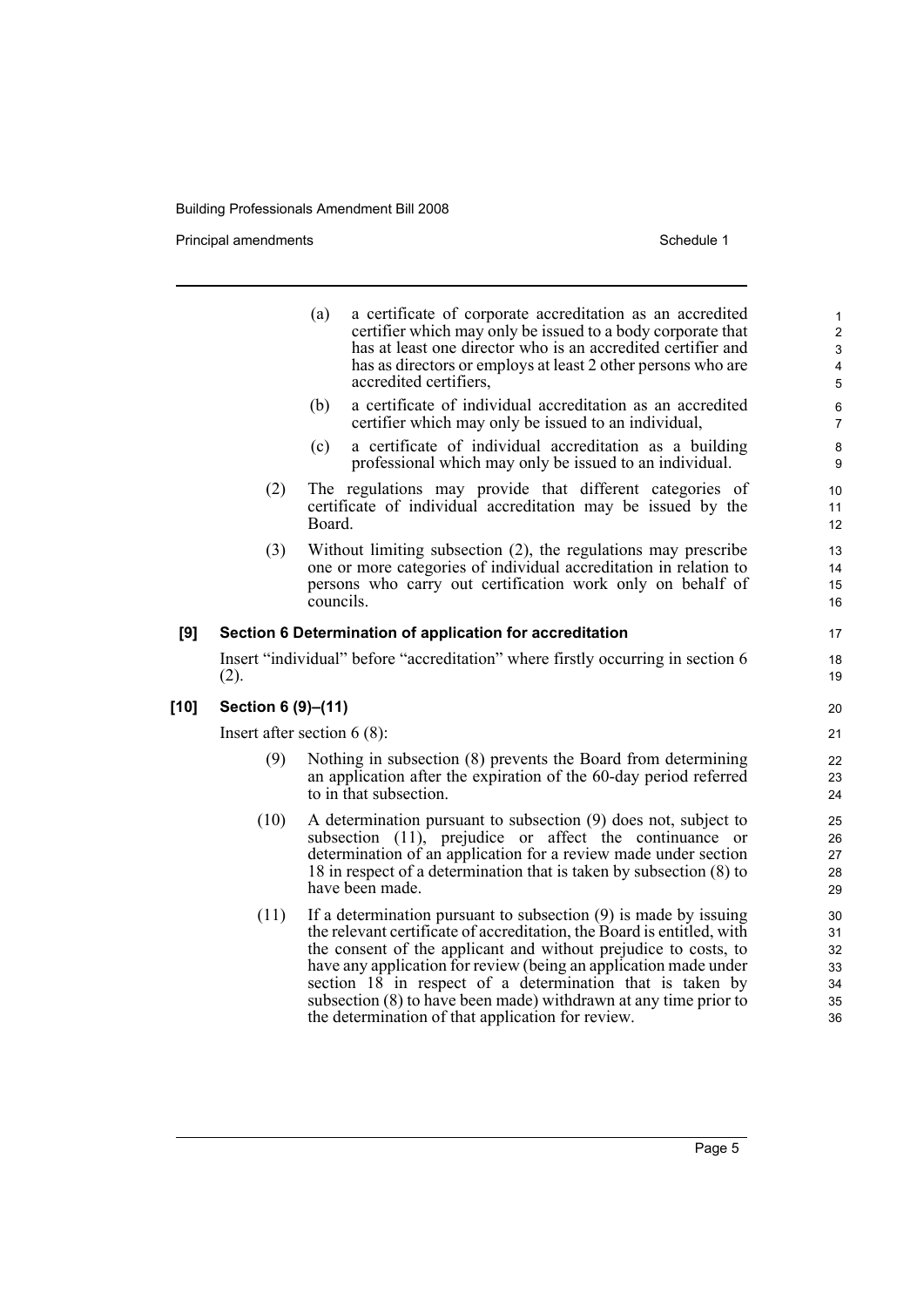Schedule 1 Principal amendments

| $[11]$ |                               | <b>Section 6A</b> |                         |                                                                                                                                                                                                                                                                                                                                                                                                                                           | $\mathbf{1}$                      |  |
|--------|-------------------------------|-------------------|-------------------------|-------------------------------------------------------------------------------------------------------------------------------------------------------------------------------------------------------------------------------------------------------------------------------------------------------------------------------------------------------------------------------------------------------------------------------------------|-----------------------------------|--|
|        |                               |                   | Insert after section 6: |                                                                                                                                                                                                                                                                                                                                                                                                                                           | $\overline{2}$                    |  |
|        | 6A                            |                   |                         | Accreditation of persons to carry out certification work only on<br>behalf of councils                                                                                                                                                                                                                                                                                                                                                    | 3<br>4                            |  |
|        |                               | (1)               |                         | When determining an application under section 6 for the issue or<br>renewal of accreditation of a person to carry out certification<br>work only on behalf of a particular council, the Board must not<br>refuse to issue or renew the accreditation on a ground referred to<br>in section $7(1)$ (b) or (d) unless the Board has information that<br>gives it reason to believe that it should refuse the application on<br>that ground. | 5<br>6<br>7<br>8<br>9<br>10<br>11 |  |
|        |                               | (2)               |                         | Nothing in subsection (1) requires the Board to make inquiries to<br>satisfy itself as to any of the matters referred to in section $7(1)$<br>(b) or (d) before granting the application concerned.                                                                                                                                                                                                                                       | 12<br>13<br>14                    |  |
| $[12]$ |                               |                   |                         | Section 7 Grounds for refusal of accreditation                                                                                                                                                                                                                                                                                                                                                                                            | 15                                |  |
|        | (1).                          |                   |                         | Insert "individual" before "accreditation" where firstly occurring in section 7                                                                                                                                                                                                                                                                                                                                                           | 16<br>17                          |  |
| $[13]$ | Section 7 (1A)                |                   |                         |                                                                                                                                                                                                                                                                                                                                                                                                                                           |                                   |  |
|        | Insert after section $7(1)$ : |                   |                         |                                                                                                                                                                                                                                                                                                                                                                                                                                           | 19                                |  |
|        |                               | (1A)              |                         | The Board may refuse to issue or renew a certificate of corporate<br>accreditation:                                                                                                                                                                                                                                                                                                                                                       | 20<br>21                          |  |
|        |                               |                   | (a)                     | if the body corporate concerned does not have at least one<br>director who is an accredited certifier and does not have as<br>directors or employ at least 2 other persons who are<br>accredited certifiers, or                                                                                                                                                                                                                           | 22<br>23<br>24<br>25              |  |
|        |                               |                   | (b)                     | if the body corporate does not comply with a requirement<br>under section $\overline{5}$ (3) (a), or                                                                                                                                                                                                                                                                                                                                      | 26<br>27                          |  |
|        |                               |                   | (c)                     | if the Board is not satisfied that the body corporate is<br>covered by the insurance required by Division 2 of Part 6<br>or can obtain such insurance, or                                                                                                                                                                                                                                                                                 | 28<br>29<br>30                    |  |
|        |                               |                   | (d)                     | if the Board is not satisfied that a director of, or a person<br>concerned in the management of, the body corporate is a<br>fit and proper person, or                                                                                                                                                                                                                                                                                     | 31<br>32<br>33                    |  |
|        |                               |                   | (e)                     | if the body corporate's equivalent authorisation has been<br>suspended or cancelled (otherwise than at its request)<br>under the law of another jurisdiction, or                                                                                                                                                                                                                                                                          | 34<br>35<br>36                    |  |
|        |                               |                   | (f)                     | if the body corporate or a director of, or a person concerned<br>in the management of, the body corporate has contravened                                                                                                                                                                                                                                                                                                                 | 37<br>38                          |  |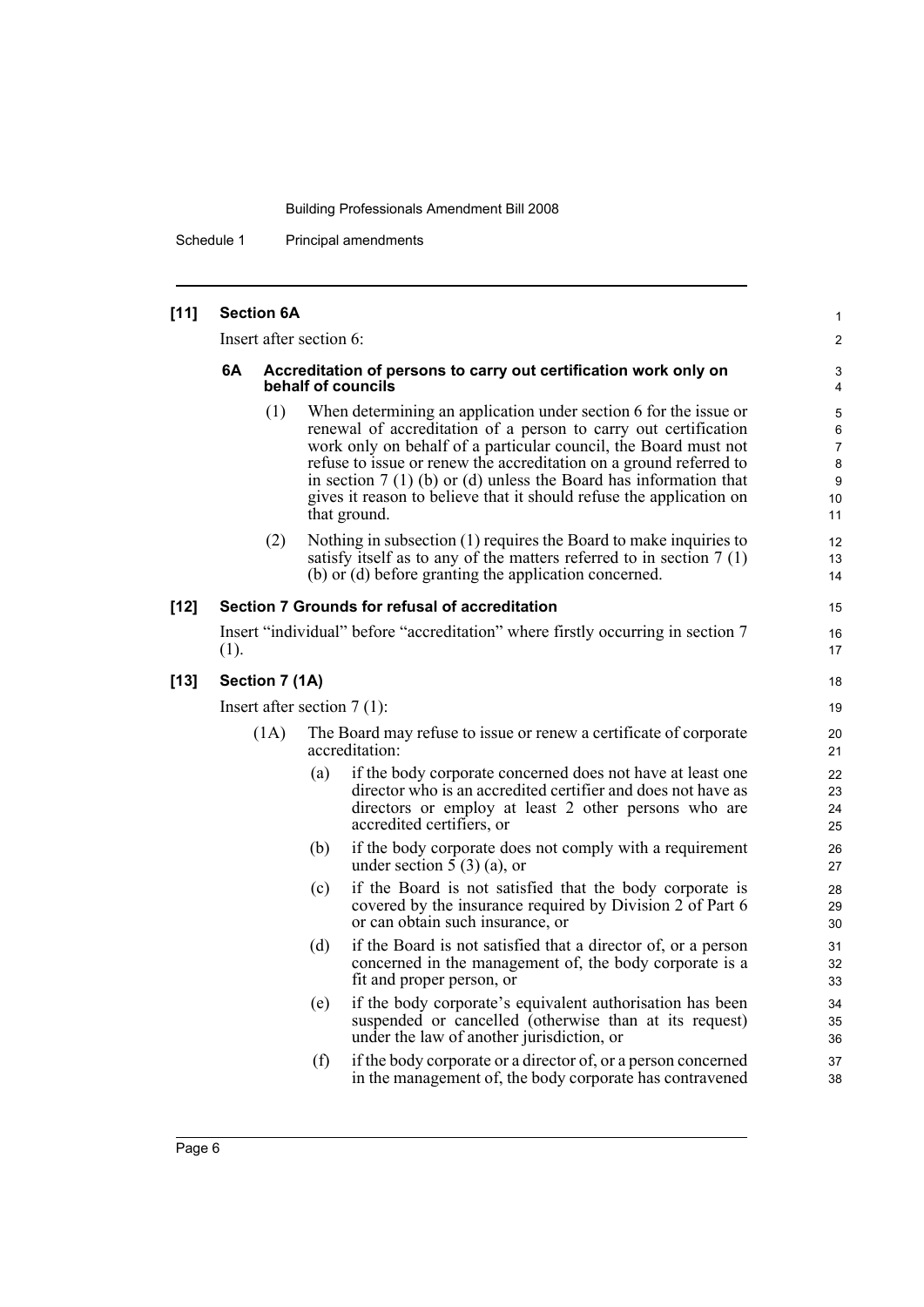Principal amendments **Schedule 1** and the set of the set of the Schedule 1 and the Schedule 1

a law (whether or not a New South Wales law, and whether or not the contravention is an offence) that relates to the functions or obligations of a person as an accredited certifier or the holder of an equivalent authorisation or involves fraud or dishonesty, or (g) if the body corporate or a director of, or a person concerned in the management of, the body corporate has failed to comply with a statutory or other duty, or a contractual obligation, imposed on the body corporate, director or person by or in accordance with a law (whether or not a New South Wales law) that relates to the functions or obligations of a person as an accredited certifier or the holder of an equivalent authorisation, or (h) if a director of, or a person concerned in the management of, the body corporate is an undischarged bankrupt, or (i) if the body corporate is the subject of a winding up order or a controller or administrator has been appointed in respect of it, or (j) if the body corporate has represented itself as being an accredited certifier when it was not an accredited certifier, or (k) if the body corporate has contravened any code of conduct in the accreditation scheme, or (l) for such other reasons as may be prescribed by the regulations. **[14] Section 8 Suspension or cancellation of accreditation** Omit "as an accredited certifier" from section 8 (1). **[15] Section 8 (1) (a)** Insert "in the case of a certificate of individual accreditation," before "the person". **[16] Section 8 (2)** Omit "certificate of accreditation as an accredited certifier". Insert instead "certificate of individual accreditation". **[17] Section 8 (2) (b1)** Insert after section 8 (2) (b): (b1) it is a condition of the certificate of accreditation that the person may carry out certification work only as an 1 2 3 4 5 6 7 8 **9** 10 11 12 13 14 15 16 17 18 19  $20$ 21 22 23 24 25 26 27 28 29 30 31 32 33 34 35 36 37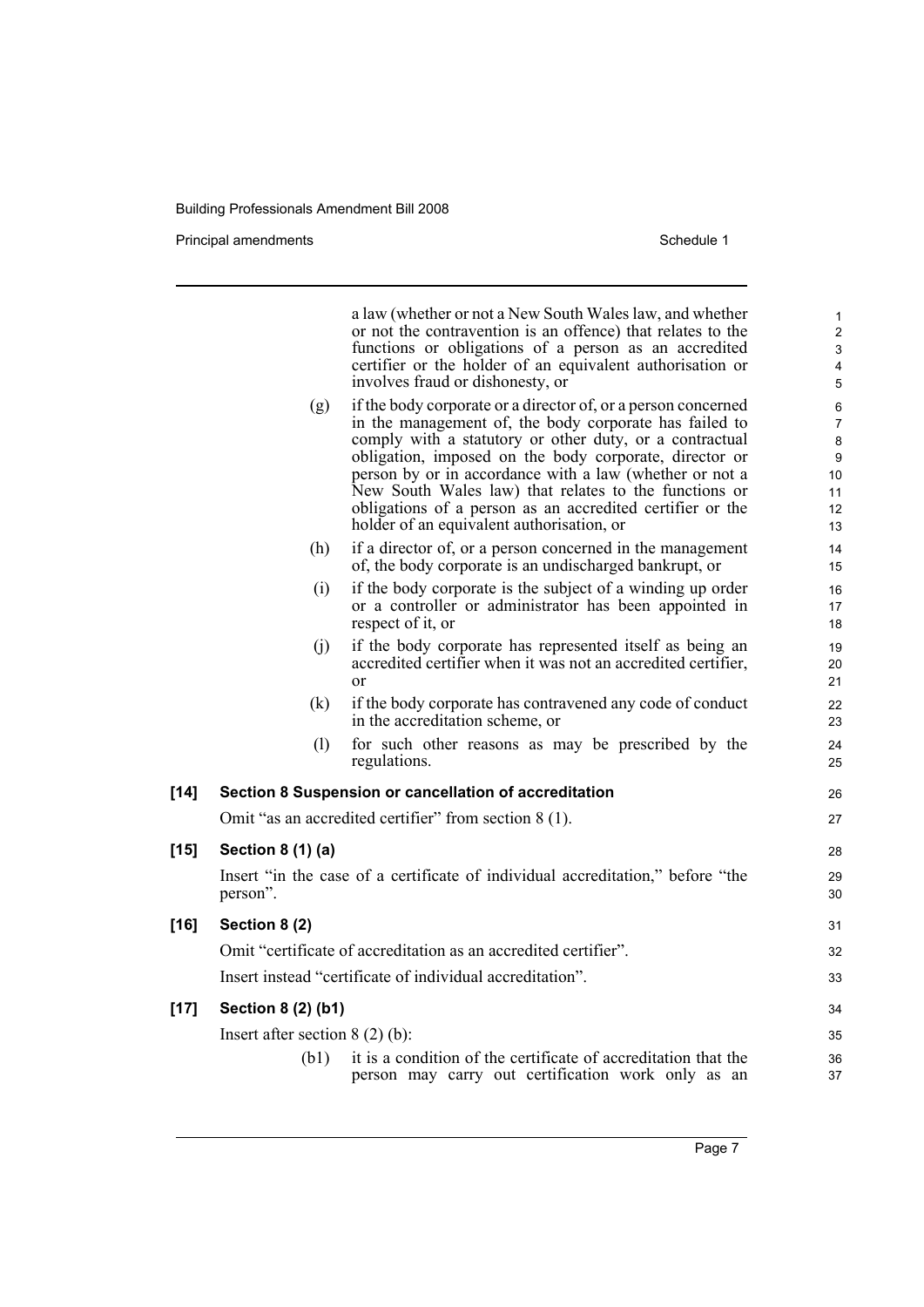Schedule 1 Principal amendments

employee of a particular council and the person has ceased to be so employed or has ceased to be employed in a position that includes the function of carrying out such work, or

#### **[18] Section 8 (2) (g)**

Insert at the end of section 8 (2) (f):

, or

(g) the Board is of the opinion that the person is not a fit and proper person to hold a certificate of accreditation.

#### **[19] Section 8 (2A)**

Insert after section 8 (2):

- (2A) The Board may suspend or cancel a certificate of corporate accreditation if:
	- (a) the body corporate concerned has been issued a certificate of accreditation on the basis of a misrepresentation made by the body corporate, or a person concerned in the management of the body corporate, whether or not made knowingly, or
	- (b) the body corporate does not have at least one director who is an accredited certifier or does not have as directors or employ at least 2 other persons who are accredited certifiers, or
	- (c) the Board is satisfied that the body corporate is not covered by the insurance required by Division 2 of Part 6, or
	- (d) the body corporate's equivalent authorisation has been suspended or cancelled (otherwise than at its request) under the law of another jurisdiction, or
	- (e) the Board is of the opinion that a person concerned in the management of the body corporate is not a fit and proper person, or
	- (f) a director of, or a person concerned in the management of, the body corporate is an undischarged bankrupt, or
	- (g) a disciplinary finding under Part 3 has been made against an accredited certifier director of the body corporate, or
	- (h) the body corporate is the subject of a winding up order or a controller or administrator has been appointed in respect of it, or

9 10

11

35 36 37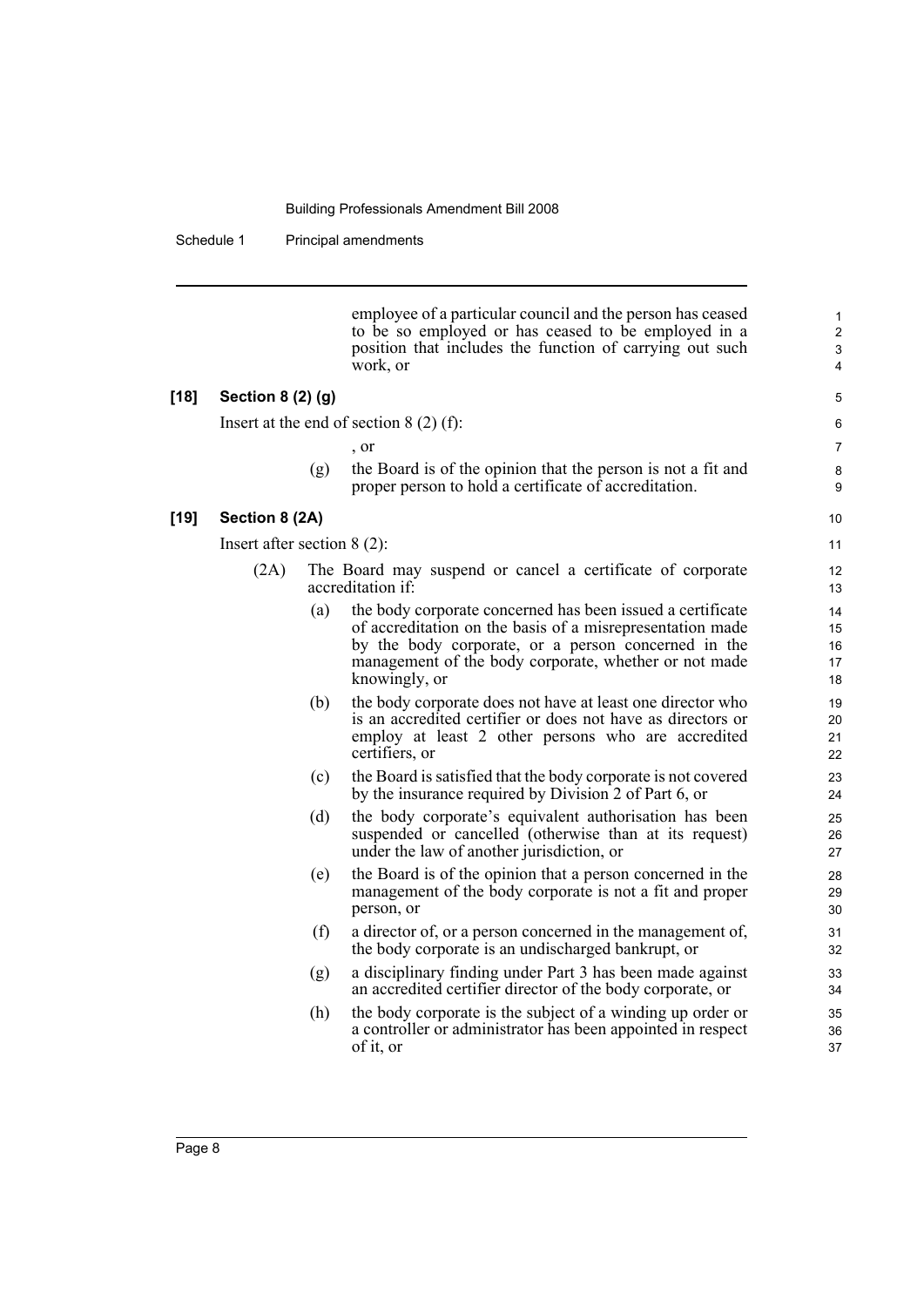Principal amendments **Schedule 1** Schedule 1

|        |                            | (i) | the body corporate, or an accredited certifier who is a<br>director or employee of the body corporate, has failed to<br>comply with an order of the Board under section 31.                                                                                          | 1<br>$\overline{2}$<br>3   |
|--------|----------------------------|-----|----------------------------------------------------------------------------------------------------------------------------------------------------------------------------------------------------------------------------------------------------------------------|----------------------------|
| $[20]$ | Section 8 (4)              |     |                                                                                                                                                                                                                                                                      | 4                          |
|        |                            |     | Omit "(2) (c)–(f)". Insert instead "(2) (c)–(g) or $(2A)$ (d)–(i)".                                                                                                                                                                                                  | 5                          |
| $[21]$ | <b>Section 11 Register</b> |     |                                                                                                                                                                                                                                                                      | 6                          |
|        |                            |     | Omit "category" from section 11 $(2)$ $(c)$ .                                                                                                                                                                                                                        | 7                          |
|        |                            |     | Insert instead "class and, if applicable, category".                                                                                                                                                                                                                 | 8                          |
| $[22]$ | protect the public         |     | Section 12 Suspension of accreditation or imposition of conditions to                                                                                                                                                                                                | 9<br>10                    |
|        |                            |     | Omit section 12 (1). Insert instead:                                                                                                                                                                                                                                 | 11                         |
|        | (1)                        |     | The Board may take action under this section if satisfied that:                                                                                                                                                                                                      | 12                         |
|        |                            | (a) | the taking of the action is necessary to protect the safety or<br>property of any person, or                                                                                                                                                                         | 13<br>14                   |
|        |                            | (b) | an accreditation holder has persistently contravened the<br>provisions of this Act or the <i>Environmental Planning and</i><br><i>Assessment Act 1979</i> or the regulations under those Acts<br>and is likely to continue to do so, or                              | 15<br>16<br>17<br>18       |
|        |                            | (c) | an accredited certifier has persistently contravened the<br>provisions of the Strata Schemes (Freehold Development)<br>Act 1973 or the Strata Schemes (Leasehold Development)<br>Act 1986 or the regulations under those Acts and is likely<br>to continue to do so. | 19<br>20<br>21<br>22<br>23 |
|        | (1A)                       |     | The Board may do either or both of the following:                                                                                                                                                                                                                    | 24                         |
|        |                            | (a) | by order suspend the certificate of accreditation of an<br>accreditation holder for such period (not exceeding 8<br>weeks) as is specified in the order,                                                                                                             | 25<br>26<br>27             |
|        |                            | (b) | by order impose on a certificate of accreditation such<br>conditions as the Board considers appropriate.                                                                                                                                                             | 28<br>29                   |
| $[23]$ | <b>Section 15</b>          |     |                                                                                                                                                                                                                                                                      | 30                         |
|        |                            |     | Omit the section. Insert instead:                                                                                                                                                                                                                                    | 31                         |
|        | 15                         |     | <b>Extension of suspension</b>                                                                                                                                                                                                                                       | 32                         |
|        |                            |     | A period of suspension imposed by the Board under this Division                                                                                                                                                                                                      | 33                         |
|        |                            |     | may be extended, from time to time, by the Board by order for a<br>further period or further periods, each of not more than 8 weeks,                                                                                                                                 | 34<br>35                   |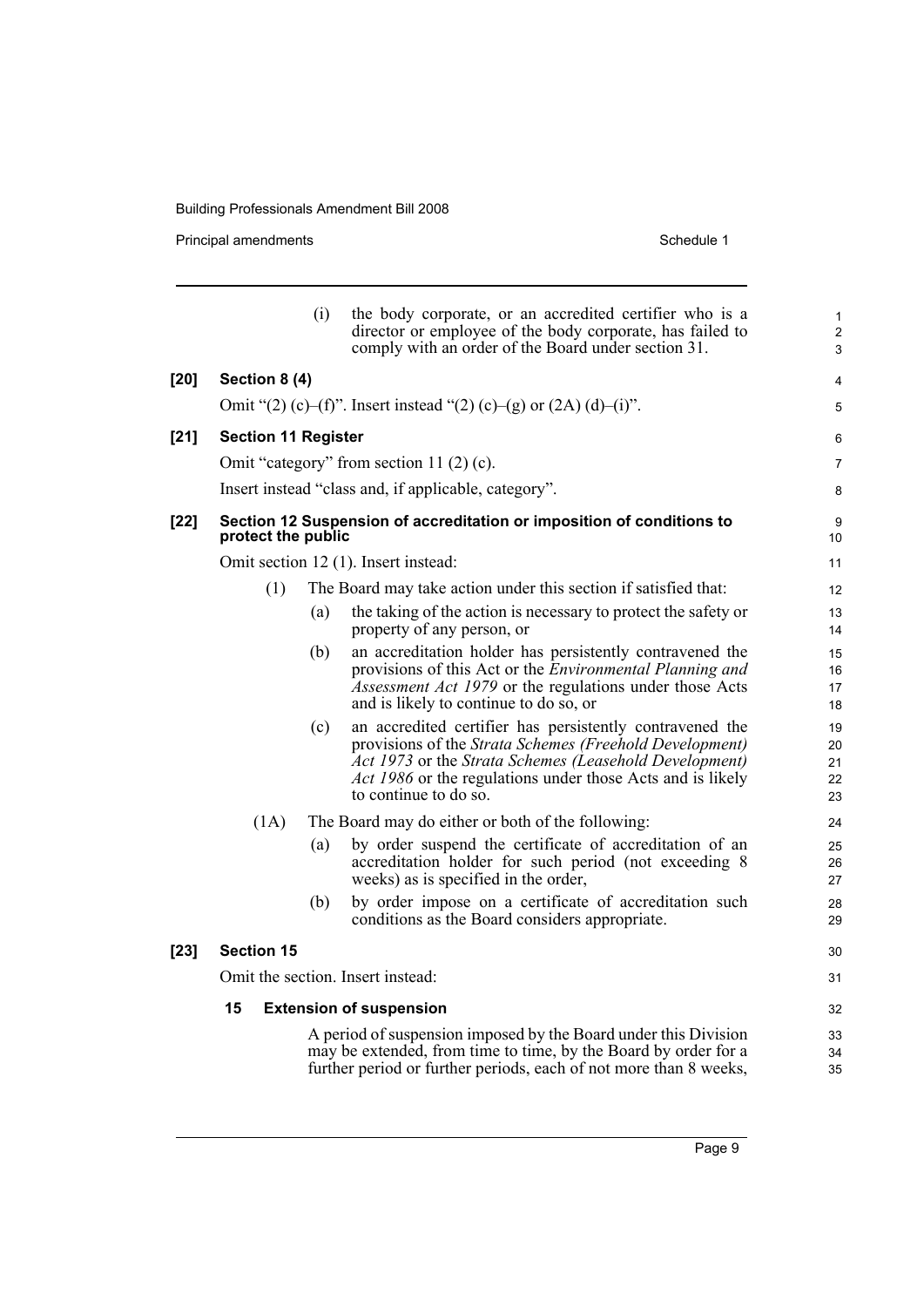Schedule 1 Principal amendments

|        |    |                       |     | been disposed of.                 | but only if the complaint about the accreditation holder has not                                                                                                                                                                                                  | 1<br>$\overline{2}$               |
|--------|----|-----------------------|-----|-----------------------------------|-------------------------------------------------------------------------------------------------------------------------------------------------------------------------------------------------------------------------------------------------------------------|-----------------------------------|
| $[24]$ |    |                       |     |                                   | Section 21 Procedure for making a complaint                                                                                                                                                                                                                       | 3                                 |
|        |    |                       |     |                                   | Omit "if further particulars are not" in section 21 (4).                                                                                                                                                                                                          | $\overline{4}$                    |
|        |    |                       |     |                                   | Insert instead "until further particulars are".                                                                                                                                                                                                                   | 5                                 |
| [25]   |    | <b>Section 21 (5)</b> |     |                                   |                                                                                                                                                                                                                                                                   | 6                                 |
|        |    |                       |     |                                   | Omit the subsection. Insert instead:                                                                                                                                                                                                                              | $\overline{7}$                    |
|        |    | (5)                   |     |                                   | Unless the Board has decided to take no action in relation to the<br>complaint, the Board:                                                                                                                                                                        | 8<br>9                            |
|        |    |                       | (a) | particulars:                      | must, within 28 days after receiving the complaint or, if the<br>Board has requested further particulars under subsection<br>(3), within 28 days after receiving the requested                                                                                    | 10<br>11<br>12 <sup>2</sup><br>13 |
|        |    |                       |     | (i)                               | inform the accreditation holder of the nature of the<br>complaint, and                                                                                                                                                                                            | 14<br>15                          |
|        |    |                       |     | (ii)                              | by notice, invite the accreditation holder to make,<br>within such time (being at least 7 days) as the Board<br>specifies in the notice, such submissions in writing<br>to the Board with respect to the complaint as the<br>accreditation holder thinks fit, and | 16<br>17<br>18<br>19<br>20        |
|        |    |                       | (b) |                                   | may exercise any function under section 48 in relation to<br>the investigation of the complaint.                                                                                                                                                                  | 21<br>22                          |
| $[26]$ |    | <b>Section 22</b>     |     |                                   |                                                                                                                                                                                                                                                                   | 23                                |
|        |    |                       |     | Omit the section. Insert instead: |                                                                                                                                                                                                                                                                   | 24                                |
|        | 22 |                       |     |                                   | Board may decide to take no action in relation to complaint                                                                                                                                                                                                       | 25                                |
|        |    | (1)                   |     |                                   | At any time after receiving a complaint, the Board may decide to<br>take no further action in relation to the complaint.                                                                                                                                          | 26<br>27                          |
|        |    | (2)                   |     |                                   | If the Board decides to take no further action in relation to a<br>complaint, the Board is to:                                                                                                                                                                    | 28<br>29                          |
|        |    |                       | (a) |                                   | notify the complainant of its decision, and                                                                                                                                                                                                                       | 30                                |
|        |    |                       | (b) |                                   | notify the accreditation holder concerned of the fact that a<br>complaint has been made, the nature of the complaint and<br>its decision, and                                                                                                                     | 31<br>32<br>33                    |
|        |    |                       | (c) |                                   | include in the notification to the complainant and the<br>accreditation holder the written reasons for its decision.                                                                                                                                              | 34<br>35                          |
|        |    |                       |     |                                   |                                                                                                                                                                                                                                                                   |                                   |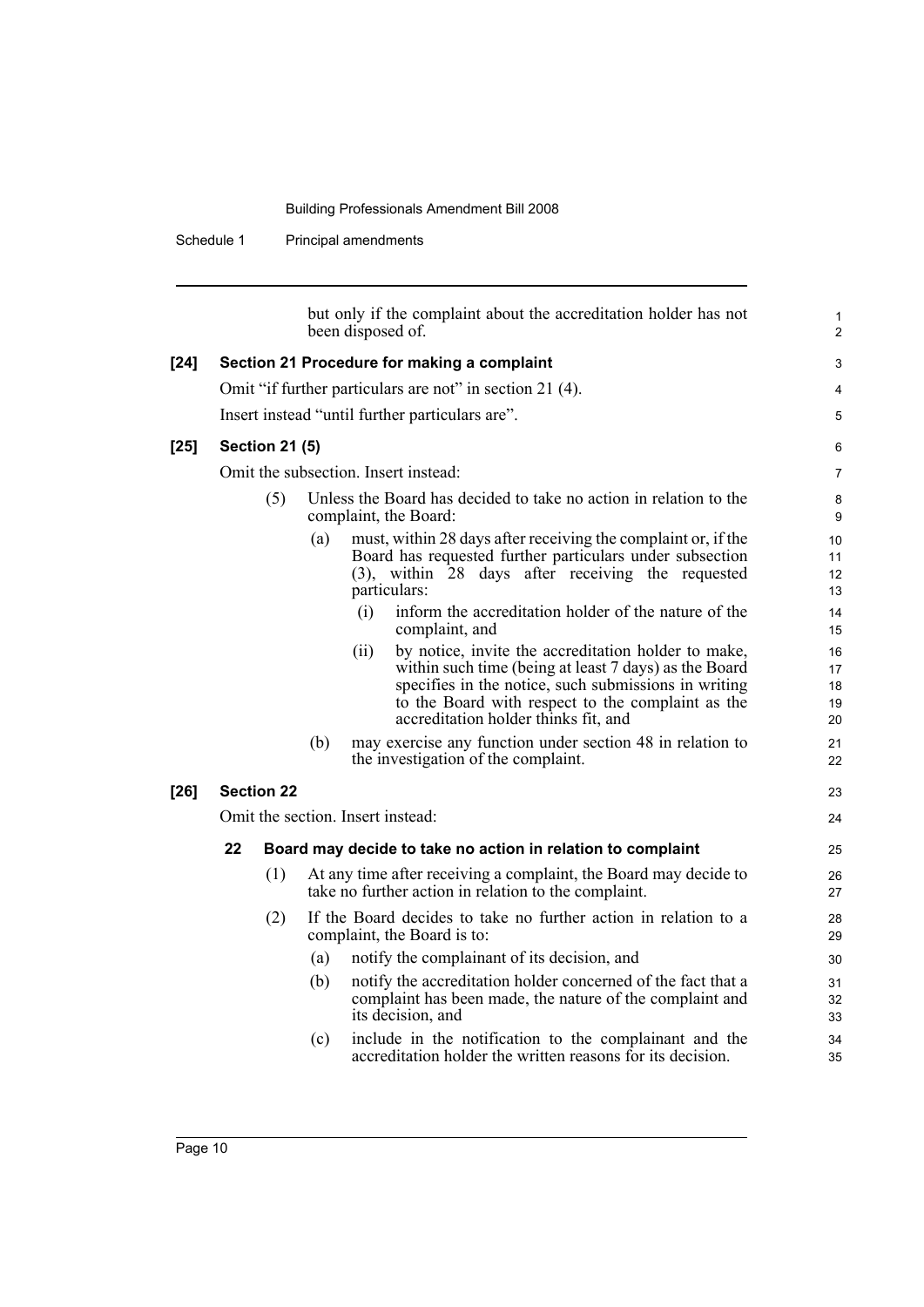Principal amendments **Schedule 1** Schedule 1

| $[27]$ |                                                                   | <b>Section 29</b>     |                                                                                                                                                                                                                                                                                                                                                                                                                                                            | $\mathbf{1}$                           |  |  |  |
|--------|-------------------------------------------------------------------|-----------------------|------------------------------------------------------------------------------------------------------------------------------------------------------------------------------------------------------------------------------------------------------------------------------------------------------------------------------------------------------------------------------------------------------------------------------------------------------------|----------------------------------------|--|--|--|
|        | Omit the section. Insert instead:                                 |                       |                                                                                                                                                                                                                                                                                                                                                                                                                                                            |                                        |  |  |  |
|        | 29<br>Report of investigation to be given to accreditation holder |                       |                                                                                                                                                                                                                                                                                                                                                                                                                                                            |                                        |  |  |  |
|        |                                                                   | (1)                   | An authorised officer of the Board investigating a complaint is to<br>prepare a written report on the results of the investigation.                                                                                                                                                                                                                                                                                                                        | 4<br>5                                 |  |  |  |
|        |                                                                   | (2)                   | The report may contain a recommendation of the authorised<br>officer who prepared it that the Board give consideration to<br>taking certain action in respect of the accreditation holder<br>concerned.                                                                                                                                                                                                                                                    | 6<br>$\overline{7}$<br>8<br>9          |  |  |  |
|        |                                                                   | (3)                   | An authorised officer is to give a copy of the report to the<br>accreditation holder who is the subject of the complaint with a<br>notice that states that the accreditation holder may make written<br>submissions to the Board within 21 days after the date of the<br>notice.                                                                                                                                                                           | 10<br>11<br>12<br>13<br>14             |  |  |  |
|        |                                                                   | (4)                   | After the 21-day period for making submissions has expired:                                                                                                                                                                                                                                                                                                                                                                                                | 15                                     |  |  |  |
|        |                                                                   |                       | an authorised officer is to give to the Board a copy of the<br>(a)<br>report, and                                                                                                                                                                                                                                                                                                                                                                          | 16<br>17                               |  |  |  |
|        |                                                                   |                       | (b)<br>the Board must consider the report taking into account the<br>submissions received within that period.                                                                                                                                                                                                                                                                                                                                              | 18<br>19                               |  |  |  |
|        |                                                                   | (5)                   | If the Board requires an authorised officer to undertake further<br>investigation of a complaint after the furnishing of a report under<br>this section, this section applies to that further investigation.<br>Note. An example of when section 29 (5) would operate is if the Board<br>adjourned a meeting at which a complaint was being considered to<br>enable further investigation of the complaint to be carried out. (See<br>section 30 (3) (b)). | 20<br>21<br>22<br>23<br>24<br>25<br>26 |  |  |  |
| $[28]$ |                                                                   |                       | Section 31 Decision after investigation of complaint                                                                                                                                                                                                                                                                                                                                                                                                       | 27                                     |  |  |  |
|        |                                                                   |                       | Insert "or professional misconduct" after "unsatisfactory professional<br>conduct" in section 31 (2).                                                                                                                                                                                                                                                                                                                                                      | 28<br>29                               |  |  |  |
| $[29]$ |                                                                   | <b>Section 31 (3)</b> |                                                                                                                                                                                                                                                                                                                                                                                                                                                            | 30                                     |  |  |  |
|        |                                                                   |                       | Omit the subsection.                                                                                                                                                                                                                                                                                                                                                                                                                                       | 31                                     |  |  |  |
| $[30]$ |                                                                   | <b>Section 31 (4)</b> |                                                                                                                                                                                                                                                                                                                                                                                                                                                            | 32                                     |  |  |  |
|        |                                                                   |                       | Omit the subsection. Insert instead:                                                                                                                                                                                                                                                                                                                                                                                                                       | 33                                     |  |  |  |
|        |                                                                   | (4)                   | If the Board is satisfied that the accreditation holder is guilty of<br>unsatisfactory professional conduct or professional misconduct,<br>the Board may take any one or more of the following actions:                                                                                                                                                                                                                                                    | 34<br>35<br>36                         |  |  |  |
|        |                                                                   |                       | caution or reprimand the accreditation holder,<br>(a)                                                                                                                                                                                                                                                                                                                                                                                                      | 37                                     |  |  |  |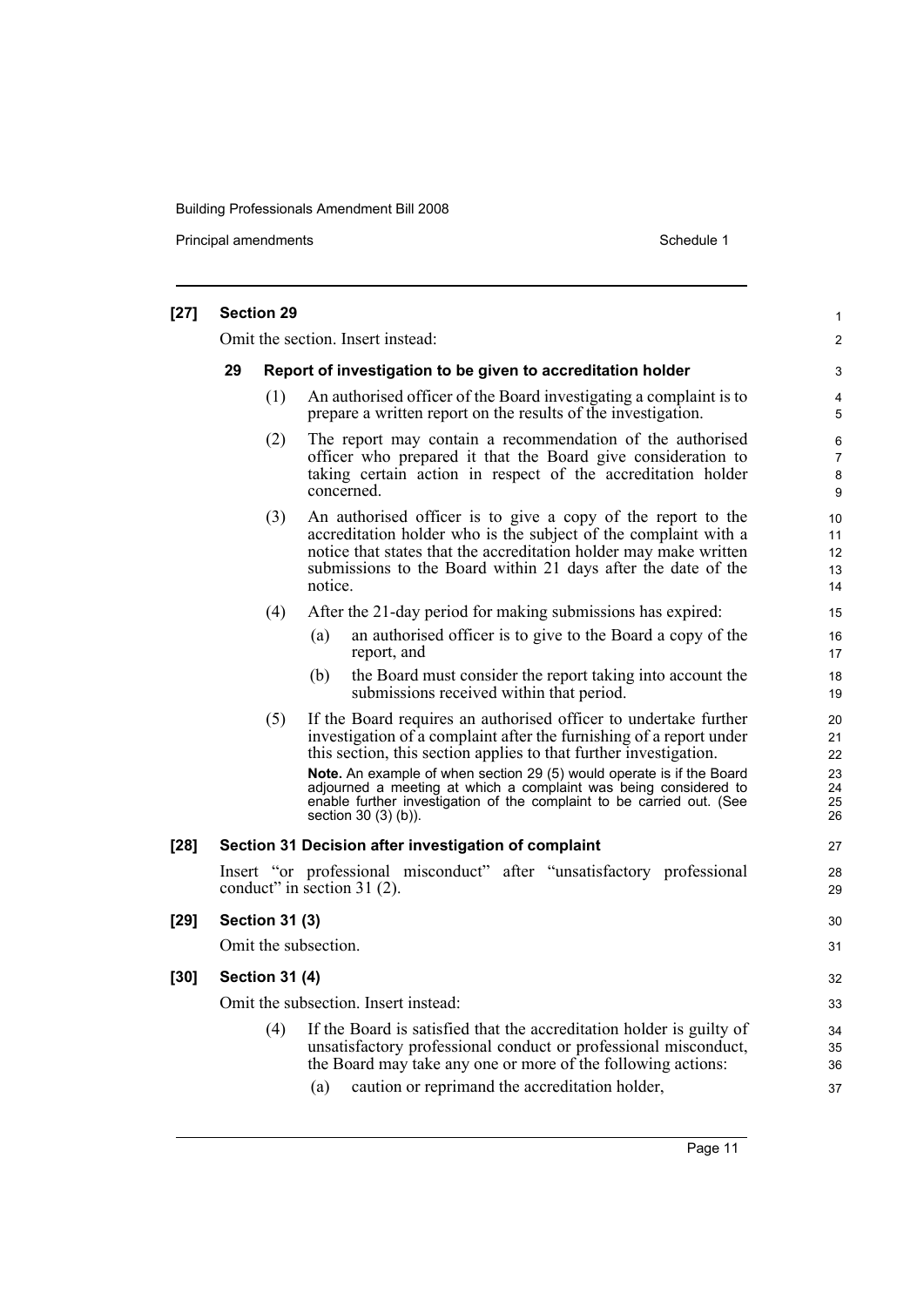Schedule 1 Principal amendments

| (b) | by order impose such conditions as it considers appropriate |
|-----|-------------------------------------------------------------|
|     | on the accreditation holder's certificate of accreditation, |

- (c) order that the accreditation holder complete such educational courses as are specified by the Board,
- (d) in the case of an accredited body corporate, order an accredited certifier who is a director or employee of the body corporate to complete such educational courses as are specified by the Board within the time specified by the Board,
- (e) order that the accreditation holder report on his, her or its practice as an accredited certifier or building professional at the times, in the manner and to the persons specified by the Board,
- (f) order the accreditation holder to pay to the Board a fine of an amount, not exceeding 1,000 penalty units, specified in the order,
- (g) order the accreditation holder to pay to the complainant such amount (not exceeding \$20,000) as the Board considers appropriate by way of compensation for any damage suffered by the complainant as a result of the unsatisfactory professional conduct or professional misconduct,
- (h) suspend the accreditation holder's certificate of accreditation for such period as the Board thinks fit,
- (i) cancel the accreditation holder's certificate of accreditation,
- (j) disqualify the accreditation holder from being an accredited certifier director of, or otherwise being involved in the management of, an accredited body corporate or a specified accredited body corporate for such period (including the period of his or her lifetime) as may be specified by the Board,
- (k) in the case of an accredited body corporate, disqualify an accredited certifier director of the body corporate from being an accredited certifier director of, or otherwise involved in the management of, the body corporate for such period (including the period of his or her lifetime) as may be specified by the Board, but only during any period when the body corporate holds a certificate of corporate accreditation,
- (l) order that the accreditation holder cannot re-apply for a certificate of accreditation within such period (including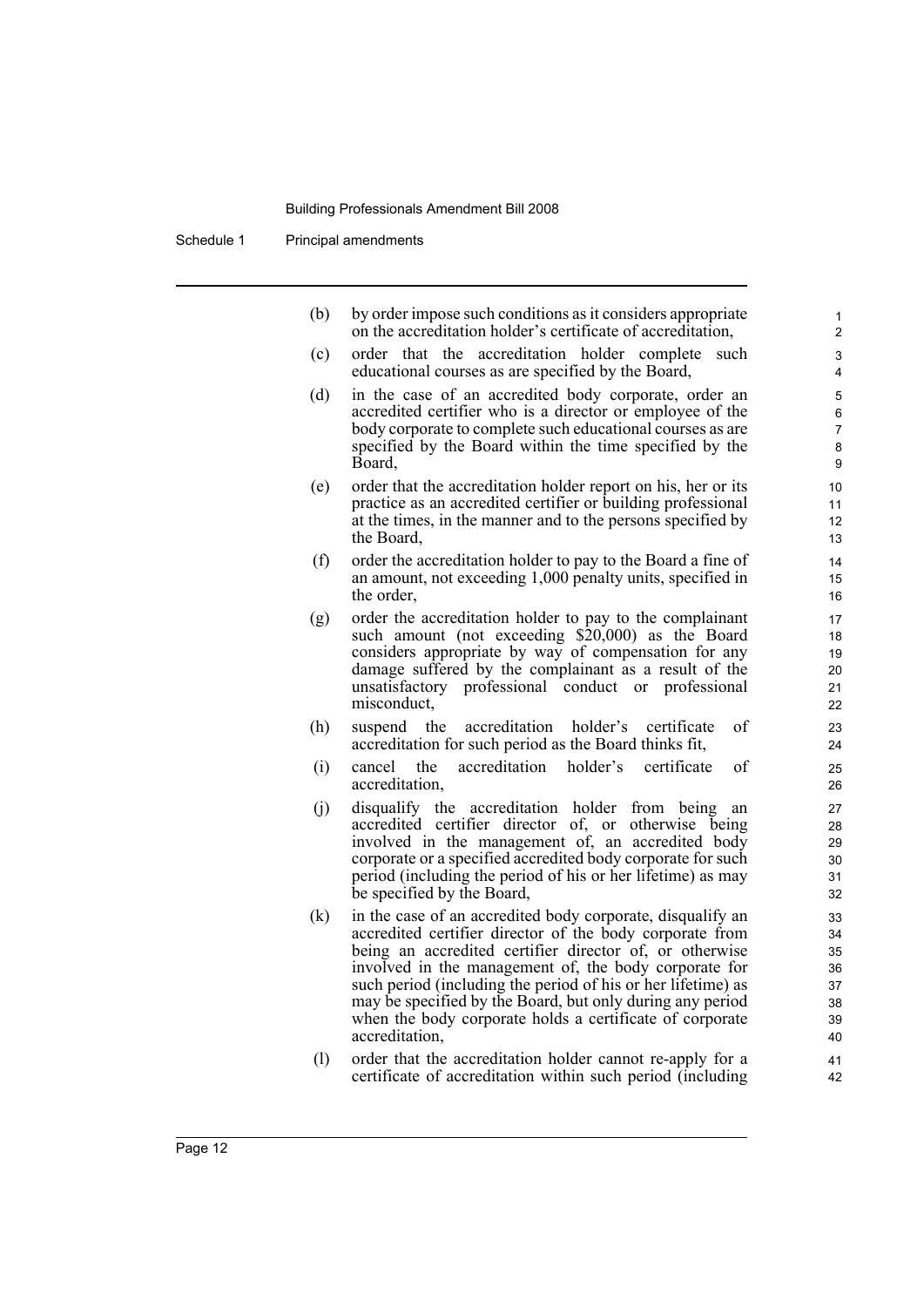Principal amendments **Schedule 1** and the set of the set of the Schedule 1 and the Schedule 1

the period of his or her lifetime) as may be specified by the Board,

(m) order that no further action is to be taken by the Board in relation to the complaint if satisfied that the accreditation holder is generally competent and diligent and that no other material complaints (whether or not the subject of a disciplinary finding) have been made against the accreditation holder.

#### **[31] Section 34 Tribunal may make certain disciplinary findings**

Omit section 34 (2). Insert instead:

- (2) If the Tribunal finds that the accreditation holder is guilty of unsatisfactory professional conduct or professional misconduct, the Tribunal may take any one or more of the following actions:
	- (a) caution or reprimand the accreditation holder,
	- (b) direct that such conditions as it considers appropriate be imposed on the accreditation holder's certificate of accreditation,
	- (c) order that the accreditation holder complete such educational courses as are specified by the Tribunal,
	- (d) in the case of an accredited body corporate, order an accredited certifier who is a director or employee of the body corporate to complete such educational courses as are specified by the Tribunal within the time specified by the Tribunal,
	- (e) order that the accreditation holder report on his, her or its practice as an accredited certifier or building professional at the times, in the manner and to the persons specified by the Tribunal,
	- (f) order the accreditation holder to pay to the Tribunal a fine of an amount, not exceeding 1,000 penalty units, specified in the order,
	- (g) order the accreditation holder to pay to the complainant such amount (not exceeding  $$20,000$ ) as the Tribunal considers appropriate by way of compensation for any damage suffered by the complainant as a result of the unsatisfactory professional conduct or professional misconduct,
	- (h) suspend the accreditation holder's certificate of accreditation for such period as the Tribunal thinks fit,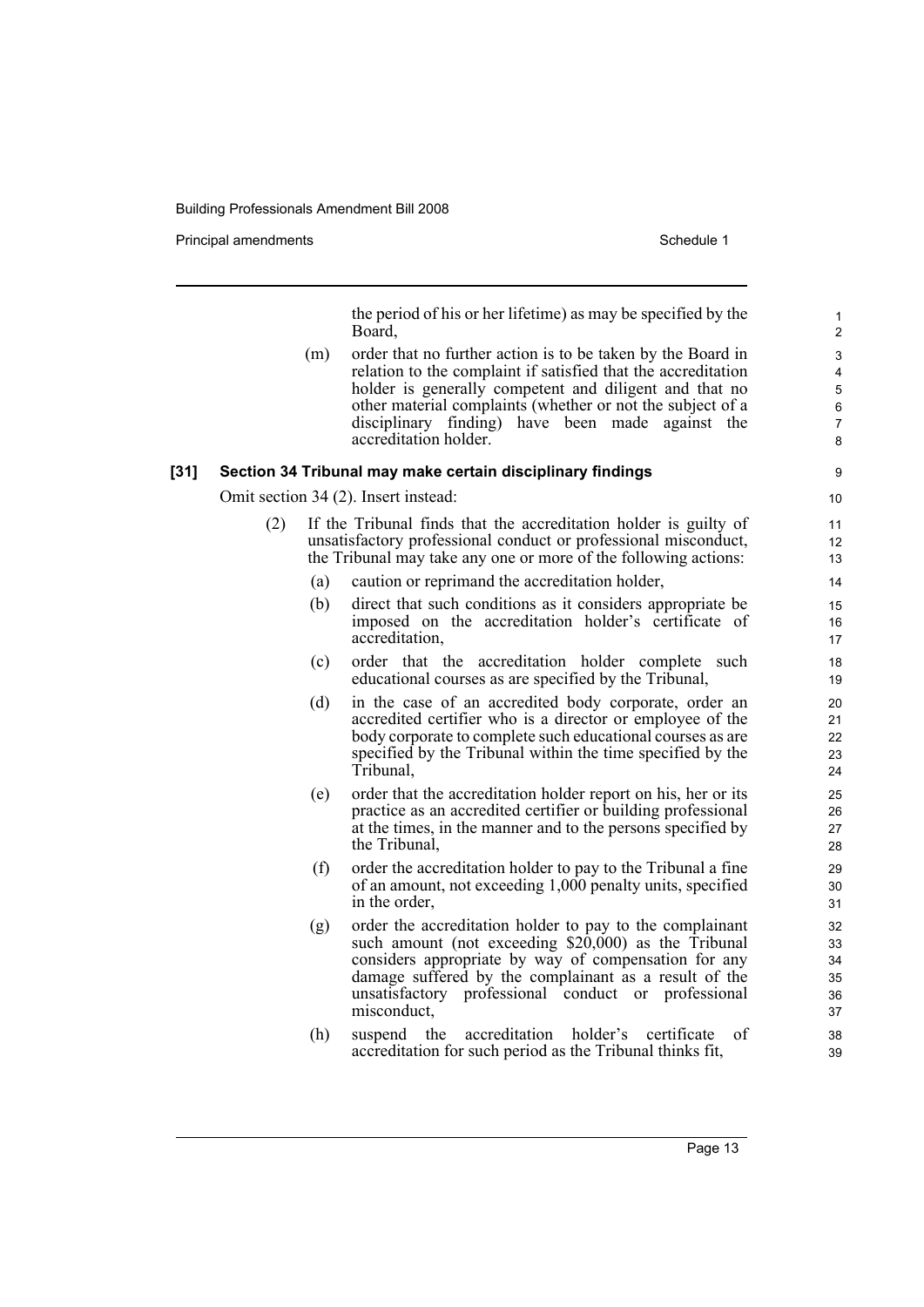Schedule 1 Principal amendments

| (i) |                | cancel the accreditation holder's certificate of |  |  |
|-----|----------------|--------------------------------------------------|--|--|
|     | accreditation, |                                                  |  |  |

- (j) disqualify the accreditation holder from being an accredited certifier director of, or otherwise being involved in the management of, an accredited body corporate or a specified accredited body corporate for such period (including the period of his or her lifetime) as may be specified by the Tribunal,
- (k) in the case of an accredited body corporate, disqualify an accredited certifier who is a director of the body corporate from being involved in the management of the body corporate for such period (including the period of his or her lifetime) as may be specified by the Tribunal, but only during any period when the body corporate holds a certificate of corporate accreditation,
- (l) order that the accreditation holder cannot re-apply for a certificate of accreditation within such period (including the period of his or her lifetime) as may be specified by the Tribunal.

#### **[32] Section 36**

Omit the section. Insert instead:

#### **36 Appeals to Appeal Panel against action taken by Tribunal**

A decision or finding made, or action taken, by the Tribunal under this Division may be appealed to an Appeal Panel of the Tribunal under Part 1 of Chapter 7 of the *Administrative Decisions Tribunal Act 1997* by a party to the proceedings in which the decision or finding was made or action taken.

### **[33] Section 45**

Omit the section. Insert instead:

#### **45 Investigation of councils acting as certifying authorities**

- (1) The Board may investigate the work and activities of a council in its capacity as a certifying authority.
- (2) The Board may make a decision to undertake an investigation under this section on its own motion or following a complaint relating to the council concerned in its capacity as a certifying authority.
- (3) The Board must prepare a report of the results of any such investigation and send a copy of the report to the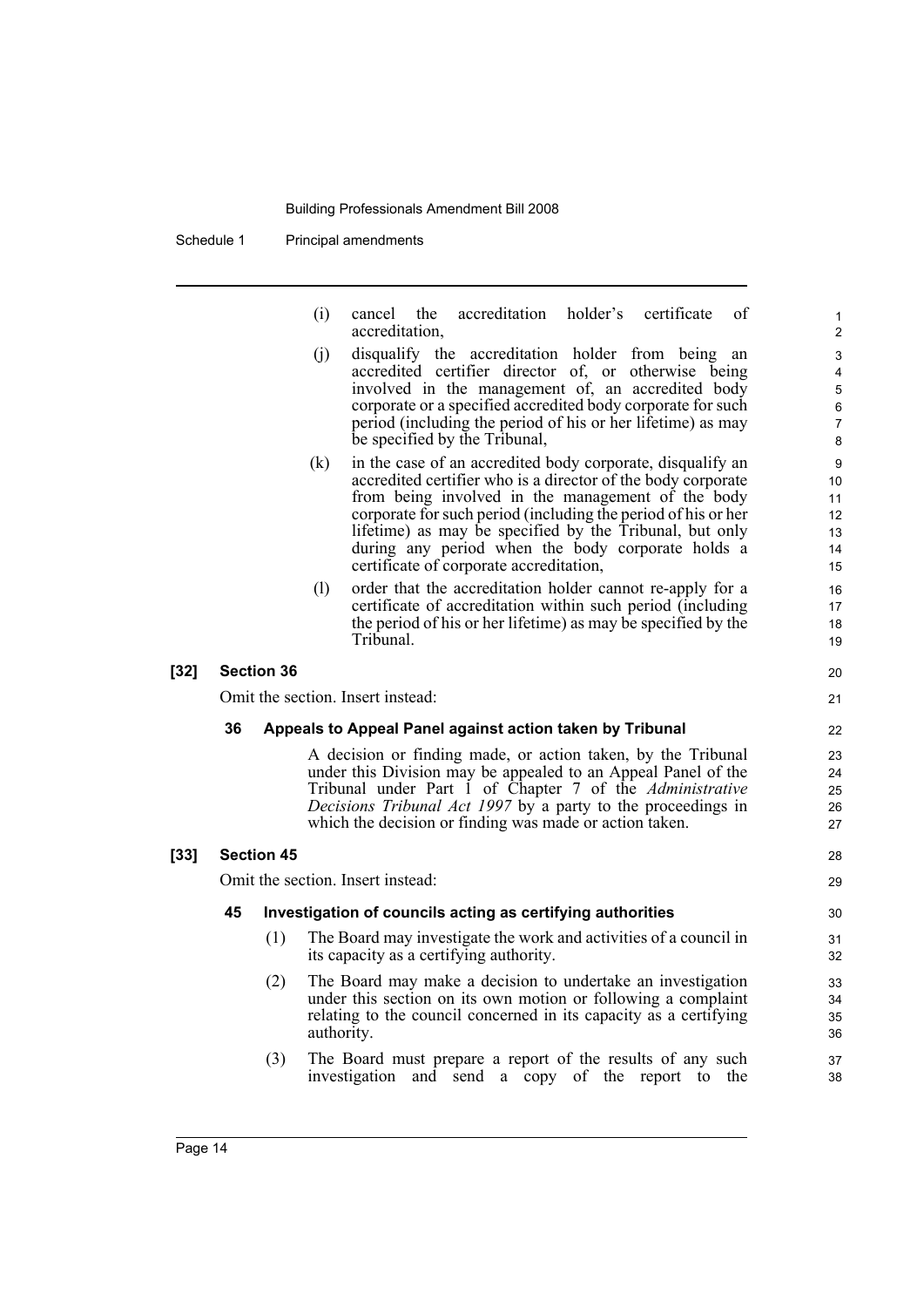Principal amendments **Schedule 1** and the set of the set of the Schedule 1 and the Schedule 1

Director-General of the Department of Local Government and to the council. (4) A report furnished to the council under this section must be presented at the next meeting of the council after the report is received. (5) Within 40 days after it receives a report under this section, a council must give written notice to the Director-General of the Department of Local Government and to the Board of the things done or proposed to be done to give effect to any recommendations contained in the report and may make submissions in relation to any matter contained in the report. (6) The Board must take into account any submissions received in accordance with subsection (5) and may revise its report. (7) If the Board revises its report, the Board must send a copy of the revised report to the Director-General of the Department of Local Government and to the council. (8) The Board is to make a copy of its report in its final form publicly available. (9) If satisfied, as a result of an investigation under this section, that an accreditation holder is or may be guilty of unsatisfactory professional conduct or professional misconduct, the Board may take any action under Part 3 in relation to any matter arising from the report that it could take in relation to a complaint, including applying to the Tribunal for a disciplinary finding in accordance with section 31. (10) The Tribunal may take any action under Division 5 of Part 3 in relation to a matter arising from the report that is referred to the Tribunal by the Board that it could take in relation to a complaint. **Note.** Section 117B of the *Environmental Planning and Assessment Act 1979* provides for further action that may be taken against a council as a result of an investigation under section 45 of this Act. **[34] Section 46 Investigation of accredited certifiers and building professionals** Omit section 46 (1) and (2). Insert instead: (1) The Board may investigate the work and activities of: (a) an accredited certifier in his, her or its capacity as a certifying authority, or (b) an accredited certifier when carrying out certification work on behalf of an accredited body corporate or a council, or 1  $\overline{2}$ 3 4 5 6 7 8 9 10 11 12 13 14 15 16 17 18 19  $20$ 21  $22$ 23 24 25 26 27 28 29 30 31 32 33 34 35 36 37 38 39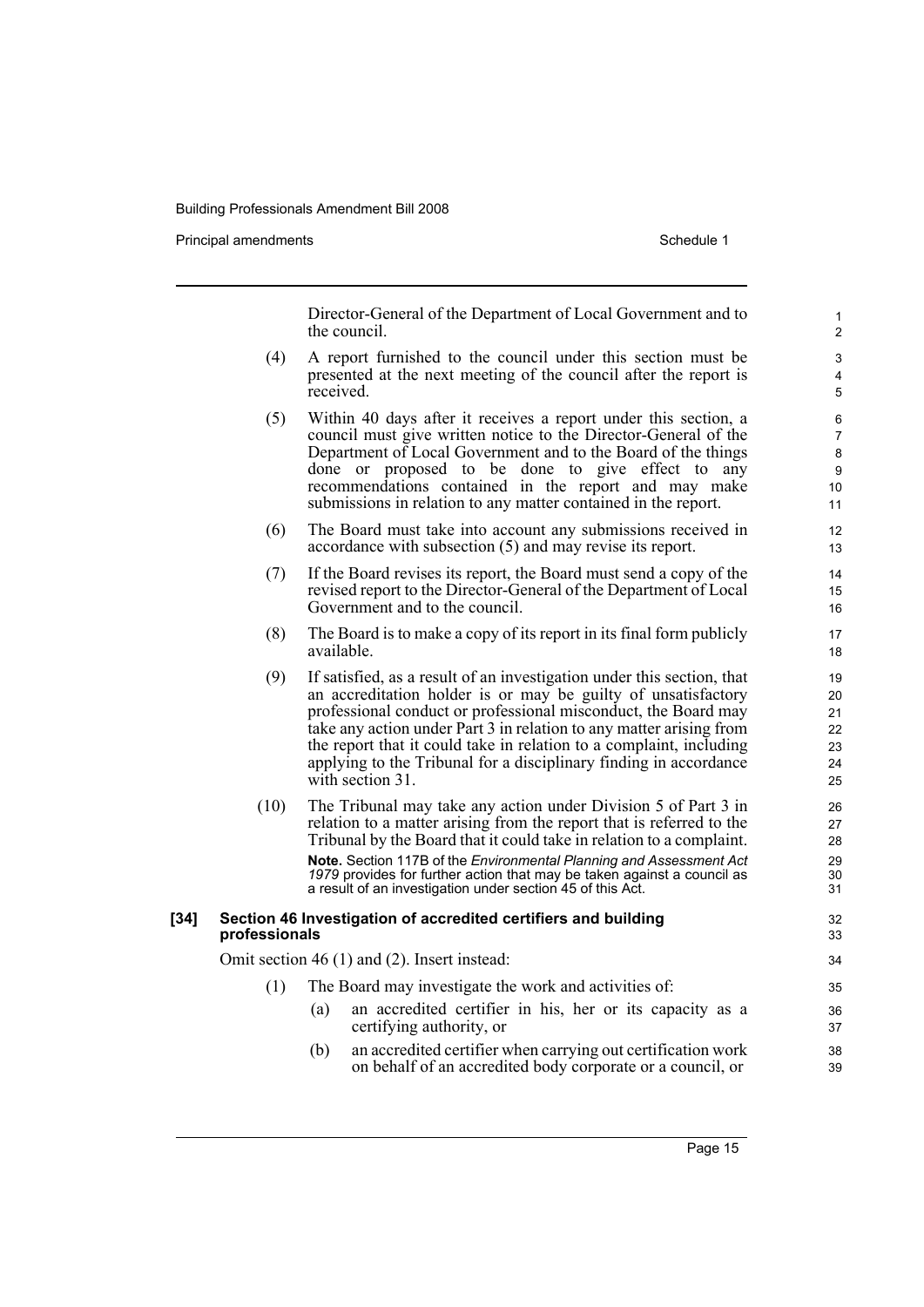Schedule 1 Principal amendments

|        |    |                   | an accredited certifier director, or<br>(c)                                                                                                                                                                              | $\mathbf{1}$             |
|--------|----|-------------------|--------------------------------------------------------------------------------------------------------------------------------------------------------------------------------------------------------------------------|--------------------------|
|        |    |                   | a building professional.<br>(d)                                                                                                                                                                                          | $\overline{2}$           |
|        |    | (2)               | The Board must prepare a report of the results of any such<br>investigation.                                                                                                                                             | 3<br>4                   |
| $[35]$ |    |                   | Sections 48 (1), 49 (1) and 57 (1)                                                                                                                                                                                       | 5                        |
|        |    | occurring.        | Insert "or for any purpose in connection with proceedings before the Tribunal<br>on an application or referral under this Act <sup>7</sup> after "Part 3 or 4" wherever                                                  | 6<br>$\overline{7}$<br>8 |
| $[36]$ |    | <b>Section 60</b> |                                                                                                                                                                                                                          | 9                        |
|        |    |                   | Omit the section. Insert instead:                                                                                                                                                                                        | 10                       |
|        | 60 |                   | Record keeping by accreditation holders                                                                                                                                                                                  | 11                       |
|        |    | (1)               | An accreditation holder must, in accordance with the regulations,<br>cause such documents and records to be kept as are prescribed by<br>the regulations.                                                                | 12<br>13<br>14           |
|        |    |                   | Maximum penalty: 50 penalty units.                                                                                                                                                                                       | 15                       |
|        |    | (2)               | If the Board requests, by notice in writing served on an<br>accreditation holder, that the accreditation holder provide a copy<br>to the Board of any document or record required to be kept under<br>subsection $(1)$ : | 16<br>17<br>18<br>19     |
|        |    |                   | the accreditation holder must provide a copy of the<br>(a)<br>document or record to the Board within the time specified<br>in the notice, and                                                                            | 20<br>21<br>22           |
|        |    |                   | the accreditation holder must verify any such document or<br>(b)<br>record in the manner, if any, specified in the notice.                                                                                               | 23<br>24                 |
|        |    |                   | Maximum penalty: 50 penalty units.                                                                                                                                                                                       | 25                       |
|        |    | (3)               | Without limiting subsection $(2)$ , a notice may specify that a<br>document or record is to be verified by statutory declaration.                                                                                        | 26<br>27                 |
| $[37]$ |    |                   | Section 61 Board to be notified of certain events                                                                                                                                                                        | 28                       |
|        |    |                   | Insert after section 61 $(3)$ :                                                                                                                                                                                          | 29                       |
|        |    | (4)               | An accredited body corporate must notify the Board in writing of<br>each of the following events within 7 days after becoming aware<br>of the event:                                                                     | 30<br>31<br>32           |
|        |    |                   | if the body corporate ceases to have at least one director<br>(a)<br>who is an accredited certifier,                                                                                                                     | 33<br>34                 |
|        |    |                   |                                                                                                                                                                                                                          |                          |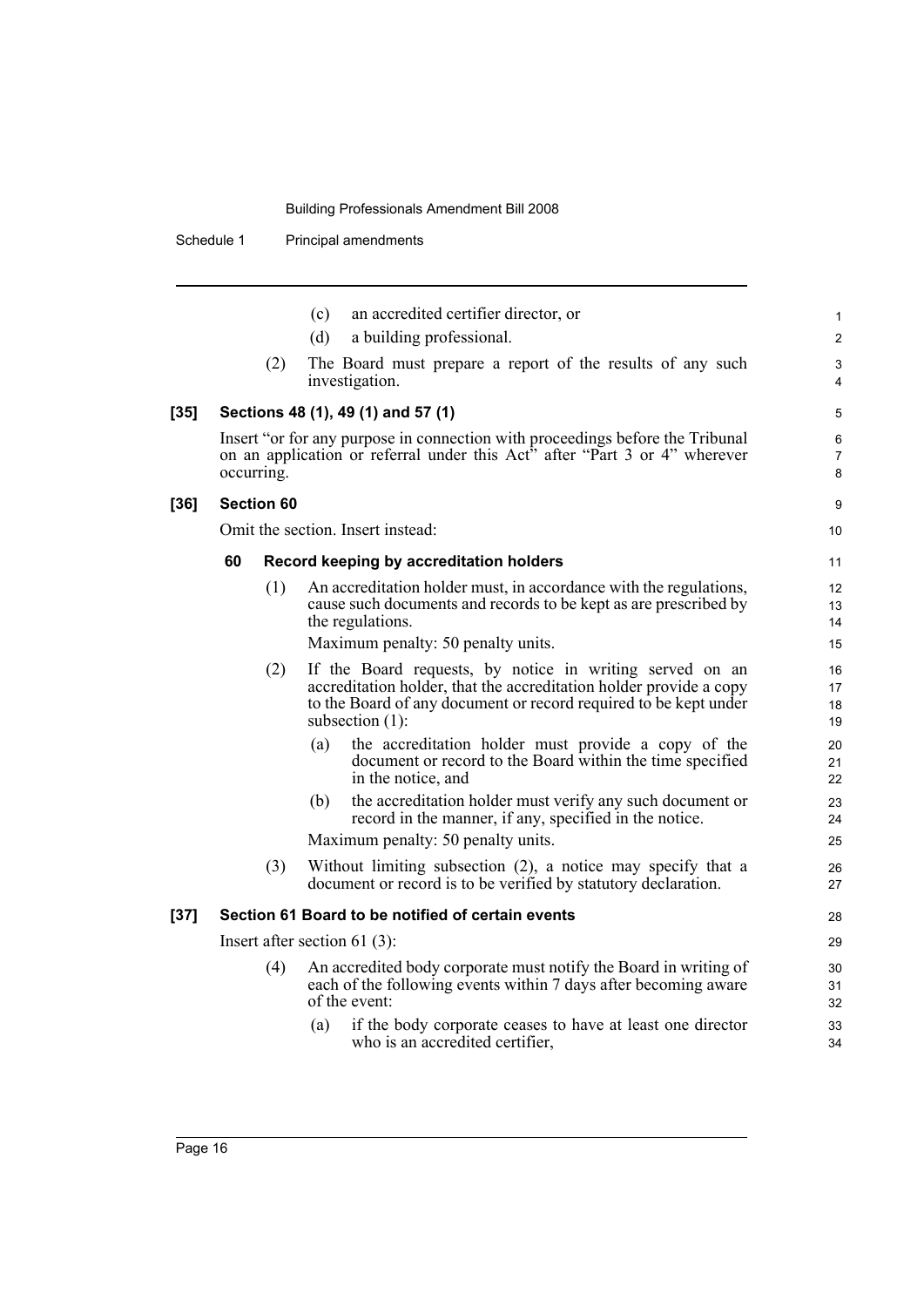Principal amendments **Schedule 1** Schedule 1

|        |                                         |      | if the body corporate ceases to have as directors or employ<br>(b)<br>at least 2 other persons who are accredited certifiers.                                                                                                                                                                                                                                                                                                    | $\mathbf{1}$<br>$\overline{2}$         |  |  |
|--------|-----------------------------------------|------|----------------------------------------------------------------------------------------------------------------------------------------------------------------------------------------------------------------------------------------------------------------------------------------------------------------------------------------------------------------------------------------------------------------------------------|----------------------------------------|--|--|
|        | Maximum penalty: 50 penalty units.      |      |                                                                                                                                                                                                                                                                                                                                                                                                                                  |                                        |  |  |
| $[38]$ | <b>Section 66 Conflicts of interest</b> |      |                                                                                                                                                                                                                                                                                                                                                                                                                                  |                                        |  |  |
|        | Omit section 66 (3). Insert instead:    |      |                                                                                                                                                                                                                                                                                                                                                                                                                                  |                                        |  |  |
|        |                                         | (3)  | Subsection (1) (d) does not make it an offence for an accredited<br>certifier who is an employee of a council to issue a Part 4A<br>certificate in relation to development that is to be carried out in<br>the area of the council if:                                                                                                                                                                                           | 6<br>$\overline{7}$<br>8<br>9          |  |  |
|        |                                         |      | the certificate relates to development for which the council<br>(a)<br>is not the consent authority, and                                                                                                                                                                                                                                                                                                                         | 10<br>11                               |  |  |
|        |                                         |      | (b)<br>the accredited certifier issues the certificate otherwise than<br>on behalf of the council, but in the course of his or her<br>employment with the council.                                                                                                                                                                                                                                                               | 12<br>13<br>14                         |  |  |
|        |                                         | (3A) | Subsection (1) (d) does not make it an offence for an accredited<br>certifier employed or engaged by a council to issue a Part 4A<br>certificate or complying development certificate on behalf of the<br>council in relation to development that is to be carried out in the<br>area of the council.                                                                                                                            | 15<br>16<br>17<br>18<br>19             |  |  |
| $[39]$ |                                         |      | Section 66 (5) and (6)                                                                                                                                                                                                                                                                                                                                                                                                           | 20                                     |  |  |
|        |                                         |      | Insert after section 66 $(4)$ :                                                                                                                                                                                                                                                                                                                                                                                                  | 21                                     |  |  |
|        |                                         | (5)  | Subsection (1) extends to prohibiting an accredited certifier who<br>is a director of or employed by an accredited body corporate from<br>issuing a Part 4A certificate or complying development<br>certificate in circumstances where the body corporate, or another<br>accredited certifier who is a director or employee of the body<br>corporate, would be prohibited from issuing the certificate under<br>that subsection. | 22<br>23<br>24<br>25<br>26<br>27<br>28 |  |  |
|        |                                         | (6)  | If a director or employee of an accredited body corporate<br>contravenes subsection $(1)$ , the body corporate is taken to have<br>also contravened that subsection.                                                                                                                                                                                                                                                             | 29<br>30<br>31                         |  |  |
| [40]   |                                         |      | Sections 66A and 66B                                                                                                                                                                                                                                                                                                                                                                                                             | 32                                     |  |  |
|        |                                         |      | Insert after section 66:                                                                                                                                                                                                                                                                                                                                                                                                         | 33                                     |  |  |
|        | 66A                                     |      | Limit on income derived from certification work                                                                                                                                                                                                                                                                                                                                                                                  | 34                                     |  |  |
|        |                                         | (1)  | An accredited certifier must not obtain income for certification<br>work in respect of development if that income exceeds the limit<br>determined in accordance with the regulations when it is added to                                                                                                                                                                                                                         | 35<br>36<br>37                         |  |  |
|        |                                         |      |                                                                                                                                                                                                                                                                                                                                                                                                                                  |                                        |  |  |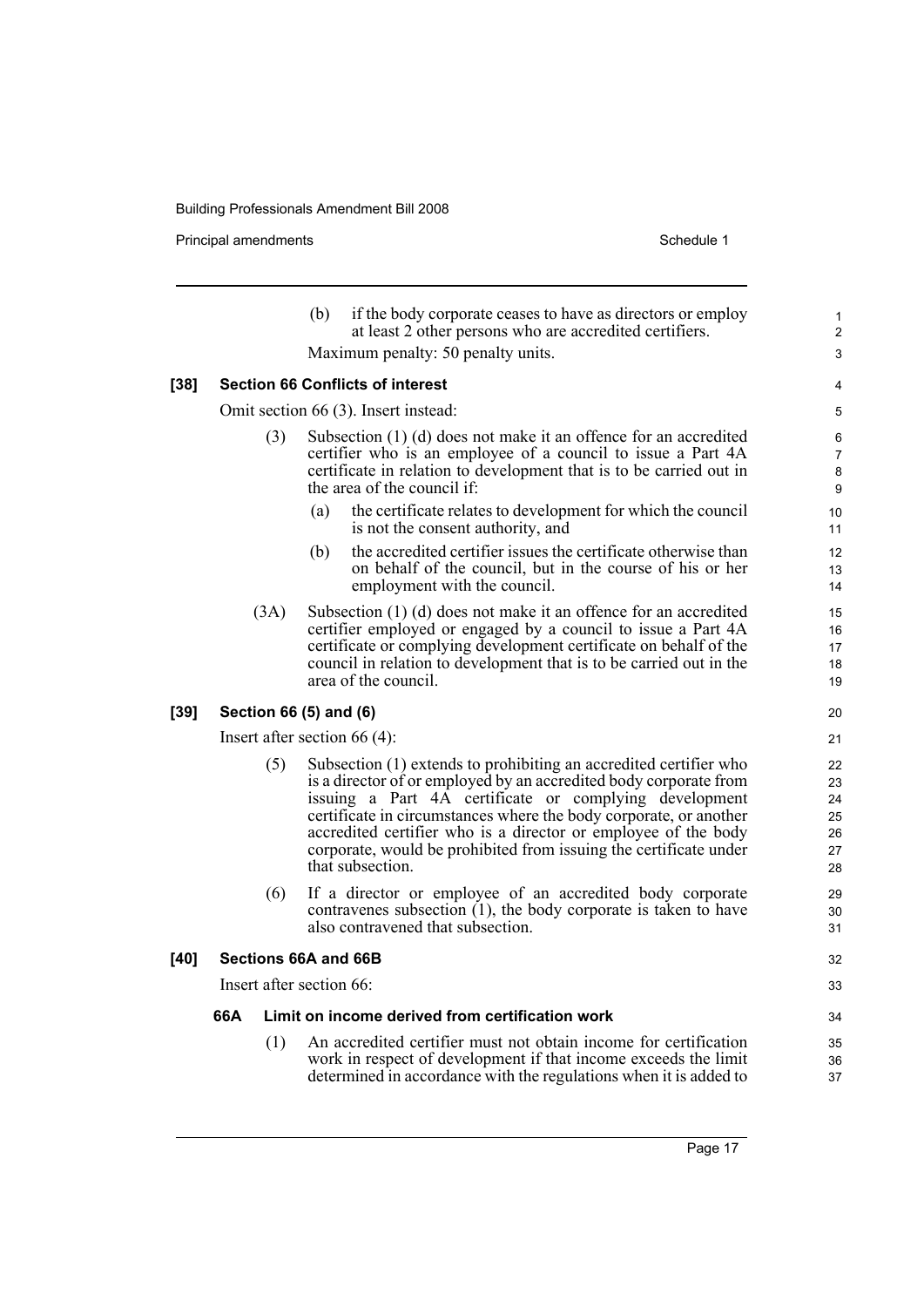Schedule 1 Principal amendments

any other income obtained by the accredited certifier for certification work in respect of other development where the same person was involved as the owner, principal contractor or person who engages the principal contractor.

Maximum penalty: 300 penalty units.

- (2) Subsection (1) does not apply to the income that the accredited certifier concerned obtains by carrying out certification work on behalf of a council or as an employee of an accredited body corporate.
- (3) The regulations may make provision for or with respect to the following:
	- (a) the way in which any limit is to be determined for the purposes of subsection (1),
	- (b) without limiting paragraph (a), providing for any such limit to be determined by reference to the total amount of income derived during a specified period,
	- (c) what constitutes income for the purposes of this section,
	- (d) the granting of exemptions by the Board (with or without conditions) from all or any of the provisions of this section or the regulations made for the purposes of this section.

#### **66B Limit on issue of development certificates by employed accredited certifiers**

(1) An accredited certifier who is employed or engaged by a council or is employed by an accredited body corporate must not, in the course of being so employed or engaged, issue more development certificates than the number prescribed by the regulations in respect of development that involves the same owner, principal contractor or person who engages the principal contractor.

Maximum penalty: 300 penalty units.

- (2) The regulations may make provision for or with respect to the following:
	- (a) providing for the number referred to in subsection (1) to be determined by reference to the total number of development certificates issued during a specified period,
	- (b) the granting of exemptions by the Board (with or without conditions) from all or any of the provisions of this section or the regulations made for the purposes of this section.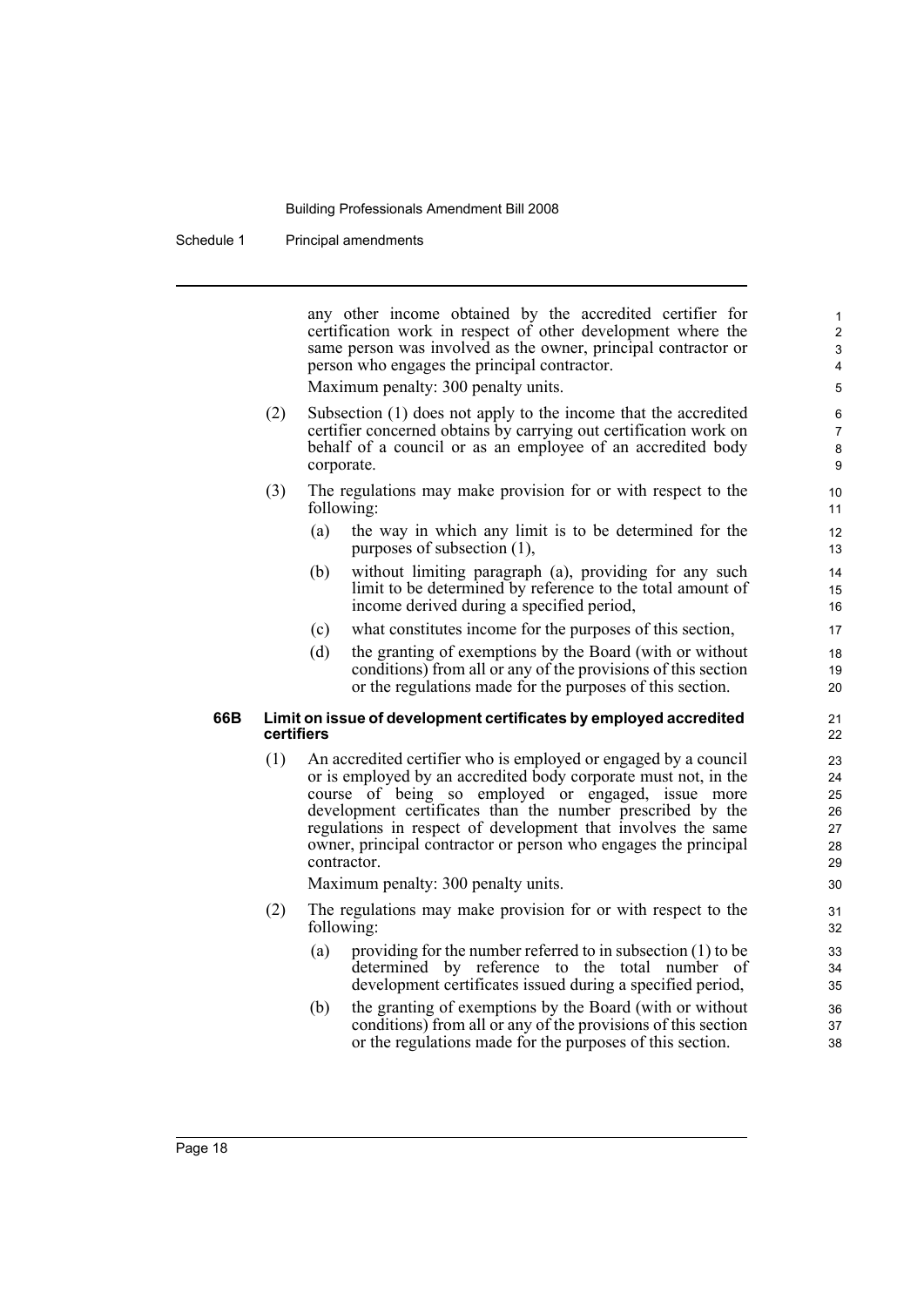Principal amendments **Schedule 1** Schedule 1

| [41] | Part 6, Division 3A<br>Insert after Division 3 of Part 6:<br><b>Division 3A</b><br>Approval required for certain certification<br>work |                                                                                          |                                                                                                                                                                                                                                                                                                                                                          |                                            |  |  |
|------|----------------------------------------------------------------------------------------------------------------------------------------|------------------------------------------------------------------------------------------|----------------------------------------------------------------------------------------------------------------------------------------------------------------------------------------------------------------------------------------------------------------------------------------------------------------------------------------------------------|--------------------------------------------|--|--|
|      |                                                                                                                                        |                                                                                          |                                                                                                                                                                                                                                                                                                                                                          |                                            |  |  |
|      | 71A                                                                                                                                    | Accredited certifier to obtain approval before undertaking certain<br>certification work |                                                                                                                                                                                                                                                                                                                                                          |                                            |  |  |
|      |                                                                                                                                        | (1)                                                                                      | An accredited certifier must not, without first obtaining the<br>written approval of the Board, carry out certification work in<br>relation to development of a type prescribed by the regulations if<br>the person for whom the development is carried out, or a<br>contractor or other person carrying out the development, is a<br>prescribed person. | $\overline{7}$<br>8<br>9<br>10<br>11<br>12 |  |  |
|      |                                                                                                                                        | (2)                                                                                      | An accredited certifier must comply with any conditions imposed<br>on the approval by the Board.                                                                                                                                                                                                                                                         | 13<br>14                                   |  |  |
|      |                                                                                                                                        | (3)                                                                                      | The Board may refuse to grant approval under this section and<br>must refuse in the circumstances prescribed by the regulations.                                                                                                                                                                                                                         | 15<br>16                                   |  |  |
|      |                                                                                                                                        | (4)                                                                                      | A contravention of this section by an accredited certifier is<br>capable of being professional misconduct or unsatisfactory<br>professional conduct.                                                                                                                                                                                                     | 17<br>18<br>19                             |  |  |
|      |                                                                                                                                        | (5)                                                                                      | Subsection (1) does not require the accredited certifier concerned<br>to obtain the written approval of the Board for the carrying out of<br>certification work as an employee of an accredited body<br>corporate so long as the accredited body corporate has obtained<br>that approval.                                                                | 20<br>21<br>22<br>23<br>24                 |  |  |
|      |                                                                                                                                        | (6)                                                                                      | This section does not apply to the following:                                                                                                                                                                                                                                                                                                            | 25                                         |  |  |
|      |                                                                                                                                        |                                                                                          | certification work carried out by an accredited certifier as<br>(a)<br>an employee of a council,                                                                                                                                                                                                                                                         | 26<br>27                                   |  |  |
|      |                                                                                                                                        |                                                                                          | certification work of a kind referred to in paragraph (c) of<br>(b)<br>the definition of <i>certification work</i> in section $\overline{3}$ (1).                                                                                                                                                                                                        | 28<br>29                                   |  |  |
|      |                                                                                                                                        | (7)                                                                                      | In this section, <i>prescribed person</i> means a person included on a<br>list kept by the Board under section 71B.                                                                                                                                                                                                                                      | 30<br>31                                   |  |  |
|      | 71B                                                                                                                                    |                                                                                          | List of prescribed persons                                                                                                                                                                                                                                                                                                                               | 32                                         |  |  |
|      |                                                                                                                                        | (1)                                                                                      | The Board may keep a list of prescribed persons for the purposes<br>of section 71A and is to make that list available on request.                                                                                                                                                                                                                        | 33<br>34                                   |  |  |
|      |                                                                                                                                        | (2)                                                                                      | The Board may include a person on the list only in accordance<br>with the regulations.                                                                                                                                                                                                                                                                   | 35<br>36                                   |  |  |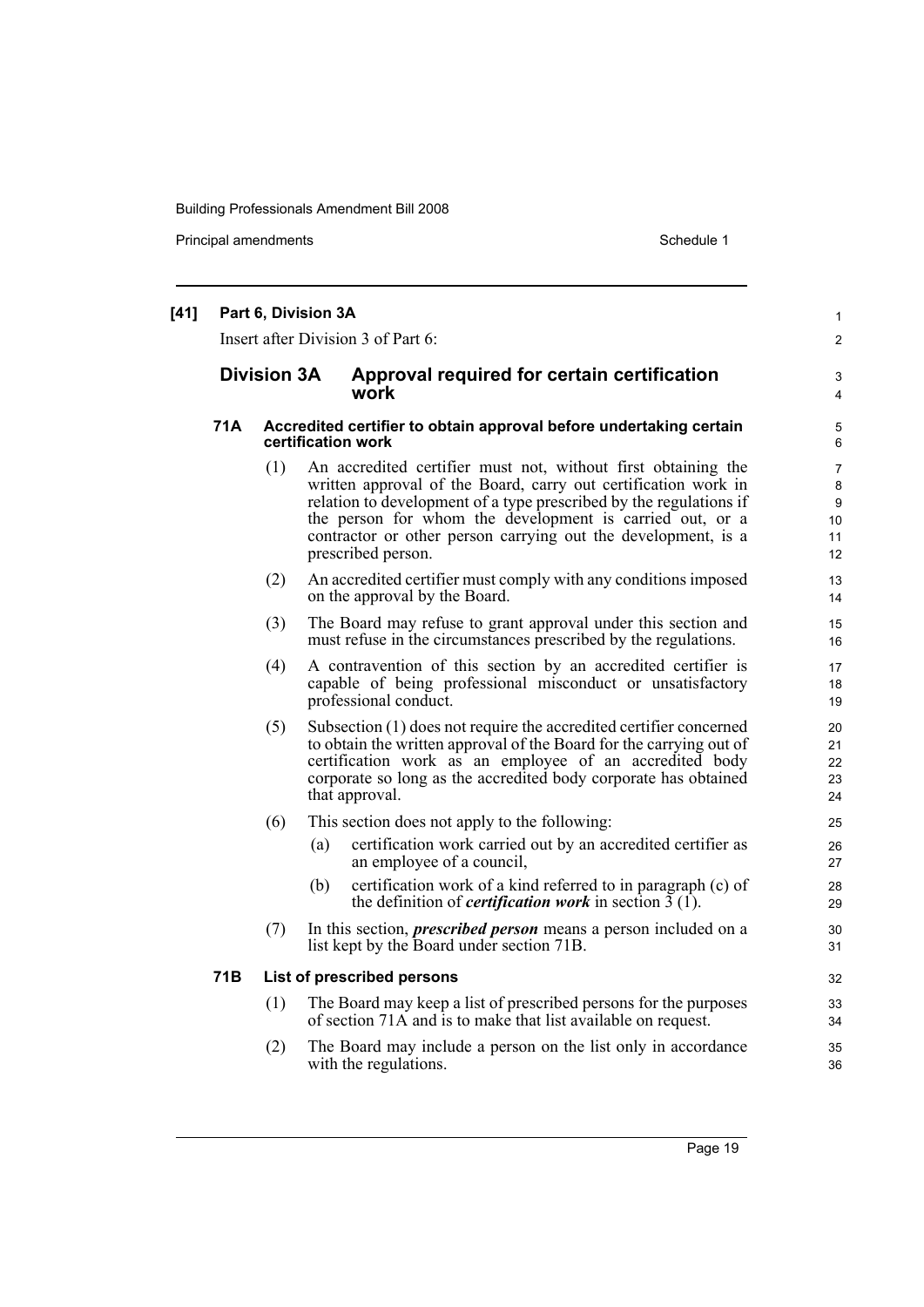Schedule 1 Principal amendments

|        |            | (3) | The Board must give notice in writing to a person of its intention<br>to include the person on the list.                                                                                                                                                                                 | 1<br>2                        |
|--------|------------|-----|------------------------------------------------------------------------------------------------------------------------------------------------------------------------------------------------------------------------------------------------------------------------------------------|-------------------------------|
|        |            | (4) | The notice must include:                                                                                                                                                                                                                                                                 | 3                             |
|        |            |     | the reasons why the Board is of the opinion that the person<br>(a)<br>should be included on the list, and                                                                                                                                                                                | 4<br>5                        |
|        |            |     | a statement that the person may make submissions to the<br>(b)<br>Board within the period of 14 days after receipt of the<br>notice as to why the person should not be included on the<br>list.                                                                                          | 6<br>$\overline{7}$<br>8<br>9 |
|        |            | (5) | The Board is to consider any submissions made to it during that<br>14-day period.                                                                                                                                                                                                        | 10<br>11                      |
|        |            | (6) | If, after considering any submissions, the Board determines to<br>include the person on the list, the Board is to give the person<br>notice in writing of its decision.                                                                                                                  | 12<br>13<br>14                |
|        |            | (7) | The Board may remove a person from the list at any time.                                                                                                                                                                                                                                 | 15                            |
|        |            | (8) | If the Board removes a person from the list, it must give notice in<br>writing to the person of the person's removal from the list.                                                                                                                                                      | 16<br>17                      |
|        | <b>71C</b> |     | <b>Exclusion of liability of the State and others</b>                                                                                                                                                                                                                                    | 18                            |
|        |            | (1) | This section applies to civil proceedings for damages or other<br>compensation brought against the State, the Board, a member of<br>the Board, the Director, a member of a committee appointed<br>under this Act or a person acting under the direction of the Board<br>or the Director. | 19<br>20<br>21<br>22<br>23    |
|        |            | (2) | No amount of damages or other compensation is payable in any<br>such civil proceedings to the extent that:                                                                                                                                                                               | 24<br>25                      |
|        |            |     | (a)<br>the claim is made in connection with the exercise of any<br>functions under this Division, and                                                                                                                                                                                    | 26<br>27                      |
|        |            |     | the claim is based on alleged negligence or other breach of<br>(b)<br>duty (including statutory duty) arising because of the<br>exercise of, or the failure to exercise, any function under<br>this Division.                                                                            | 28<br>29<br>30<br>31          |
| $[42]$ |            |     | Sections 72-72C                                                                                                                                                                                                                                                                          | 32                            |
|        |            |     | Omit section 72. Insert instead:                                                                                                                                                                                                                                                         | 33                            |
|        | 72         |     | Acting in a manner not authorised by certificate of individual<br>accreditation                                                                                                                                                                                                          | 34<br>35                      |
|        |            |     | A person who is the holder of a certificate of individual<br>accreditation must not do any thing that is required by law to be                                                                                                                                                           | 36<br>37                      |
|        |            |     |                                                                                                                                                                                                                                                                                          |                               |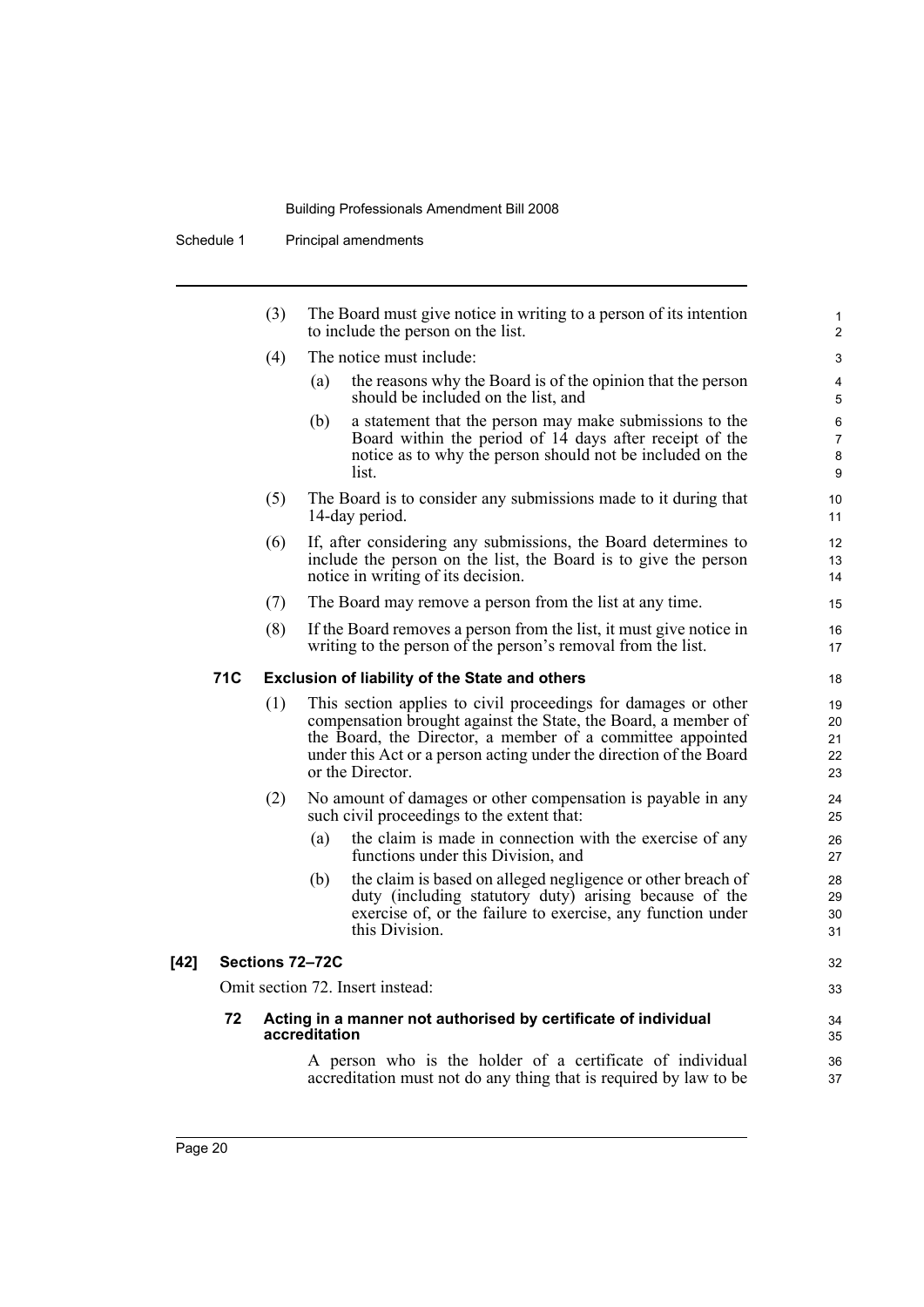Principal amendments **Schedule 1** Schedule 1

|     |     | done by a person with accreditation under this Act unless the<br>person's certificate of accreditation authorises the doing of that      | $\mathbf{1}$<br>$\overline{\mathbf{c}}$ |
|-----|-----|------------------------------------------------------------------------------------------------------------------------------------------|-----------------------------------------|
|     |     | thing.<br>Maximum penalty: 300 penalty units.                                                                                            | 3<br>4                                  |
|     |     |                                                                                                                                          |                                         |
| 72A |     | Responsibilities of accredited certifier directors                                                                                       | 5                                       |
|     | (1) | An accredited certifier director of an accredited body corporate                                                                         | 6                                       |
|     |     | must ensure the following in relation to certification work<br>undertaken by the body corporate:                                         | $\overline{7}$<br>8                     |
|     |     | that the body corporate complies with the requirements of<br>(a)                                                                         | 9                                       |
|     |     | this and any other Act in the carrying out of the<br>certification work and that appropriate management                                  | 10<br>11                                |
|     |     | systems are in place to ensure that the body corporate                                                                                   | 12                                      |
|     |     | complies with those requirements,                                                                                                        | 13                                      |
|     |     | that the certification work is allocated to, and undertaken<br>(b)                                                                       | 14                                      |
|     |     | by, a director or an employee of the body corporate who is<br>the holder of a certificate of accreditation that authorises               | 15<br>16                                |
|     |     | the holder to carry out that work,                                                                                                       | 17                                      |
|     |     | that the person for whom the certification work is<br>(c)                                                                                | 18                                      |
|     |     | undertaken is kept informed as to the identity of the                                                                                    | 19                                      |
|     |     | individual accredited certifier who is undertaking the<br>work.                                                                          | 20<br>21                                |
|     |     | Maximum penalty: 300 penalty units.                                                                                                      | 22                                      |
|     | (2) | An accredited certifier director of an accredited body corporate                                                                         | 23                                      |
|     |     | has a duty to report to the Board any possible unsatisfactory                                                                            | 24                                      |
|     |     | professional conduct or professional misconduct of the body<br>corporate or another director or employee of the body corporate           | 25<br>26                                |
|     |     | who is an accredited certifier as soon as practicable after                                                                              | 27                                      |
|     |     | becoming aware of the conduct.                                                                                                           | 28                                      |
|     | (3) | A contravention of subsection (2) by an accredited certifier                                                                             | 29                                      |
|     |     | director is capable of being unsatisfactory professional conduct                                                                         | 30                                      |
|     |     | or professional misconduct.                                                                                                              | 31                                      |
|     | (4) | If there is more than one accredited certifier director of a body<br>corporate, this section applies equally to each of those directors. | 32<br>33                                |
| 72B |     | Responsibilities of person with individual accreditation acting on<br>behalf of accredited body corporate or council                     | 34<br>35                                |
|     |     | A person who holds a certificate of individual accreditation and                                                                         | 36                                      |
|     |     | who is a director of, or employed by, an accredited body                                                                                 | 37                                      |
|     |     | corporate or a council:                                                                                                                  | 38                                      |
|     |     | is not excused from compliance with any of the person's<br>(a)<br>obligations under this or any other Act in relation to any             | 39<br>40                                |
|     |     |                                                                                                                                          |                                         |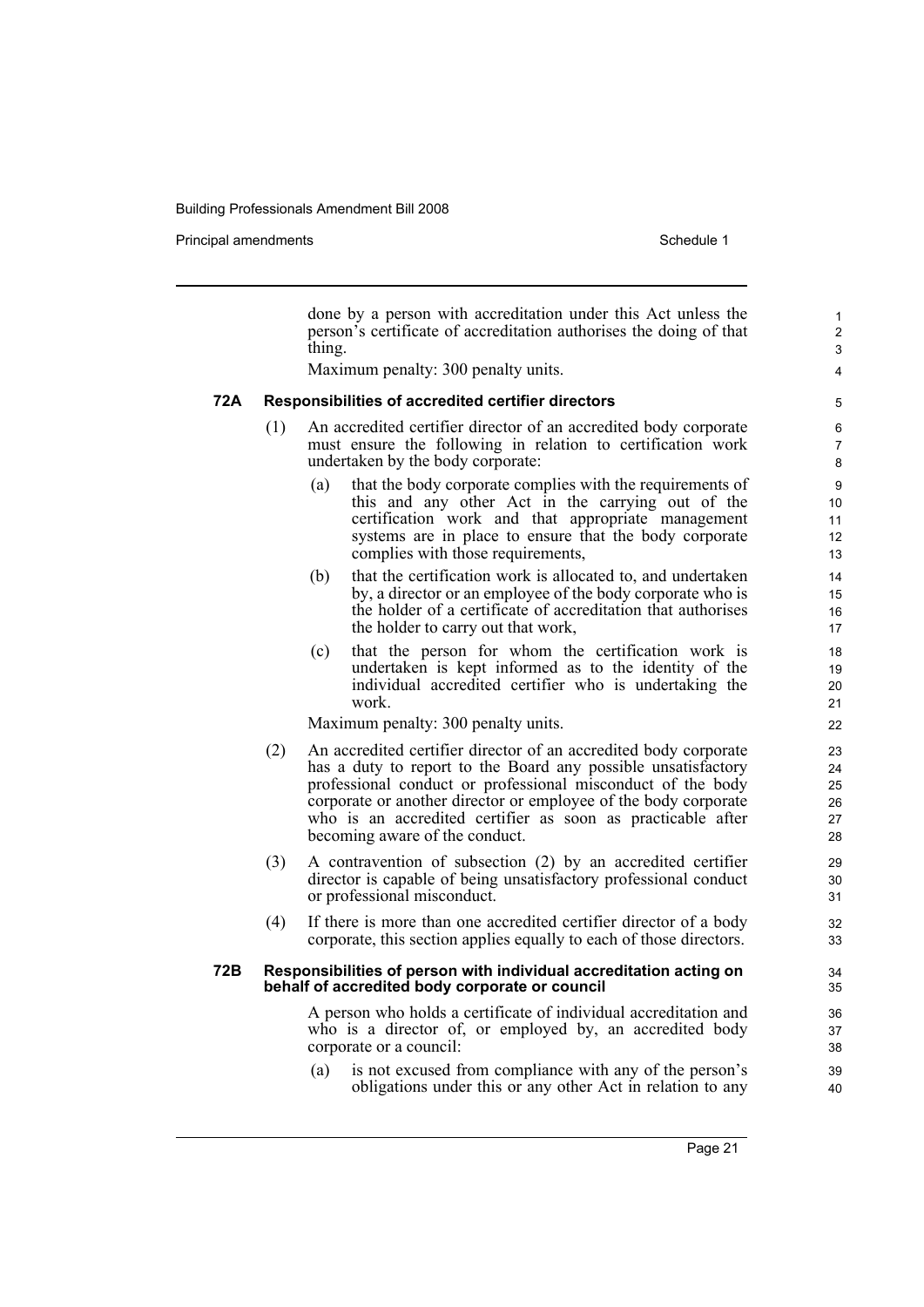Schedule 1 Principal amendments

certification work done by the person on behalf of or in the name of the body corporate or council, and

30 31

(b) is subject to the same requirements in relation to the carrying out of the functions of a certifying authority on behalf of the council or the accredited body corporate as if he or she were the certifying authority.

#### **72C Requirements of accredited body corporate**

- (1) An accredited body corporate must ensure that any certification work that is done in the name of or on behalf of the body corporate is done by a director or employee of the body corporate who is the holder of a certificate of individual accreditation that authorises the director or employee to do that certification work. Maximum penalty: 1,000 penalty units.
- (2) A reference in subsection (1) to certification work that is done in the name of or on behalf of a body corporate includes a reference to certification work done in the name of or on behalf of a council that has engaged the body corporate to undertake that work in its name or on its behalf.
- (3) An accredited body corporate must not undertake any certification work during any period in which it does not have at least one director who is an accredited certifier.

Maximum penalty: 1,000 penalty units.

(4) If an accredited body corporate has failed, for a continuous period of 3 months, to have as directors or employ at least 3 persons who are accredited certifiers, the accredited body corporate must not undertake any certification work until it has as directors or employs at least 3 persons who are accredited certifiers and has notified the Board in writing of that fact.

Maximum penalty: 1,000 penalty units.

#### **[43] Section 73A**

Insert after section 73:

#### **73A Terms of contracts**

(1) The regulations may provide that a contract entered into by an accredited certifier relating to the appointment of the accredited certifier as a principal certifying authority or the carrying out of certification work by the accredited certifier must contain provisions to the effect of those prescribed by the regulations or may not contain provisions to the effect of those prescribed by the regulations.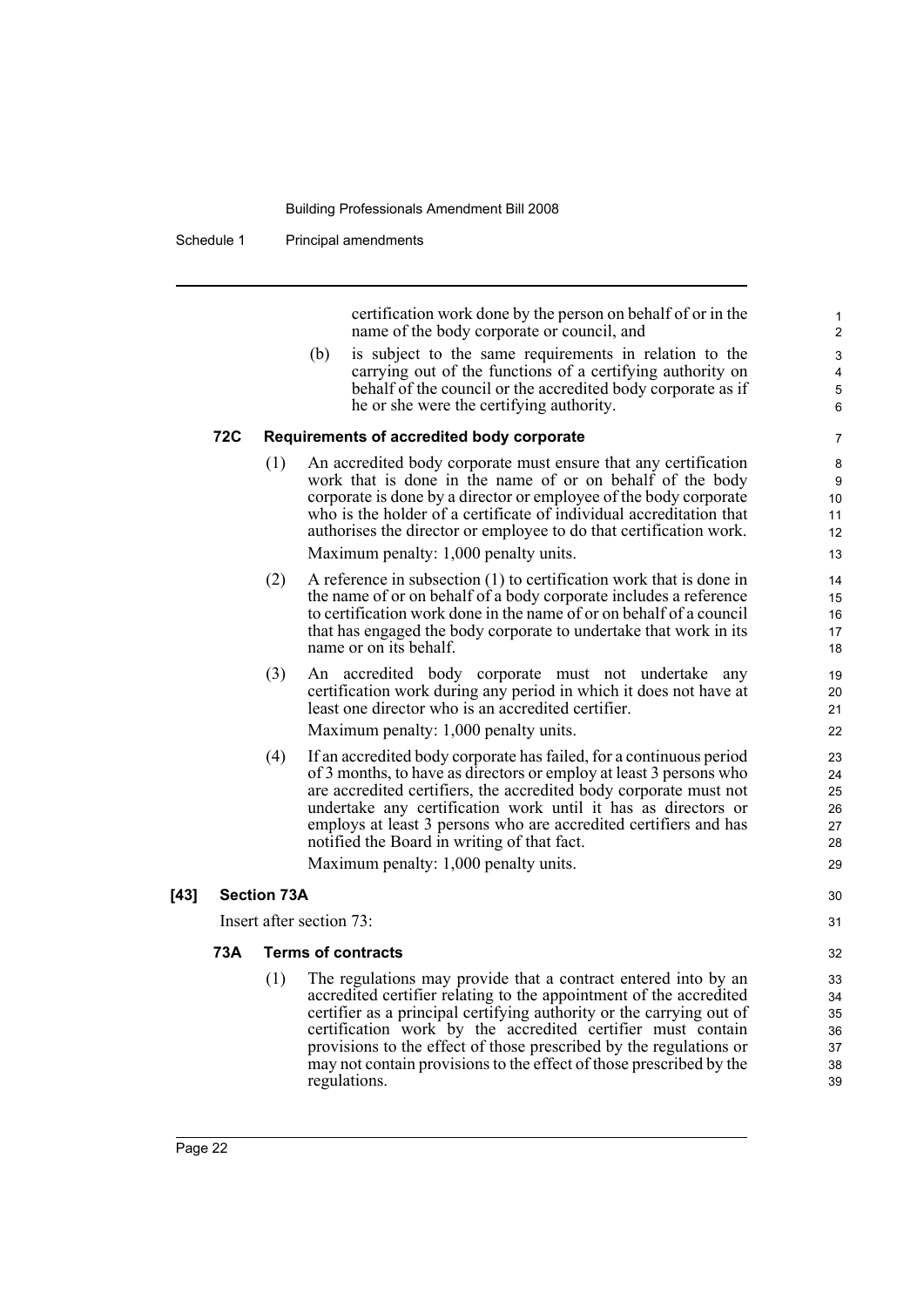Principal amendments **Schedule 1** Schedule 1

|        |         | (2)                  | Entering into a contract in contravention of the regulations made<br>for the purposes of this section is capable of being unsatisfactory<br>professional conduct or professional misconduct.                                                                                                                                                                                                           | $\mathbf{1}$<br>$\overline{2}$<br>3    |
|--------|---------|----------------------|--------------------------------------------------------------------------------------------------------------------------------------------------------------------------------------------------------------------------------------------------------------------------------------------------------------------------------------------------------------------------------------------------------|----------------------------------------|
|        |         | (3)                  | This section does not apply to the carrying out of certification<br>work on behalf of a council by an accredited certifier employed<br>by the council.                                                                                                                                                                                                                                                 | 4<br>5<br>6                            |
| $[44]$ | Part 6A |                      |                                                                                                                                                                                                                                                                                                                                                                                                        | 7                                      |
|        |         | Insert after Part 6: |                                                                                                                                                                                                                                                                                                                                                                                                        | 8                                      |
|        |         |                      | Part 6A Requirements relating to councils                                                                                                                                                                                                                                                                                                                                                              | 9                                      |
|        | 74A     |                      | Responsibilities of councils carrying out certification work                                                                                                                                                                                                                                                                                                                                           | 10                                     |
|        |         |                      | A council must ensure that any certification work of a class<br>prescribed by the regulations that is done in the name of or on<br>behalf of the council is done by an accredited body corporate or<br>an accredited certifier who is the holder of a certificate of<br>individual accreditation that authorises the holder to do that<br>certification work.<br>Maximum penalty: 1,000 penalty units. | 11<br>12<br>13<br>14<br>15<br>16<br>17 |
|        | 74B     |                      | Councils to provide certain information and keep certain records                                                                                                                                                                                                                                                                                                                                       | 18                                     |
|        |         | (1)                  | A council is to provide to the Board such information as is<br>required by the regulations in relation to employees, or persons<br>engaged by the council, who perform certification work on behalf<br>of the council.                                                                                                                                                                                 | 19<br>20<br>21<br>22                   |
|        |         | (2)                  | A council is to keep such records as are required by the<br>regulations in relation to certification work carried out on behalf<br>of the council and in relation to employees, or persons engaged<br>by the council, who carry out certification work on behalf of the<br>council.                                                                                                                    | 23<br>24<br>25<br>26<br>27             |
|        |         | (3)                  | The regulations may make provision for or with respect to the<br>following:                                                                                                                                                                                                                                                                                                                            | 28<br>29                               |
|        |         |                      | the provision of information by councils under this section,<br>(a)<br>including when such information is to be provided and the<br>form in which it is to be provided,                                                                                                                                                                                                                                | 30<br>31<br>32                         |
|        |         |                      | the keeping of records by councils under this section,<br>(b)<br>including the form in which such records are to be kept and<br>the period for which they are to be kept.                                                                                                                                                                                                                              | 33<br>34<br>35                         |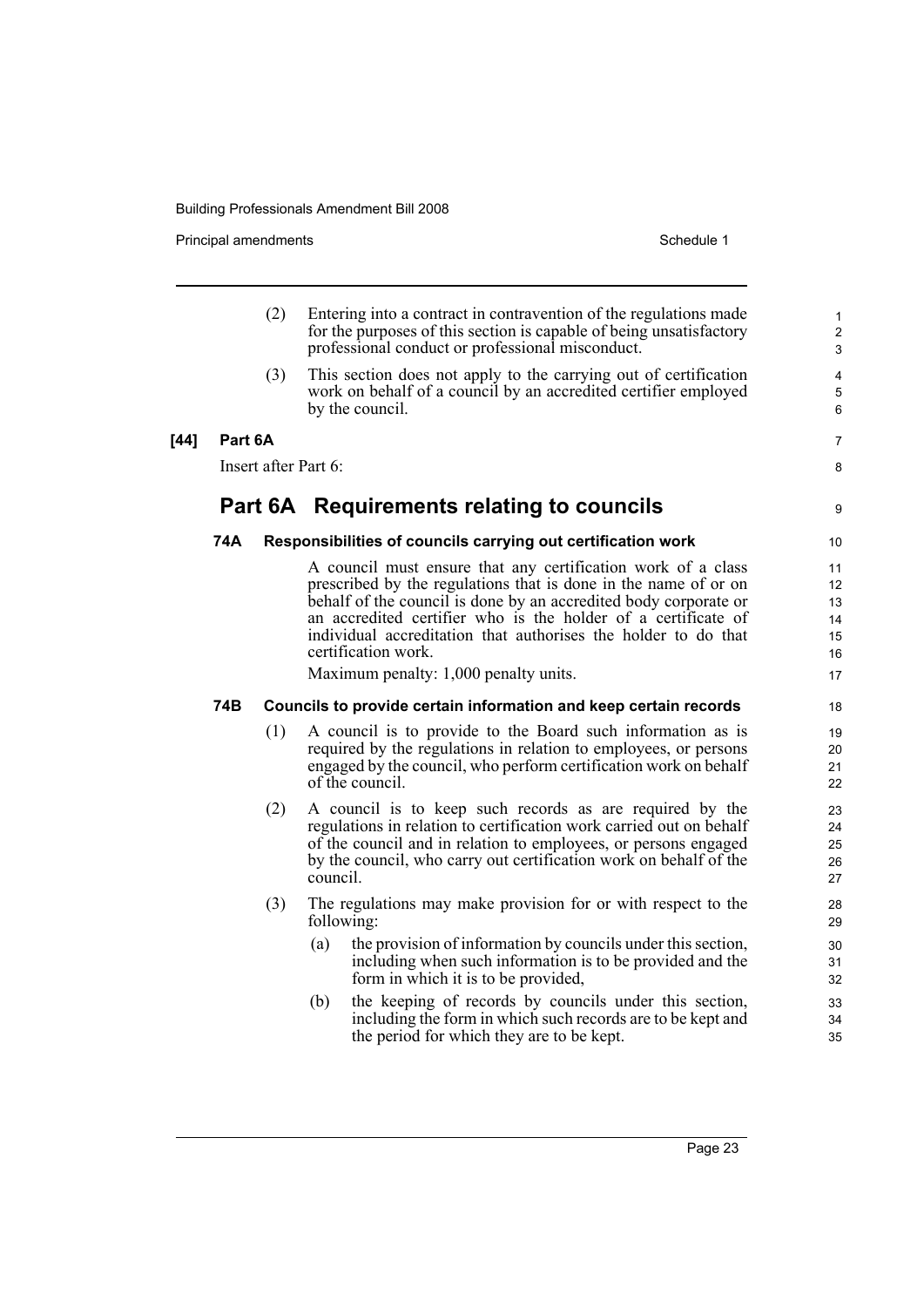Schedule 1 Principal amendments

|                    | (4) | The Board may keep a register based on any of the information                                                                                                                                                                                                                                                                                                                                                                                              | $\mathbf{1}$                                 |  |
|--------------------|-----|------------------------------------------------------------------------------------------------------------------------------------------------------------------------------------------------------------------------------------------------------------------------------------------------------------------------------------------------------------------------------------------------------------------------------------------------------------|----------------------------------------------|--|
|                    |     | received under this section and may make that register available<br>to the public.                                                                                                                                                                                                                                                                                                                                                                         | $\boldsymbol{2}$<br>$\mathfrak{S}$           |  |
| 74C                |     | <b>Exemptions</b>                                                                                                                                                                                                                                                                                                                                                                                                                                          | $\overline{4}$                               |  |
|                    | (1) | The Board may, with the approval of the Minister, exempt a<br>council by notice in writing given to the council from any of the<br>requirements of this Part or section 109E (1AA) of the<br>Environmental Planning and Assessment Act 1979.                                                                                                                                                                                                               |                                              |  |
|                    | (2) | The approval of the Minister under subsection $(1)$ :                                                                                                                                                                                                                                                                                                                                                                                                      | 9                                            |  |
|                    |     | may be given in relation to a particular case or a class of<br>(a)<br>cases, and                                                                                                                                                                                                                                                                                                                                                                           | 10<br>11                                     |  |
|                    |     | may be subject to conditions, and<br>(b)                                                                                                                                                                                                                                                                                                                                                                                                                   | 12                                           |  |
|                    |     | may be amended from time to time.<br>(c)                                                                                                                                                                                                                                                                                                                                                                                                                   | 13                                           |  |
|                    | (3) | Any exemption given under this section:                                                                                                                                                                                                                                                                                                                                                                                                                    | 14                                           |  |
|                    |     | (a)<br>may be limited in time or subject to conditions, or both,<br>and                                                                                                                                                                                                                                                                                                                                                                                    | 15<br>16                                     |  |
|                    |     | may be revoked by the Board by notice in writing given to<br>(b)<br>the council and must be revoked if the relevant approval of<br>the Minister is no longer in force.                                                                                                                                                                                                                                                                                     | 17<br>18<br>19                               |  |
| <b>Section 84A</b> |     |                                                                                                                                                                                                                                                                                                                                                                                                                                                            | 20                                           |  |
|                    |     | Insert after section 84:                                                                                                                                                                                                                                                                                                                                                                                                                                   | 21                                           |  |
| 84A                |     | Improper influence with respect to conduct of building<br>professional                                                                                                                                                                                                                                                                                                                                                                                     | 22<br>23                                     |  |
|                    | (1) | A building professional must not seek or accept, or offer or agree<br>to accept, any benefit of any kind, whether on his or her own<br>behalf or on behalf of any other person for acting in contravention<br>of the Environmental Planning and Assessment Act 1979 or the<br>regulations under that Act in the exercise of the functions of a<br>building professional.<br>Maximum penalty: 10,000 penalty units or imprisonment for 2<br>years, or both. | 24<br>25<br>26<br>27<br>28<br>29<br>30<br>31 |  |

 $[45]$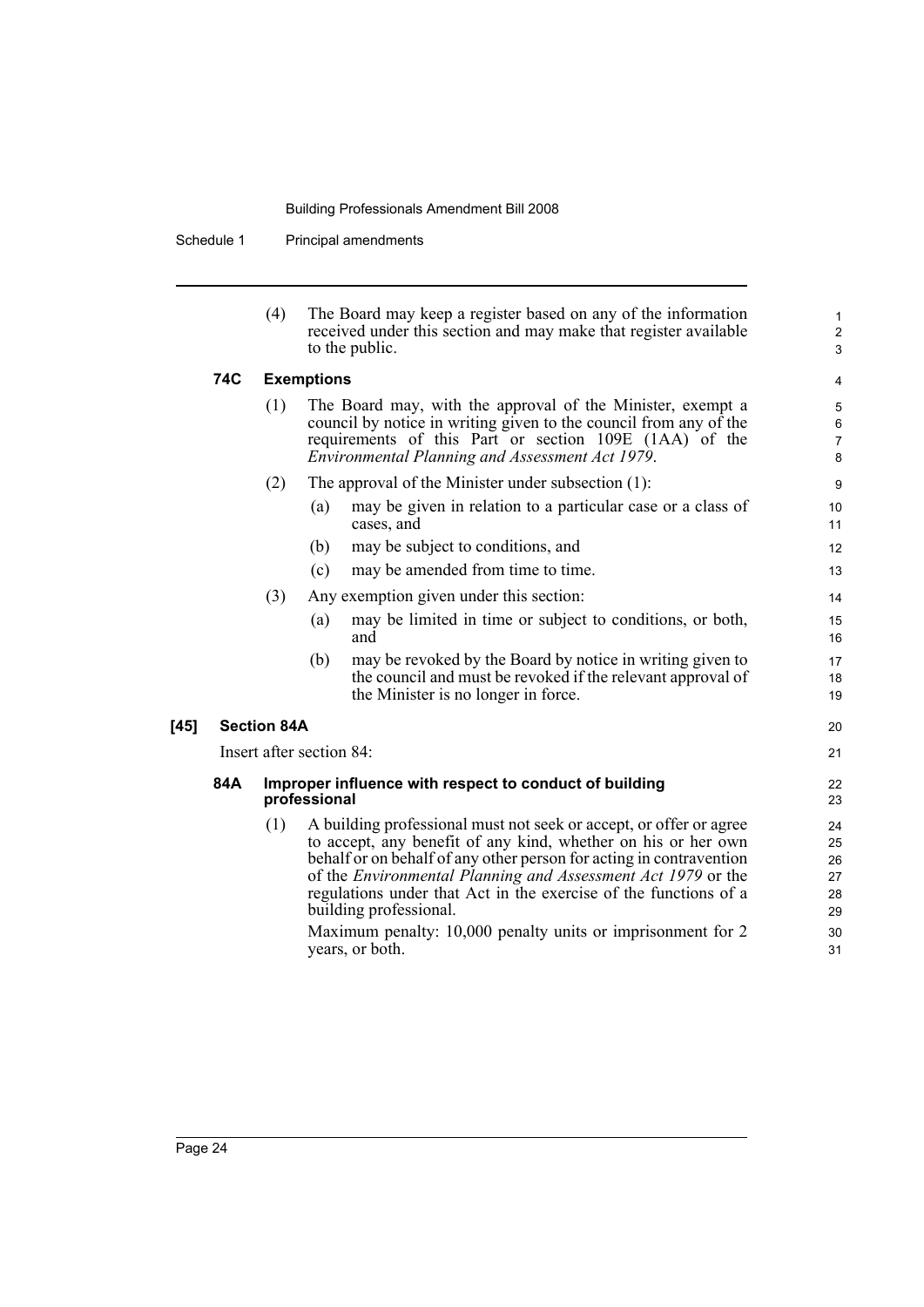Principal amendments **Schedule 1** Schedule 1

|        |     | (2)                   | A person must not, on an understanding that a building<br>professional will act in contravention of the <i>Environmental</i>                                                                                                                                                                                                                                                                                         | 1<br>$\overline{c}$                       |
|--------|-----|-----------------------|----------------------------------------------------------------------------------------------------------------------------------------------------------------------------------------------------------------------------------------------------------------------------------------------------------------------------------------------------------------------------------------------------------------------|-------------------------------------------|
|        |     |                       | <i>Planning and Assessment Act 1979</i> or the regulations under that                                                                                                                                                                                                                                                                                                                                                | $\mathsf 3$                               |
|        |     |                       | Act in the exercise of the functions of a building professional,<br>give, or offer or agree to give, any benefit of any kind, whether to                                                                                                                                                                                                                                                                             | $\overline{\mathbf{4}}$<br>$\overline{5}$ |
|        |     |                       | the building professional or to any other person.                                                                                                                                                                                                                                                                                                                                                                    | 6                                         |
|        |     |                       | Maximum penalty: 10,000 penalty units or imprisonment for 2<br>years, or both.                                                                                                                                                                                                                                                                                                                                       | 7<br>8                                    |
| [46]   |     |                       | <b>Section 85 False representations</b>                                                                                                                                                                                                                                                                                                                                                                              | 9                                         |
|        |     |                       | Omit section 85 (1). Insert instead:                                                                                                                                                                                                                                                                                                                                                                                 | 10                                        |
|        |     | (1)                   | A person who:                                                                                                                                                                                                                                                                                                                                                                                                        | 11                                        |
|        |     |                       | issues a Part 4A certificate or complying development<br>(a)<br>certificate, or a design certificate under section 109IA of<br>the Environmental Planning and Assessment Act 1979,<br>that he or she is not authorised by or under this Act or that<br>Act to issue, or                                                                                                                                              | 12<br>13<br>14<br>15<br>16                |
|        |     |                       | makes any statement that the person knows is false or<br>(b)<br>misleading in a material particular in, or in connection<br>with, a certificate referred to in paragraph (a),                                                                                                                                                                                                                                        | 17<br>18<br>19                            |
|        |     |                       | is guilty of an offence against this Act.                                                                                                                                                                                                                                                                                                                                                                            | 20                                        |
|        |     |                       | Maximum penalty: 300 penalty units.                                                                                                                                                                                                                                                                                                                                                                                  | 21                                        |
| $[47]$ |     | <b>Section 85 (3)</b> |                                                                                                                                                                                                                                                                                                                                                                                                                      | 22                                        |
|        |     |                       | Insert after section $85(2)$ :                                                                                                                                                                                                                                                                                                                                                                                       | 23                                        |
|        |     | (3)                   | A person who falsely represents that he or she holds accreditation<br>under this Act that authorises the doing of something under the<br>Environmental Planning and Assessment Act 1979, the Strata<br>Schemes (Freehold Development) Act 1973 or the Strata<br>Schemes (Leasehold Development) Act 1986 for which such<br>accreditation is required is guilty of an offence.<br>Maximum penalty: 300 penalty units. | 24<br>25<br>26<br>27<br>28<br>29<br>30    |
| [48]   |     | <b>Section 93A</b>    |                                                                                                                                                                                                                                                                                                                                                                                                                      | 31                                        |
|        |     |                       | Insert after section 93:                                                                                                                                                                                                                                                                                                                                                                                             | 32                                        |
|        | 93A |                       | <b>Offences by corporations</b>                                                                                                                                                                                                                                                                                                                                                                                      | 33                                        |
|        |     | (1)                   | If a corporation contravenes, whether by act or omission, any<br>provision of this Act or the regulations, each person who is a<br>director of the corporation or who is concerned in the<br>management of the corporation is taken to have contravened the                                                                                                                                                          | 34<br>35<br>36<br>37                      |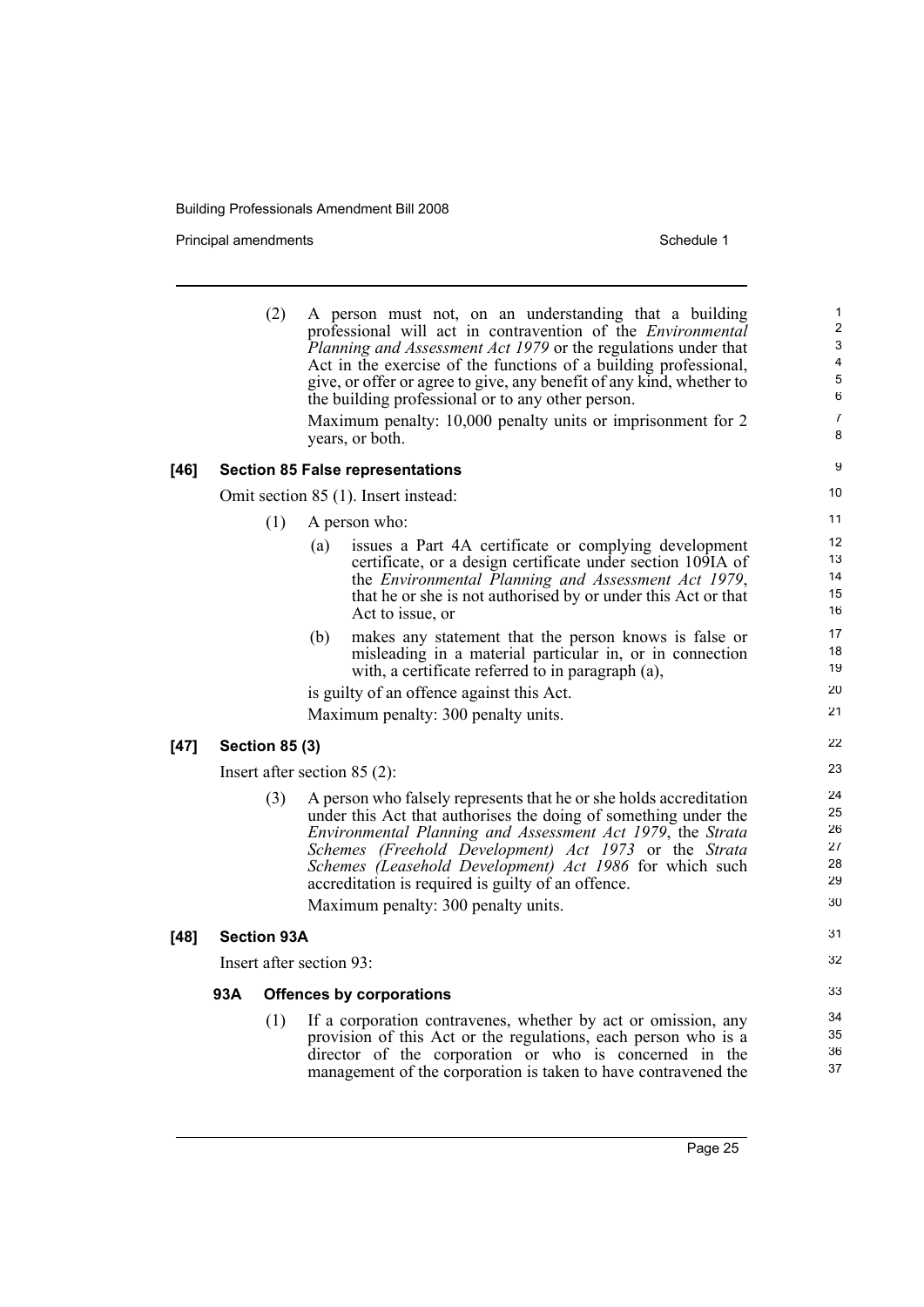|        | Schedule 1           | Principal amendments                                                                                                                                                                                       |                                |
|--------|----------------------|------------------------------------------------------------------------------------------------------------------------------------------------------------------------------------------------------------|--------------------------------|
|        |                      |                                                                                                                                                                                                            |                                |
|        |                      | same provision if the person knowingly authorised or permitted<br>the contravention.                                                                                                                       | $\mathbf{1}$<br>$\overline{2}$ |
|        | (2)                  | A person may be proceeded against and convicted under a<br>provision pursuant to subsection (1) whether or not the<br>corporation has been proceeded against or has been convicted<br>under the provision. | 3<br>4<br>5<br>6               |
|        | (3)                  | Nothing in this section affects any liability imposed on a<br>corporation for an offence committed by the corporation under<br>this Act or the regulations.                                                | $\overline{7}$<br>8<br>9       |
| $[49]$ |                      | <b>Section 94 Regulations</b>                                                                                                                                                                              | 10                             |
|        |                      | Insert after section 94 $(2)$ (h):                                                                                                                                                                         | 11                             |
|        |                      | exemptions from all or any of the provisions of this Act or<br>(i)<br>the regulations.                                                                                                                     | 12<br>13                       |
| $[50]$ |                      | Section 94 (3) and (4)                                                                                                                                                                                     | 14                             |
|        |                      | Insert after section $94(2)$ :                                                                                                                                                                             | 15                             |
|        | (3)                  | A regulation may apply, adopt or incorporate any publication as<br>in force at a particular time or as in force from time to time.                                                                         | 16<br>17                       |
|        | (4)                  | The regulations may create an offence punishable by a maximum<br>penalty of 50 penalty units.                                                                                                              | 18<br>19                       |
| $[51]$ |                      | Schedule 2 Savings, transitional and other provisions                                                                                                                                                      | 20                             |
|        |                      | Insert at the end of clause $1(1)$ :                                                                                                                                                                       | 21                             |
|        |                      | <b>Building Professionals Amendment Act 2008</b>                                                                                                                                                           | 22                             |
| $[52]$ | Schedule 2, Part 3   |                                                                                                                                                                                                            | 23                             |
|        | Insert after Part 2: |                                                                                                                                                                                                            | 24                             |
|        | Part 3               | Provisions consequent on enactment of<br><b>Building Professionals Amendment Act</b><br>2008                                                                                                               | 25<br>26<br>27                 |
|        | 10                   | <b>Disciplinary provisions</b>                                                                                                                                                                             | 28                             |
|        |                      | An amendment made by the <i>Building Professionals Amendment</i><br><i>Act 2008</i> to any provision of Part 3 of this Act does not apply to<br>or in respect of:                                          | 29<br>30<br>31                 |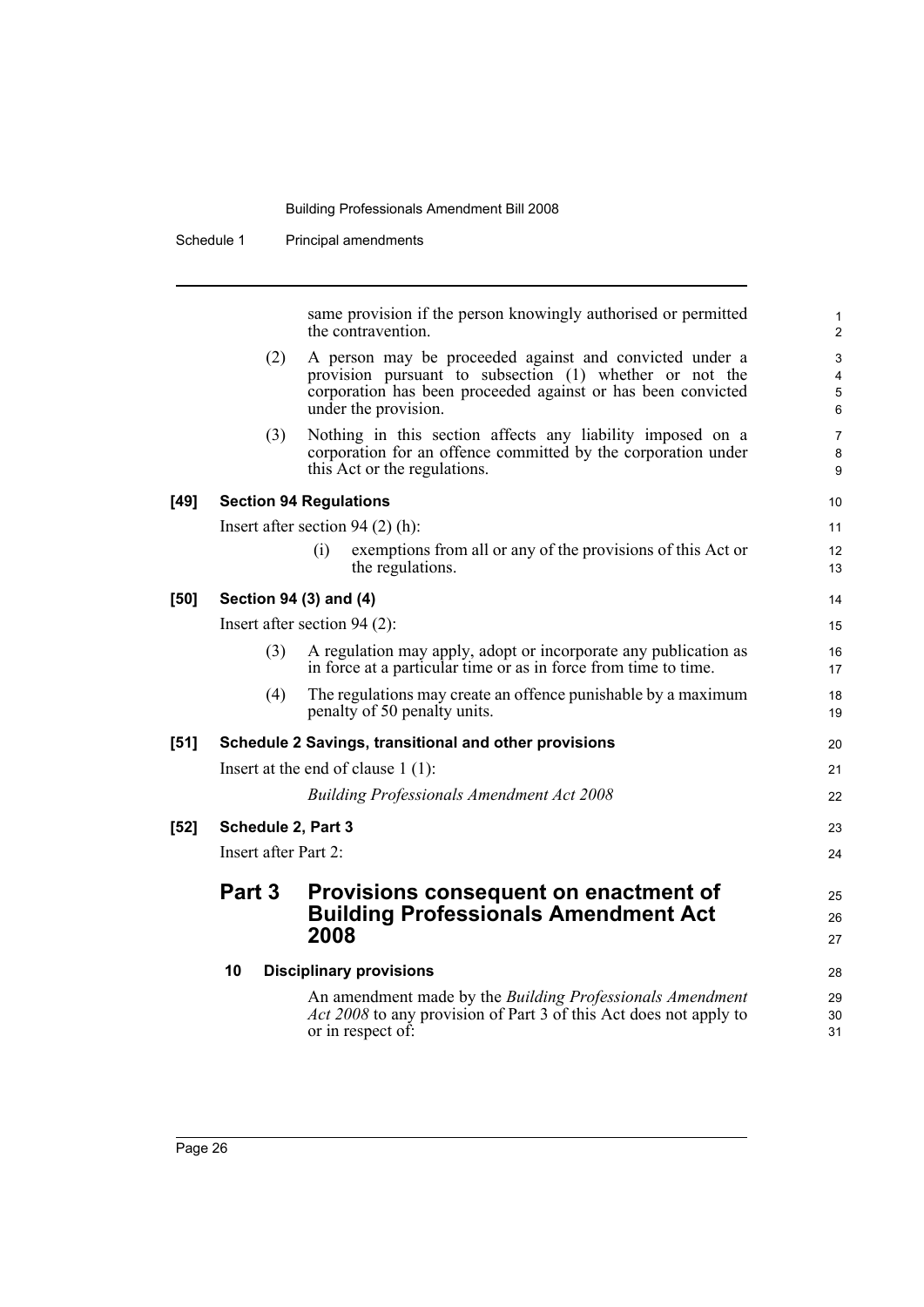Principal amendments **Schedule 1** Schedule 1

| a complaint if a copy of a report prepared under section 29   |
|---------------------------------------------------------------|
| on the results of the investigation of the complaint has been |
| given to the person the subject of the complaint before the   |
| commencement of that amendment, or                            |
|                                                               |

(b) any matter arising from a report of the results of an investigation under section 46 if a copy of the report has been given to the person the subject of the complaint before the commencement of that amendment.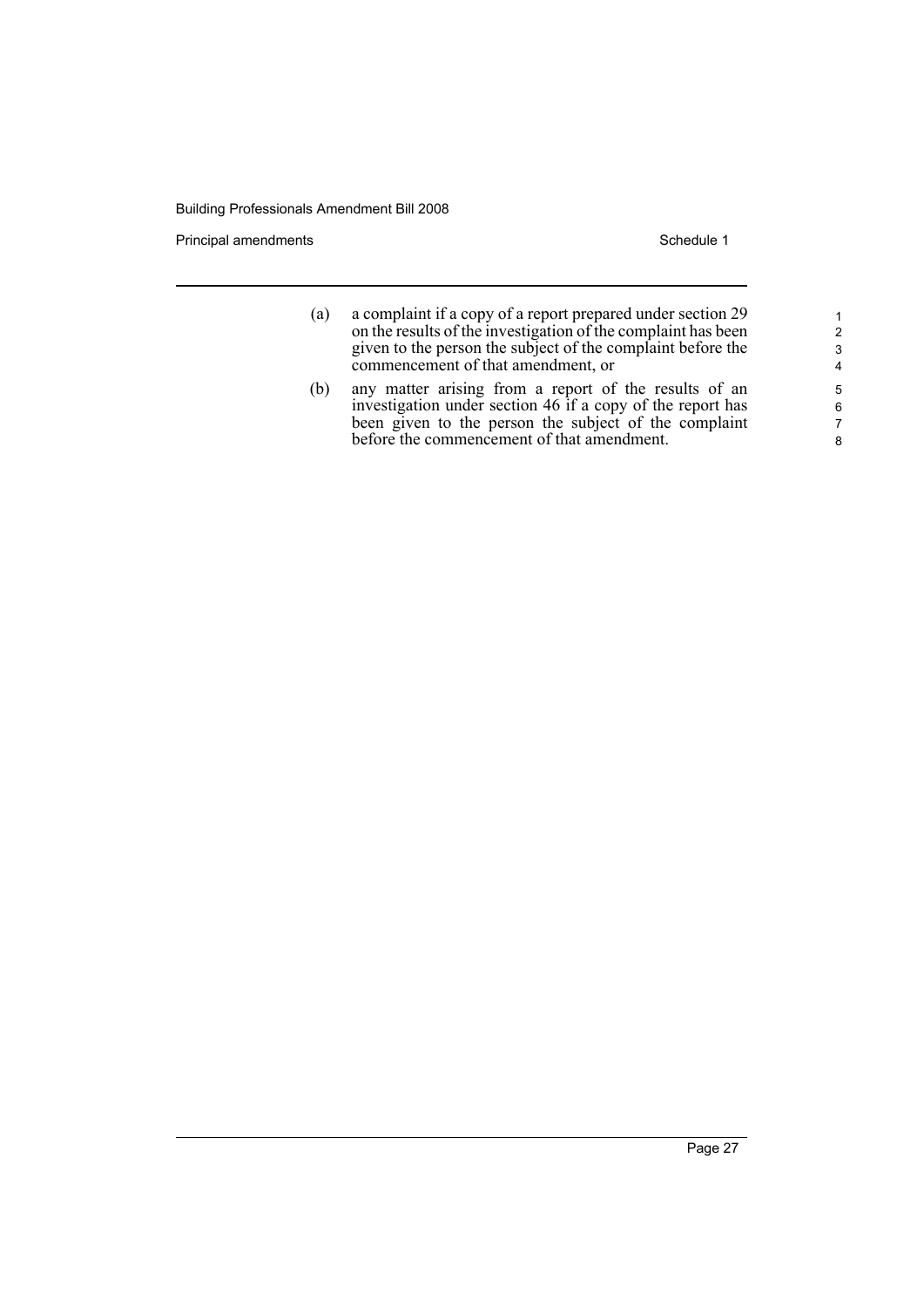Schedule 2 Consequential amendments

<span id="page-37-0"></span>

|       | <b>Schedule 2</b><br><b>Consequential amendments</b>                                                                                                                                                                                                                                                                                                                                                              | 1                             |
|-------|-------------------------------------------------------------------------------------------------------------------------------------------------------------------------------------------------------------------------------------------------------------------------------------------------------------------------------------------------------------------------------------------------------------------|-------------------------------|
|       | (Section 3)                                                                                                                                                                                                                                                                                                                                                                                                       | $\overline{c}$                |
| [1]   | Long title                                                                                                                                                                                                                                                                                                                                                                                                        | 3                             |
|       | Omit "to provide for the accreditation of certifiers for the purposes of the<br>Environmental Planning and Assessment Act 1979; to provide for the<br>regulation of accredited certifiers, the making of complaints against accredited<br>certifiers and the investigation of certifying authorities;".                                                                                                           | 4<br>5<br>6<br>$\overline{7}$ |
|       | Insert instead "to provide for the accreditation of certifiers and building<br>professionals for the purposes of the <i>Environmental Planning and Assessment</i><br>Act 1979; to provide for the regulation of accredited certifiers and building<br>professionals and the making of complaints against, and the investigation of,<br>accredited certifiers, building professionals and certifying authorities;" | 8<br>9<br>10<br>11<br>12      |
| [2]   | Part 2, heading                                                                                                                                                                                                                                                                                                                                                                                                   | 13                            |
|       | Insert "and building professionals" after "certifiers".                                                                                                                                                                                                                                                                                                                                                           | 14                            |
| $[3]$ | Sections 4 (2) (b) and (c), 11 (1), 40 (1), 47 (heading) and 94 (2) (a)                                                                                                                                                                                                                                                                                                                                           | 15                            |
|       | Omit "accredited certifiers" wherever occurring.                                                                                                                                                                                                                                                                                                                                                                  | 16                            |
|       | Insert instead "accreditation holders".                                                                                                                                                                                                                                                                                                                                                                           | 17                            |
| [4]   | Part 2, Division 2, heading and Part 6, heading                                                                                                                                                                                                                                                                                                                                                                   | 18                            |
|       | Insert "and building professionals" after "certifiers" wherever occurring.                                                                                                                                                                                                                                                                                                                                        | 19                            |
| [5]   | Section 7 (1) (b)                                                                                                                                                                                                                                                                                                                                                                                                 | 20                            |
|       | Omit "as an accredited certifier".                                                                                                                                                                                                                                                                                                                                                                                | 21                            |
| [6]   | Section $7(1)(g)$ and $(h)$                                                                                                                                                                                                                                                                                                                                                                                       | 22                            |
|       | Insert ", or a building professional," after "accredited certifier" wherever<br>occurring.                                                                                                                                                                                                                                                                                                                        | 23<br>24                      |
| [7]   | Section 7 (1) (j)                                                                                                                                                                                                                                                                                                                                                                                                 | 25                            |
|       | Omit the paragraph. Insert instead:                                                                                                                                                                                                                                                                                                                                                                               | 26                            |
|       | if the applicant has represented himself or herself as being<br>(i)<br>an accredited certifier or a building professional when the                                                                                                                                                                                                                                                                                | 27<br>28                      |
|       | applicant was not an accredited certifier or a building<br>professional (as the case may be), or                                                                                                                                                                                                                                                                                                                  | 29<br>30                      |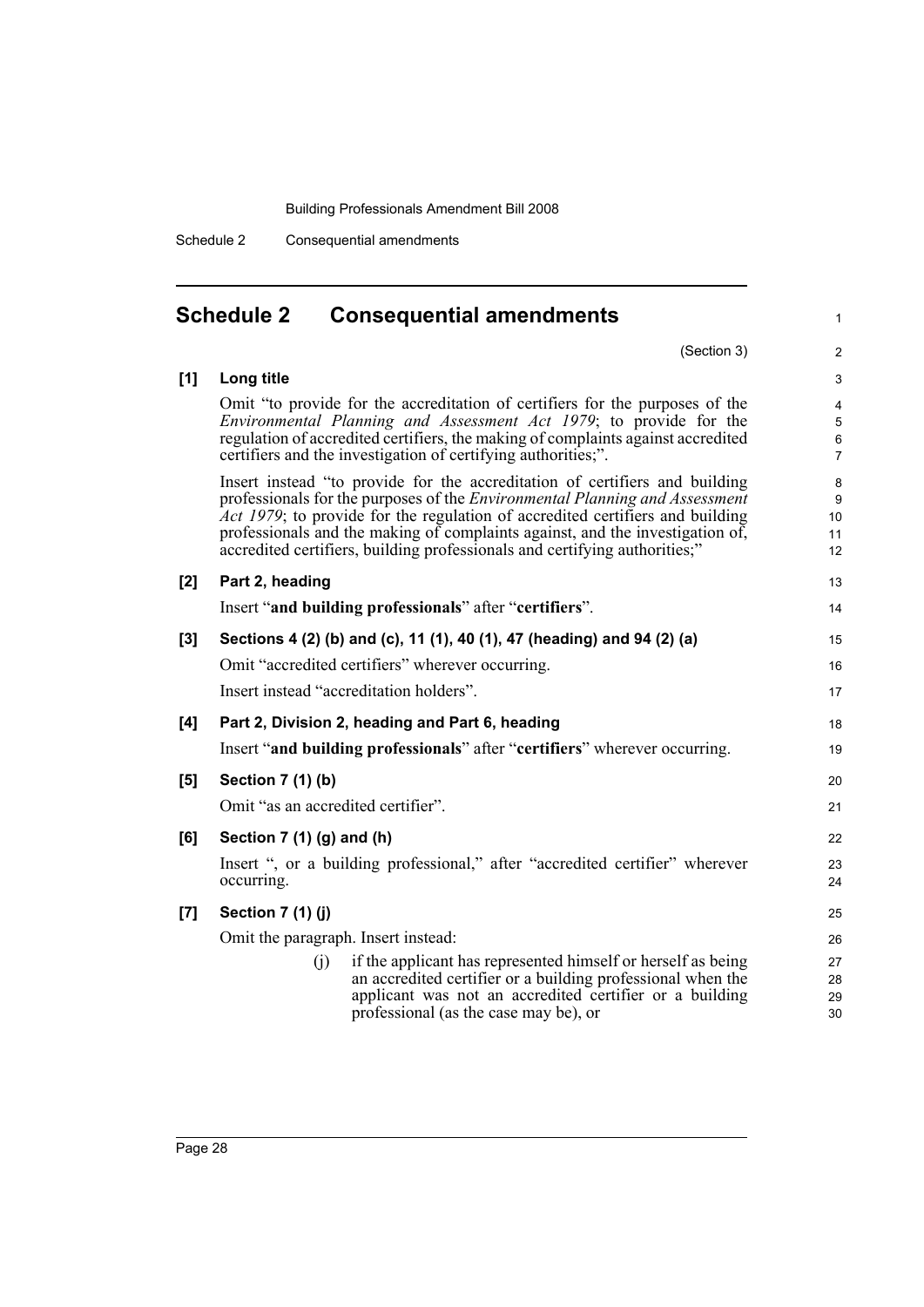Consequential amendments **Schedule 2** Schedule 2

| [8] |    |                   |                    | Sections 7 (2) (c), 11 (2), 12 (2) (a) and (c), 16, 17(1), 20, 21 (1), 24 (1), 25<br>(2), 26 (2), 27 (2), (3) and (4), 30 (2) (f), 31 (1), (2) and (5), 32 (1), 34 (1) and<br>(3), 38 (paragraph (a) of the definition of "disciplinary action"), 39 (1) and<br>(2), 44 (1) and (3), 46 (3) and (5), 48 (3), 61, 65 (g), 73, 82 (1) and 91 (a) and<br>Schedule 1 (clause 10 (6) (b))                            | $\mathbf{1}$<br>$\overline{c}$<br>$\mathbf{3}$<br>4<br>$\overline{5}$ |
|-----|----|-------------------|--------------------|-----------------------------------------------------------------------------------------------------------------------------------------------------------------------------------------------------------------------------------------------------------------------------------------------------------------------------------------------------------------------------------------------------------------|-----------------------------------------------------------------------|
|     |    |                   |                    | Omit "accredited certifier" wherever occurring.                                                                                                                                                                                                                                                                                                                                                                 | 6                                                                     |
|     |    |                   |                    | Insert instead "accreditation holder".                                                                                                                                                                                                                                                                                                                                                                          | 7                                                                     |
| [9] |    | <b>Section 19</b> |                    |                                                                                                                                                                                                                                                                                                                                                                                                                 | 8                                                                     |
|     |    |                   |                    | Omit the section. Insert instead:                                                                                                                                                                                                                                                                                                                                                                               | 9                                                                     |
|     | 19 |                   | <b>Definitions</b> |                                                                                                                                                                                                                                                                                                                                                                                                                 | 10                                                                    |
|     |    | (1)               |                    | In this Part:                                                                                                                                                                                                                                                                                                                                                                                                   | 11                                                                    |
|     |    |                   |                    | complaint means a complaint about an accreditation holder made<br>under section 21.                                                                                                                                                                                                                                                                                                                             | 12<br>13                                                              |
|     |    |                   |                    | <i>disciplinary finding</i> means a finding of unsatisfactory<br>professional conduct or professional misconduct.                                                                                                                                                                                                                                                                                               | 14<br>15                                                              |
|     |    |                   |                    | <i>professional misconduct</i> , in relation to an accreditation holder,<br>means conduct that is unsatisfactory professional conduct of a<br>sufficiently serious nature to justify suspension or cancellation of<br>the accreditation holder's certificate of accreditation.                                                                                                                                  | 16<br>17<br>18<br>19                                                  |
|     |    |                   |                    | unsatisfactory professional conduct of an accredited certifier<br>means any of the following (whether consisting of an act or<br>omission):                                                                                                                                                                                                                                                                     | 20<br>21<br>22                                                        |
|     |    |                   | (a)                | conduct occurring in connection with the exercise of the<br>accredited certifier's functions as a certifying authority<br>that falls short of the standard of competence, diligence<br>and integrity that a member of the public is entitled to<br>expect of a reasonably competent accredited certifier,                                                                                                       | 23<br>24<br>25<br>26<br>27                                            |
|     |    |                   | (b)                | a contravention of this Act, the <i>Environmental Planning</i><br>and Assessment Act 1979, the Strata Schemes (Freehold<br>Development) Act 1973 or the Strata Schemes (Leasehold<br><i>Development) Act 1986</i> , or the regulations under any of<br>those Acts, by the accredited certifier, whether or not he or<br>she is prosecuted or convicted for the contravention,                                   | 28<br>29<br>30<br>31<br>32<br>33                                      |
|     |    |                   | (c)                | a contravention by the accredited certifier of a law<br>(whether or not a New South Wales law, and whether or<br>not the contravention is an offence) that relates to the<br>functions or obligations of a person as an accredited<br>certifier or the holder of an equivalent authorisation, or<br>involves fraud or dishonesty, whether or not he or she is<br>prosecuted or convicted for the contravention, | 34<br>35<br>36<br>37<br>38<br>39<br>40                                |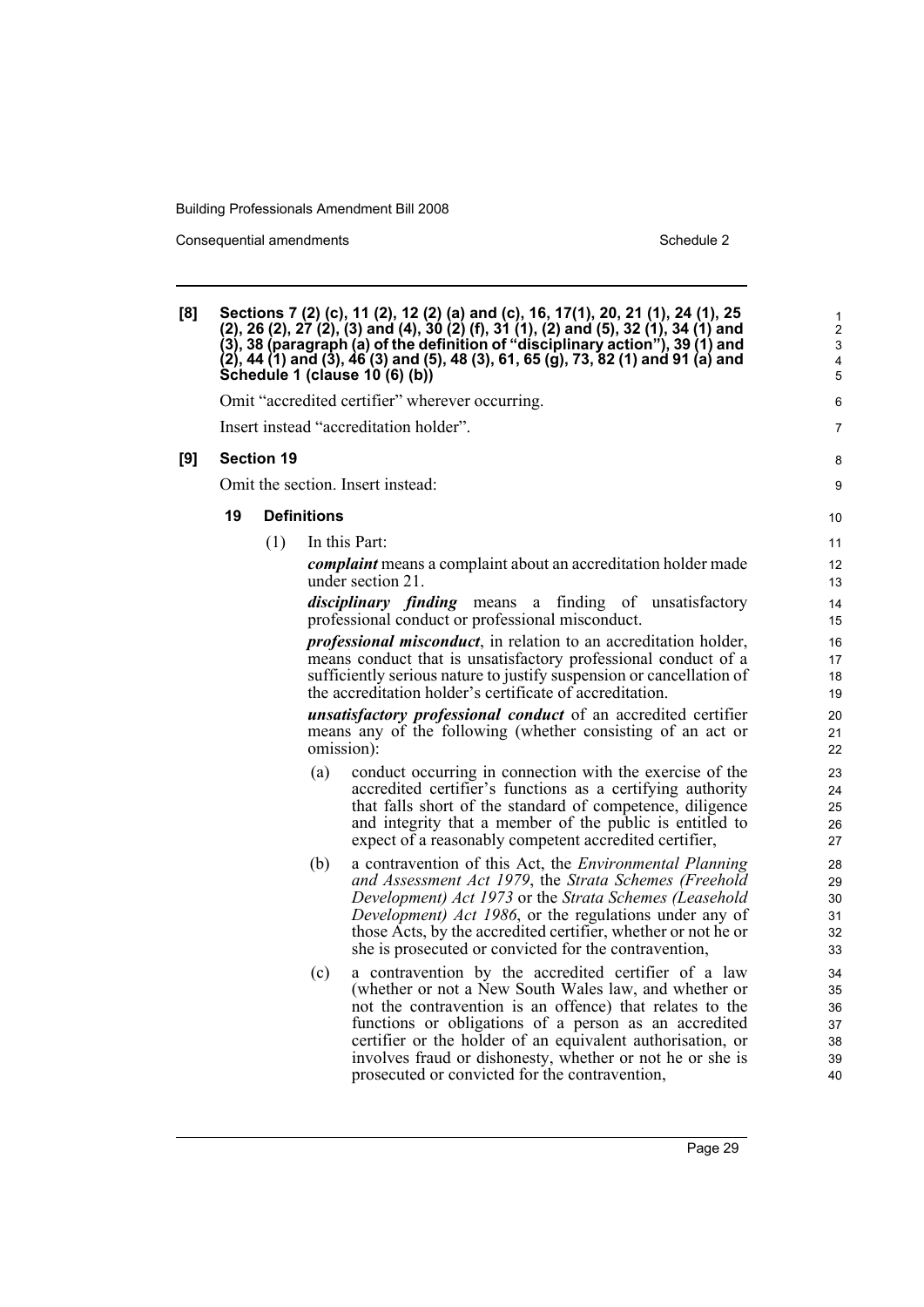Schedule 2 Consequential amendments

| (d) | a failure to comply with a statutory or other duty, or a<br>contractual obligation, imposed on the accredited certifier<br>by or in accordance with a law (whether or not a New<br>South Wales law) that relates to the functions or<br>obligations of a person as an accredited certifier or the<br>holder of an equivalent authorisation, | 1<br>$\overline{2}$<br>3<br>4<br>5<br>6 |
|-----|---------------------------------------------------------------------------------------------------------------------------------------------------------------------------------------------------------------------------------------------------------------------------------------------------------------------------------------------|-----------------------------------------|
| (e) | the exercise by the accredited certifier of functions as a<br>certifying authority in a partial manner,                                                                                                                                                                                                                                     | 7<br>8                                  |
| (f) | the wilful disregard by the accredited certifier of matters to<br>which the accredited certifier is required to have regard in<br>exercising functions as a certifying authority,                                                                                                                                                           | 9<br>10<br>11                           |
| (g) | a failure by the accredited certifier to comply with any<br>relevant code of conduct contained in the accreditation<br>scheme,                                                                                                                                                                                                              | 12<br>13<br>14                          |
| (h) | a failure by the accredited certifier to comply with a term<br>or condition of the certificate of accreditation,                                                                                                                                                                                                                            | 15<br>16                                |
| (i) | a failure by an accredited certifier to comply with an order<br>of the Board or the Tribunal under this Act,                                                                                                                                                                                                                                | 17<br>18                                |
| (j) | a failure by the accredited certifier, without reasonable<br>excuse, to comply with a direction or requirement under<br>Part 5,                                                                                                                                                                                                             | 19<br>20<br>21                          |
| (k) | wilfully misleading or obstructing the Board in the<br>exercise of any function under this Part or Part 4 or 5,                                                                                                                                                                                                                             | 22<br>23                                |
| (1) | any other improper or unethical conduct of the accredited<br>certifier that indicates that he or she is unfit to properly<br>carry out the duties of an accredited certifier,                                                                                                                                                               | 24<br>25<br>26                          |
| (m) | any conduct specified by a provision of this Act as being<br>capable of being unsatisfactory professional conduct or<br>professional misconduct or any other conduct prescribed<br>by the regulations for the purposes of this definition.                                                                                                  | 27<br>28<br>29<br>30                    |
|     | <i>unsatisfactory professional conduct</i> of a building professional<br>means any of the following (whether consisting of an act or<br>omission):                                                                                                                                                                                          | 31<br>32<br>33                          |
| (a) | conduct occurring in connection with the exercise of the<br>building professional's functions that falls short of the<br>standard of competence, diligence and integrity that a<br>member of the public is entitled to expect of a reasonably<br>competent building professional,                                                           | 34<br>35<br>36<br>37<br>38              |
| (b) | a contravention of this Act or the <i>Environmental Planning</i><br>and Assessment Act 1979, or the regulations under either of<br>those Acts, by the building professional, whether or not he                                                                                                                                              | 39<br>40<br>41                          |

42

or she is prosecuted or convicted for the contravention,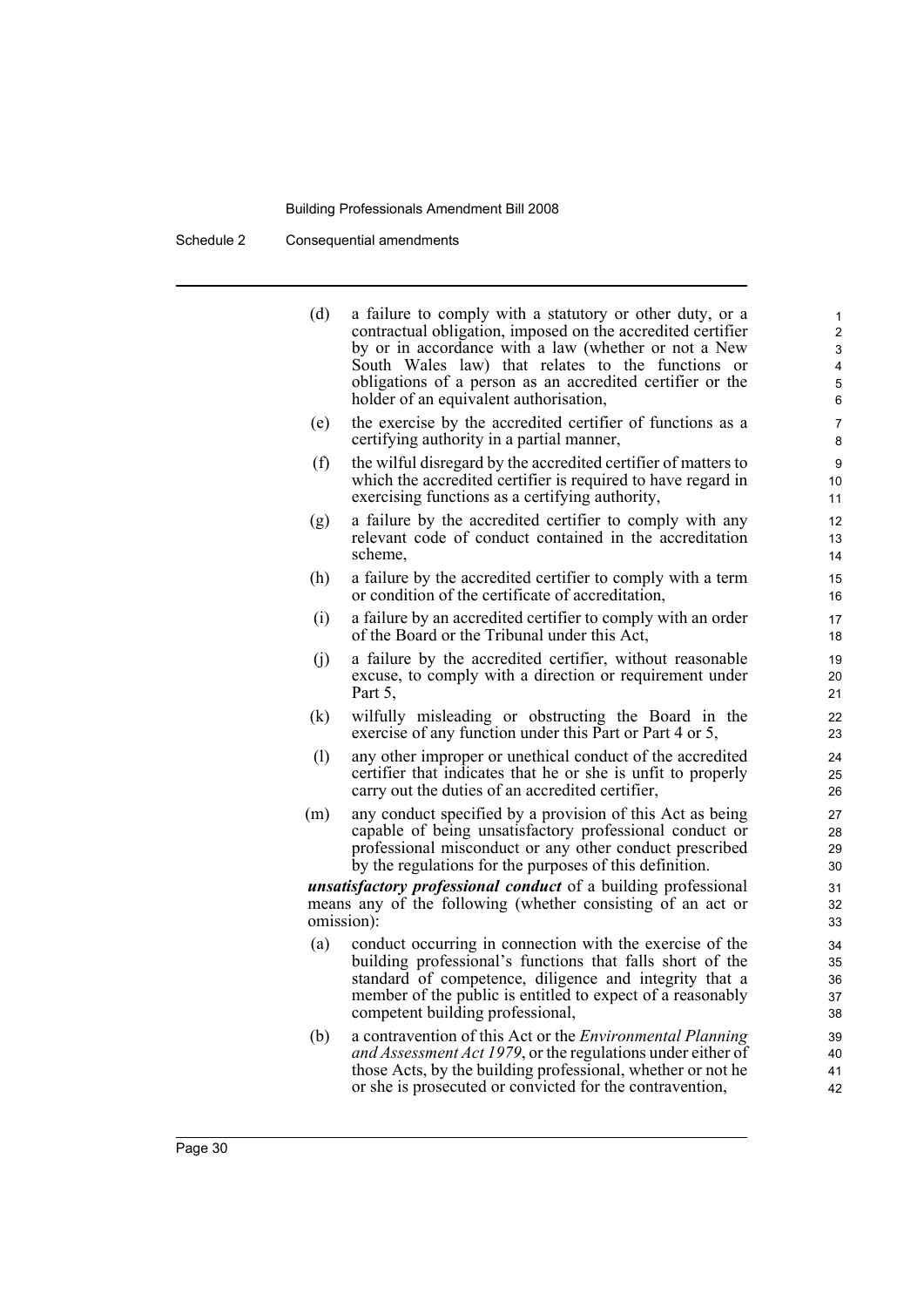Consequential amendments **Schedule 2** Schedule 2

|     | (c) | a contravention by the building professional of a law<br>(whether or not a New South Wales law, and whether or<br>not the contravention is an offence) that relates to the<br>functions or obligations of a person as a building<br>professional or the holder of an equivalent authorisation,<br>or involves fraud or dishonesty, whether or not he or she is<br>prosecuted or convicted for the contravention, | 1<br>$\overline{2}$<br>3<br>4<br>5<br>$\,6\,$<br>$\overline{7}$ |
|-----|-----|------------------------------------------------------------------------------------------------------------------------------------------------------------------------------------------------------------------------------------------------------------------------------------------------------------------------------------------------------------------------------------------------------------------|-----------------------------------------------------------------|
|     | (d) | a failure to comply with a statutory or other duty, or a<br>contractual obligation, imposed on<br>the building<br>professional by or in accordance with a law (whether or not<br>a New South Wales law) that relates to the functions or<br>obligations of a person as a building professional or the<br>holder of an equivalent authorisation,                                                                  | 8<br>9<br>10<br>11<br>12<br>13                                  |
|     | (e) | the wilful disregard by the building professional of matters<br>to which he or she is required to have regard in exercising<br>his or her functions as a building professional,                                                                                                                                                                                                                                  | 14<br>15<br>16                                                  |
|     | (f) | a failure by the building professional to comply with any<br>relevant code of conduct contained in the accreditation<br>scheme,                                                                                                                                                                                                                                                                                  | 17<br>18<br>19                                                  |
|     | (g) | a failure by the building professional to comply with a term<br>or condition of the certificate of accreditation.                                                                                                                                                                                                                                                                                                | 20<br>21                                                        |
|     | (h) | a failure by the building professional to comply with an<br>order of the Board or the Tribunal under this Act,                                                                                                                                                                                                                                                                                                   | 22<br>23                                                        |
|     | (i) | a failure by the building professional, without reasonable<br>excuse, to comply with a direction or requirement under<br>Part 5,                                                                                                                                                                                                                                                                                 | 24<br>25<br>26                                                  |
|     | (i) | wilfully misleading or obstructing the Board in the<br>exercise of any function under this Part or Part 4 or 5,                                                                                                                                                                                                                                                                                                  | 27<br>28                                                        |
|     | (k) | any other improper or unethical conduct of the building<br>professional that indicates that he or she is unfit to properly<br>carry out the duties of a building professional,                                                                                                                                                                                                                                   | 29<br>30<br>31                                                  |
|     | (1) | any conduct specified by a provision of this Act as being<br>capable of being unsatisfactory professional conduct or<br>professional misconduct or any other conduct prescribed<br>by the regulations for the purposes of this definition.                                                                                                                                                                       | 32<br>33<br>34<br>35                                            |
| (2) |     | A reference in this Part (however expressed) to the exercise by an<br>accredited certifier of the functions of a certifying authority<br>includes a reference to the exercise by the accredited certifier of<br>the functions of a certifying authority on behalf of a council or an<br>accredited body corporate.                                                                                               | 36<br>37<br>38<br>39<br>40                                      |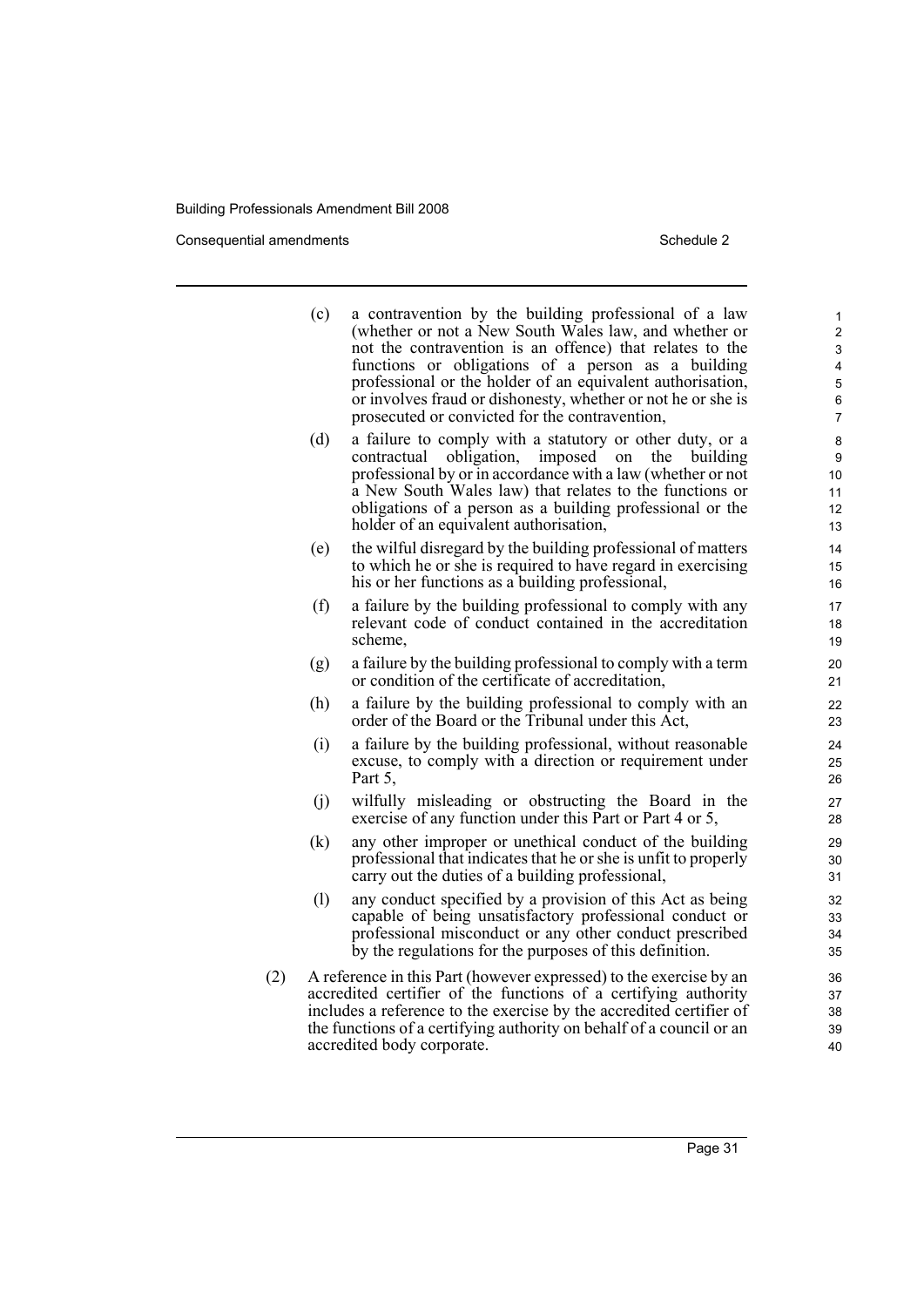Schedule 2 Consequential amendments

| $[10]$ | Sections 21 (1), 61 (1) (e) and 73          |                                                                                                  | 1              |  |  |
|--------|---------------------------------------------|--------------------------------------------------------------------------------------------------|----------------|--|--|
|        |                                             | Omit "accredited certifier's" wherever occurring.                                                | $\overline{2}$ |  |  |
|        |                                             | Insert instead "accreditation holder's".                                                         | 3              |  |  |
| $[11]$ | <b>Section 38 Definitions</b>               |                                                                                                  | 4              |  |  |
|        |                                             | Omit the definition of <i>accredited certifier</i> . Insert instead:                             | 5              |  |  |
|        |                                             | <i>accreditation holder</i> includes a former accreditation holder.                              | 6              |  |  |
| $[12]$ | Part 4, heading                             |                                                                                                  | $\overline{7}$ |  |  |
|        |                                             | Insert "and accreditation holders" after "certifying authorities".                               | 8              |  |  |
| $[13]$ |                                             | <b>Section 62 Application of Division</b>                                                        | 9              |  |  |
|        |                                             | Insert "building professionals and" before "such other persons" in section 62                    | 10             |  |  |
|        | $(b)$ .                                     |                                                                                                  | 11             |  |  |
| $[14]$ |                                             | <b>Section 64 Building practitioners</b>                                                         | 12             |  |  |
|        |                                             | Omit the definition of <b>building work</b> from section 64 (1). Insert instead:                 | 13             |  |  |
|        |                                             | <b>building work</b> includes the design or inspection of building work,                         | 14             |  |  |
|        |                                             | the issuing of a Part 4A certificate or complying development                                    | 15             |  |  |
|        |                                             | certificate in respect of building work and the issue of a design                                | 16             |  |  |
|        |                                             | certificate under section 109IA of the <i>Environmental Planning</i><br>and Assessment Act 1979. | 17<br>18       |  |  |
| $[15]$ |                                             | Section 74 Notice to be given of certain matters                                                 | 19             |  |  |
|        | Omit "his or her" from section $74(1)(b)$ . |                                                                                                  |                |  |  |
|        | Insert instead "his, her or its".           |                                                                                                  |                |  |  |
| $[16]$ | <b>Section 77</b>                           |                                                                                                  | 22             |  |  |
|        | Omit the section. Insert instead:           |                                                                                                  | 23             |  |  |
|        | <b>Functions of Board</b><br>77             |                                                                                                  | 24             |  |  |
|        | The Board has the following functions:      |                                                                                                  |                |  |  |
|        | (a)                                         | the accreditation of persons for the purposes of the                                             | 26             |  |  |
|        |                                             | <i>Environmental Planning and Assessment Act 1979</i> and the                                    | 27             |  |  |
|        |                                             | regulations under that Act,                                                                      | 28             |  |  |
|        | (b)                                         | the promotion and maintenance of standards of building                                           | 29             |  |  |
|        |                                             | and subdivision certification and design in New South<br>Wales.                                  | 30<br>31       |  |  |
|        | (c)                                         | the investigation of complaints against accreditation                                            | 32             |  |  |
|        |                                             | holders,                                                                                         | 33             |  |  |
|        |                                             |                                                                                                  |                |  |  |